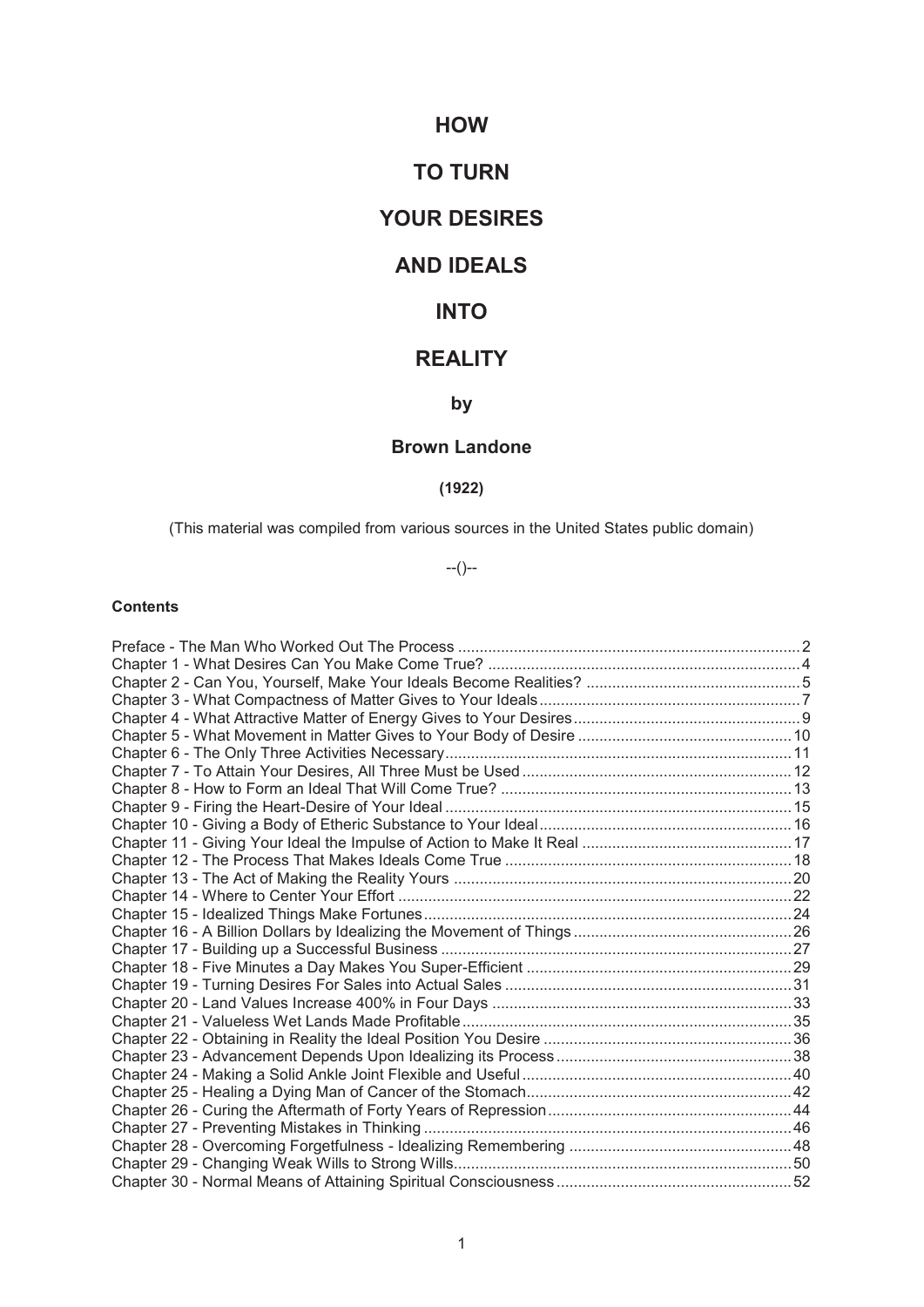# --()--

#### **Preface**

#### **The Man Who Worked Out The Process**

It is unusual I assume for a businessman to accept the obligation of writing a foreword to a book of idealism, and any attempt on my part to add to its spiritual content would be vain assumption. But since I know of the phenomenal results of idealizing the process, I can perhaps give some measure of faith and hope to those who have not always succeeded and who now doubt the possibility of making their ideals become realities.

My certainty of the results of this process bases itself upon many years' personal contact with the attainments of Brown Landone, upon my own individual and business success in using the process, and upon my intimate acquaintance with the many executives who have with his aid made their ideals come true. Some of these ideals have been of the higher things of life; some of more mundane affairs, such as increasing one's salary from two or three thousand a year to a thousand a month or more by a few weeks' use of the process.

Brown Landone, the man, like all of us, has his individual habits and hobbies known only to intimate friends. For instance, he never reads anything idealistic immediately before going to sleep. " If I do," he says, " my mind reacts and I have unpleasant dreams; but, if I read something weird, my soul reacts and I live the night in a state of high spiritual consciousness."

Then there is the passion of "cleaning up things." Today, this is most annoying to some of the intimate friends whom he visits, for no sooner is he in the home than he makes for the basement or attic to satisfy his soul's desire to make things clean. It is a passion with him; it was born in him. As a child he would clean up his playroom rather than play with his toys. When but five years old he became so angry because the servants would not let him mop the kitchen floors that he ran away from home!

Although handicapped in childhood and youth with what most of us consider insurmountable physical handicaps, yet he has lived long, worked much and retains enduring vitality. Those in whose time he first worked - Helen Wilmans, Dr. Adams, Mrs. Eddy, Dr. Stockham and others - have long since passed into the greater life. Yet, today (I know from years of association), he often works twenty hours out of twenty-four and finds life and the work a joy because he loves both. You and I may not wish to work thus, yet it gives one great consciousness of power to know that someone has attained such spiritual contact with Life that he is able to do so.

His recreation is painting. After a day's work, usually from eighteen to twenty hours, he paints to rest himself before going to sleep. He paints at such times with phenomenal rapidity.

He has worked much and all he has done or written is original. In point of fact, he has done so many original things that many find it difficult to keep track of his work. More than twenty years ago he wrote of the value of vitamins, now being accepted by the medical profession; a generation ago he proved the solar plexus to be a brain by itself, a statement then ridiculed by biologists but now accepted; seventeen years ago he discovered that tone is most resonantly projected on the parabolic curve and it is just now being used by engineers to secure valuable patents; within this decade he has formulated a new science of sociology which conservative French thinkers have called "epoch making." He was the first man to work out a new science of the arts unifying the basic principles of music, literature, painting, sculpture and architecture; to work out neural reaction; and to prove that new brain structure can be developed by conscious functioning just as Burbank proved that new plant structures can be developed.

In this book one thought deserves more than passing mention. During the centuries philosophers have sought the basis of the soul's faith in the unity of all things. Clearly to present that basis of unity is now, I know, Brown Landone's one great life aim. He may or may not succeed in making the world conscious of this unity, but at least the attempt in The Spirit of Matter comes nearer making us know that the spiritual and material world are one than anything written previously. With such a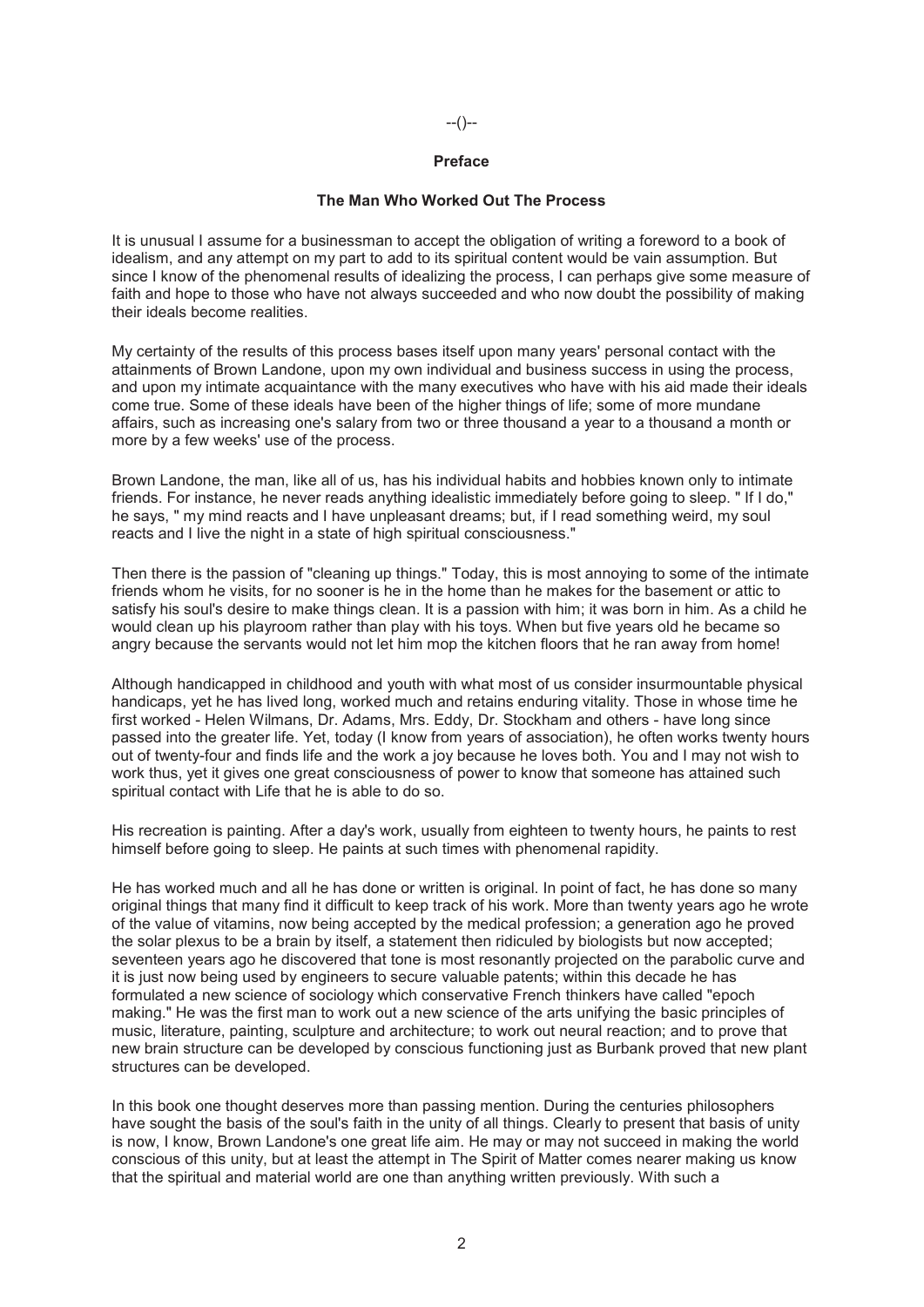consciousness of the unity of all things of spirit and of matter, the faith is strong and the way is clear to make our ideals come true.

# **EDGAR H. FELIX - New York City, June, 1922**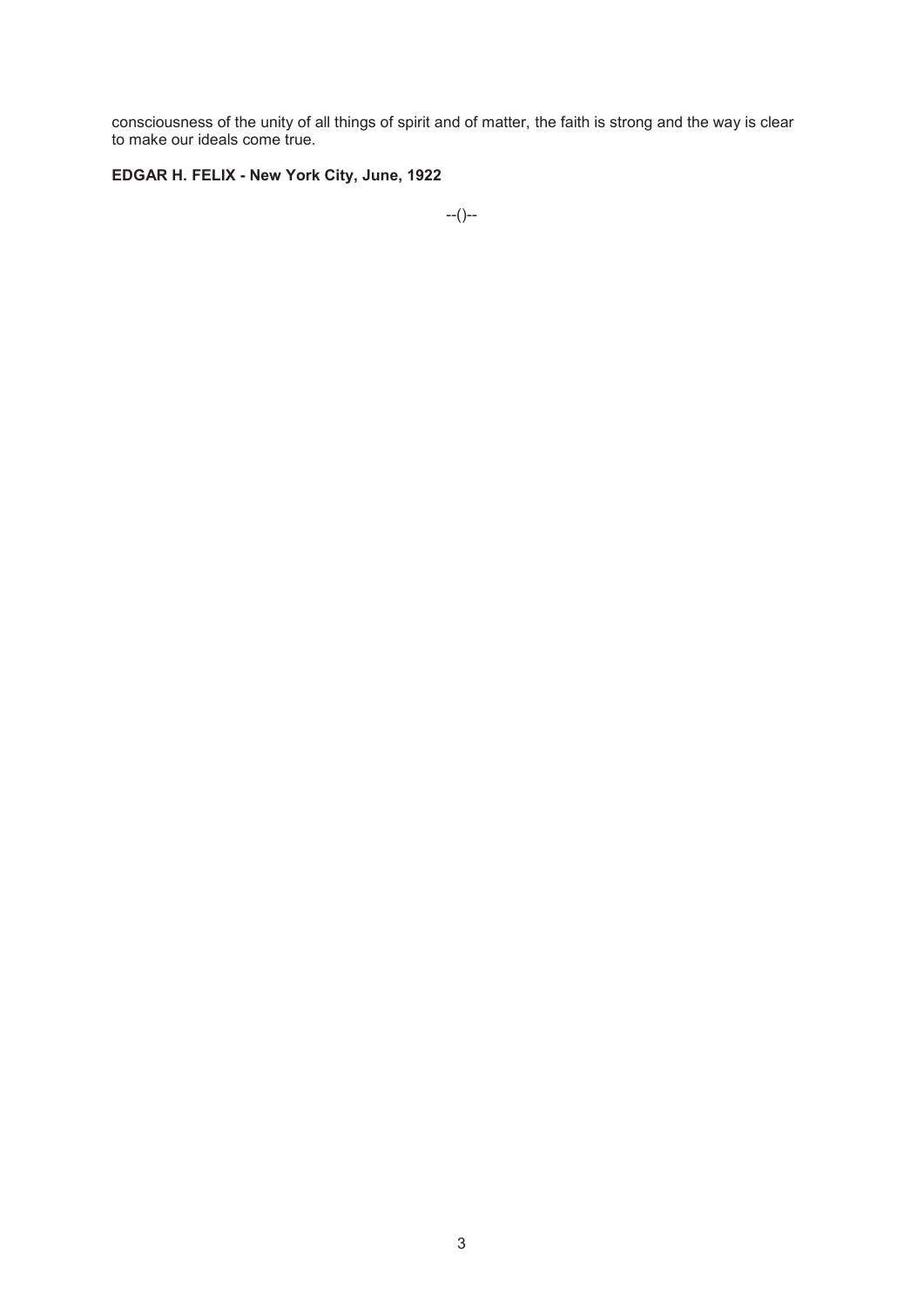# **What Desires Can You Make Come True?**

Every desire is the heart of some ideal. Your desires always come true. Your wishes seldom do; they die by consuming themselves in forever wishing wishes. A desire with a body or an ideal with a heart always becomes a reality! Every desire is the heart center of some ideal that is either revealed to consciousness and understood or hidden in the ultra-consciousness and misunderstood. The ideal is the active body of the desire. Do not expect your desire to come true unless you give it a body. Construct an ideal that gives substance to each desire. Make the ideal active; - endow it with the process of attainment. Then, it will become a reality! It will come true!

But an "idea" is not an "ideal"! That is where your trouble often lies! Only a few - a very, very few - of your ideas ever come true. And very, very few of your thoughts and plans ever materialize if they are made up of ideas instead of ideals. An ideal always manifests itself in action and becomes a reality. Unless it does so, it is not an ideal.

In using the term "ideal" I am not conceiving any particular meaning of the word to fit my own philosophy; I am using the word as it is made definite by all dictionaries of the English language, - that is, that an ideal is a perfect image in the mind. An ideal differs from an idea. An idea is an image in the mind. An ideal is a perfect image in the mind. Every idea or ideal is composite, - it is made up of parts. Your idea of an orange includes, among a score of images: certain images of color, for you know it is not black; certain images of size, for you know an orange is not as small as a pinhead or as large as a watermelon; certain images of odor, it does not smell like an onion; and certain images of taste, for it does not taste like carrots or potatoes, pickles or chilli-sauce.

An idea is imperfect because it lacks mind images which it should include and because it includes images which should not be included. Your idea of a certain person is imperfect because your idea of them does not include all the imaged qualities a perfect human should possess and includes imaged qualities that the perfect human should not manifest. But your perfect ideal of a person includes all of those qualities that such a person should possess and none of those, which they should not manifest.

An idea is not perfect; it is but a partial image, and lacking that something which is essential, seldom comes true. Usually the element an idea lacks is the very element that - if the idea possessed it would make the idea manifest as a reality.

Differing from an idea, an ideal is a perfect image in the mind. It includes all of the component parts that it should include and it includes nothing that it should not include. Thus, in content and substance, it is perfect. Ideals are the substance of things that come true. Ideas are but mental skeletons; they are without heart and body, -they have no desire, no ideal.

Desire may be related to an idea or it may not. It is never a part of it. That is one of the elements an idea lacks. An ideal has always a heart of desire. That is one of the reasons why ideals come true. Mere ideas do not thrill the soul, urging and forcing man to action. Ideals, surging with desire and impelling to action, lead man to live, serve, sacrifice and die that his ideals may be made manifest as realities. Your ideas seldom materialize. They lack desire and impulse to action. Ideals always come true. Change your ideas into ideals and they will become realities. It is easy for you to do so as soon as you know what it is the idea lacks. Thoughts formed of ideals become realities, - as surely as though they were conceived directly by God, Himself.

Which of your ideals can you make come true? Not one of them if they exist only as desires, for desire is but the soul's impulse to become real! But, give a desire a spiritual body - that is, embody it in an ideal - and it will always come true! For ideals are substance of things that are!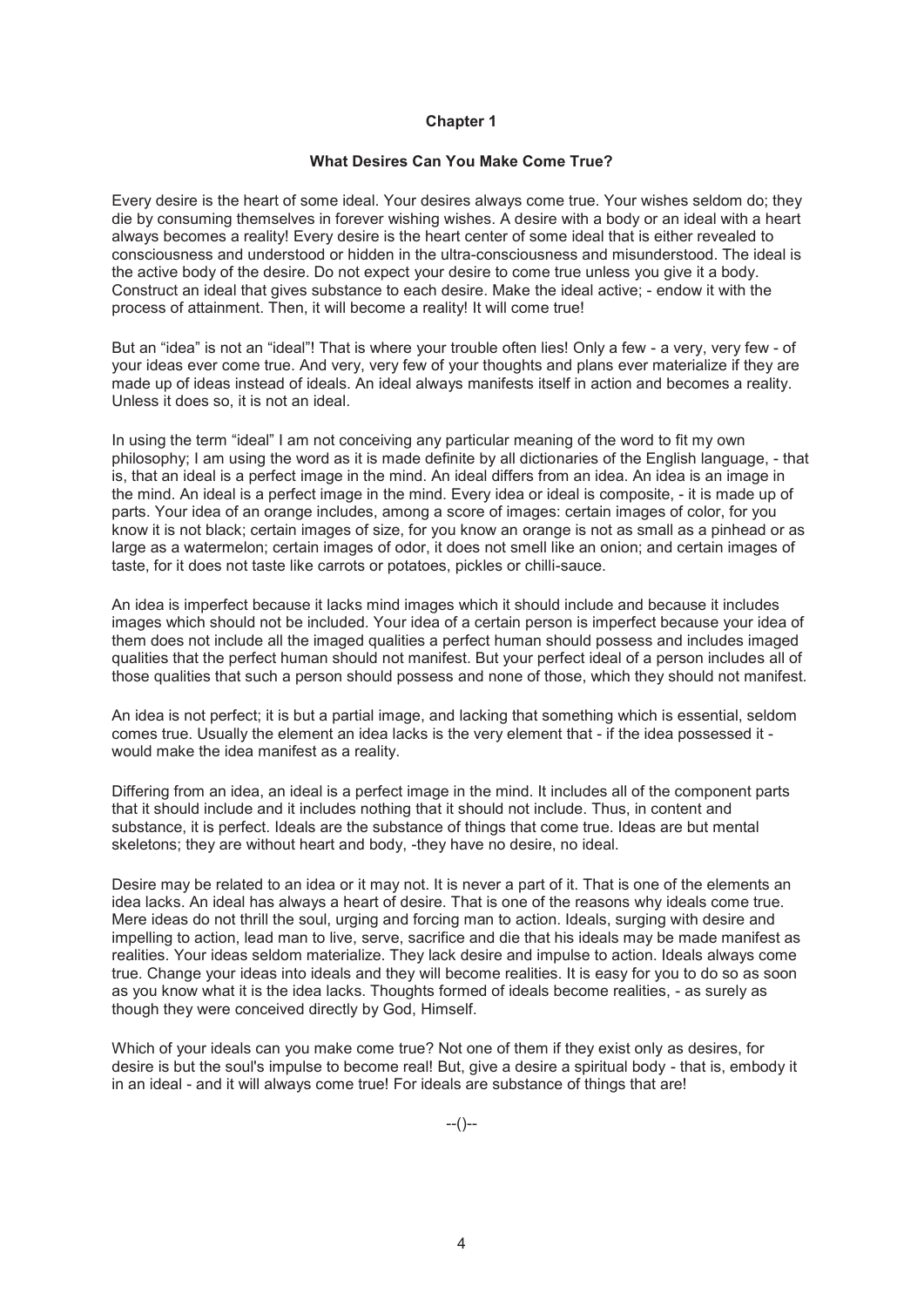# **Can You, Yourself, Make Your Ideals Become Realities?**

Some of you are endowed with faith and some beset with doubt. Of those endowed with faith based upon spiritual knowledge, there is not one whose faith is not weakened a little by trifling doubts. Of those beset with the darkest of doubts, there is not one whose doubt is not enlightened a little by a touch of faith.

When I state that ideals come true none of you deny it or think of denying it. But, when I assure you that every ideal always comes true and that every one of your own particular ideals can be changed to a material reality, my statement contrasts so astoundingly with your past experiences of having tried faithfully to attain that which you desire, that some of you feel it can not be true, - some of you may doubt even my common sense in making such an assertion. You who doubt that every ideal comes true, doubt sincerely, - doubt because of common sense judgments based upon your present knowledge. No matter what the cause, doubt interferes with your realization of your ideals: it dampens the fire of desire and lessens your effort to attain that which you wish because you think the effort is useless.

I do not wish you to accept any statement; I wish you to know truth! Do not change from doubt to blind belief; it will do you no permanent good, - blind faith soon dies. But what are the "ideas" in your mind that make you doubt?

First, mistaking ideas for ideals. Second, your idea of the density of matter. Third, your idea of the solidity of matter. Fourth, your idea of matter as motionless and lifeless. Fifth, your present incomplete knowledge of the process of making ideals become realities.

These are the only serious causes of doubt, - five stones in the path of faith and attainment. I shall not, in succeeding chapters, give them more attention than they deserve, but just enough to remove them.

By and large, your doubt is based upon the seeming impossibility of etheric images of the mind being able easily to change, re-form and re-create the substance of matter that is seemingly so dense, solid and lifeless. If you could know that matter is not so dense as it seems, not so solid as it appears, not so lifeless as it is assumed to be -if you could know these things, then doubt would be faith and faith would be divinely certain, forever lasting, and ever impelling to action.

Most of your trouble, then, relates to your idea of the nature of matter - its substance and attributes. In what follows I shall not be so silly as to assert that matter does not exist, that it is a mere claim of matter, or that it is an illusion.

If I should assert that matter is non-existent, you could laugh at me and justly, - for I am so conscious of the existence of matter that I find it necessary to have a house in which to live, a bed in which to sleep, clothes to wear and food to eat. If I should assert that matter is a mere claim of being matter, I would corner myself; when people owe me money, I am not content with the claim, - I prefer the money itself. If I should state that matter is an "illusion of the mind," you could - knowing the certainty of the law that only like perceives like - smile to yourself over the idea that nothing but an illusionary mind could conceive an illusionary world, eat illusionary vegetables, wear illusionary shirts, handle illusionary money, use and depend upon ten thousand illusionary things and live upon an illusionary earth.

I hold that matter is existent and that it is very unwise and detrimental to deny its existence and attempt to live up to the denial, - for instance to deny the existence of material food and try to live without it. But, I hold also that it is lack of knowledge of the true nature of matter that makes us think of it as dense, solid, motionless and lifeless. If in our greater knowledge of matter we find that it is only energy in reality, that it is not restricted energy but infinite energy, and that it is of the same substance as spirit - then our concept of matter becomes so like our concept of the substance of which ideals are made, that it is possible for us to perceive some definite connection -a real relation, perhaps a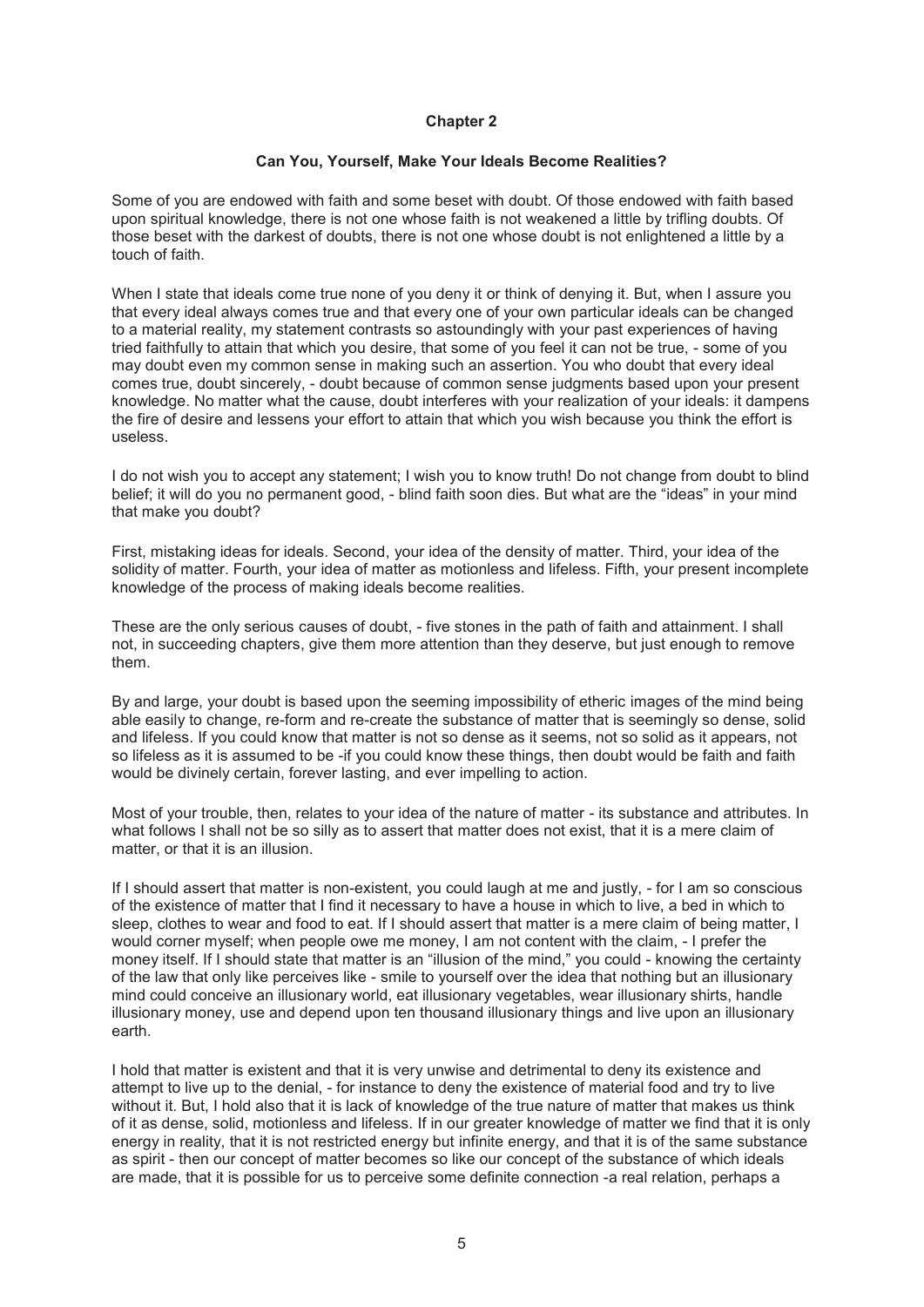similarity, perhaps even a co-existence - of the substance of every ideal and the substance of every material reality.

With such knowledge - found in next succeeding chapters - our faith that ideals come true, because they are of the same substance as matter, can be and is justified. Such faith will fire anew our ideals and desires and impel us to cease no effort until they become realities; and with knowledge of the process of attainment, we shall know by experience that it is not so difficult as it once seemed. And you, yourself, can make your ideals become realities. Faith is the substance of things hoped for. Ideals are the substance of the things that are.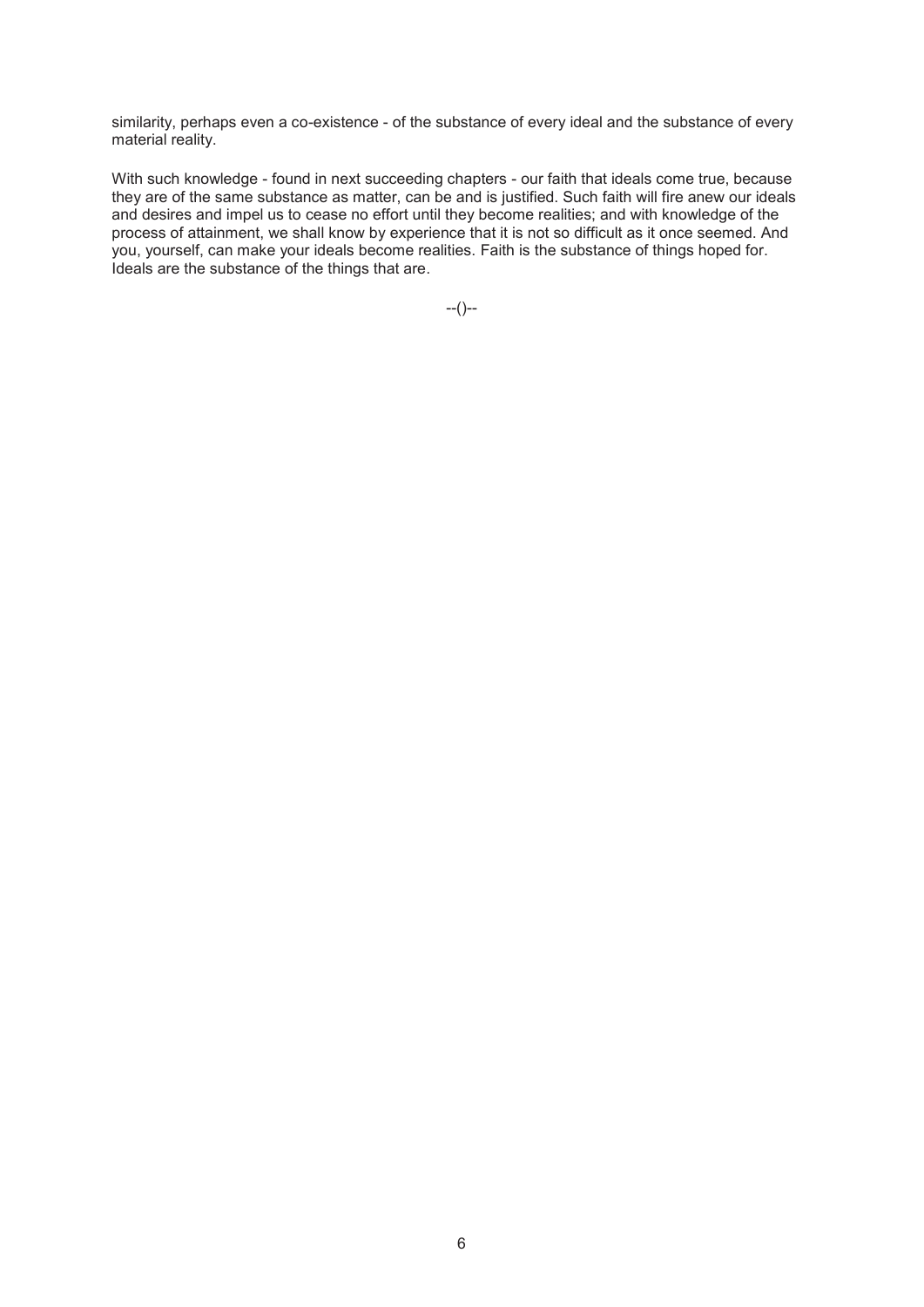#### **What Compactness Of Matter Gives To Your Ideals**

Your ideas are always changing and you are ever changing your attitude regarding them. Why? They have no form, no body of spiritual substance; being without body, they are notions and very changeable notions at that. But you are loyal to your ideals; you are steadfast in your allegiance to them. Why? Because there is something fixed and real about them; they are made of spiritual substance; they are the actual bodies of your desires; of your highest ideals, you say that they are fixed as the stars, by which you mean that they are made of substance that is eternal.

You hold steadfastly to your ideals; but, since ideals are of the spiritual and etheric substance, can you easily change them into material actualities, - make them manifest in a world of matter which appears so compact and dense? This idea that matter is compact and hence dense is one of the stones in the path of faith; as an idea, it prevents you from making sufficient effort to make your ideals come true. When you study matter as it is - as the great physical scientists now know it - and when you find that that which is called density is but the compactness of materially empty space - etheric substance - spiritual substance, does it not open up new visions?

Already you perceive that, if so-called density of matter is but compactness of etheric substance, that which makes density possible is similar to and co-existent with the very substance in which ideals exist and of which they are made. All of which suggests that that which appears to us as density is of aid in giving substance to ideals - in giving them bodies so that they can come true.

What is density of matter? If matter is dense, it must be compact, - for the idea of density depends upon the idea of compactness. Is matter a compact substance? Read carefully and think; for this, to you, is vital. It means either that you can and will make your ideals come true or that you will slip through life forever wishing that you might have done so.

Matter, we say - employing terms in general use - is made up of masses, masses of minute particles, each particle of millions of molecules, each molecule of atoms, and each atom of from hundreds of thousands to millions of electrons. There is but one form of structure in the universe; the universe is the uni-verse - the creation of one law.

The moon is 2 thousand miles in diameter, but it is 240 thousand miles away from the earth; 2 units of matter, 240 units of etheric space. Our earth is 8 thousand miles in diameter, but it is 93,000 thousand miles from the sun; 8 units of matter, 93,000 units of etheric space. The sun's diameter is less than 1 million miles, but its nearest star-neighbor is more than 25,000 million miles away; 1 unit of matter, 25,000 units of etheric space. The materially empty etheric space - distance between any two heavenly bodies is infinitely greater than the size of either. Thus it is throughout the universe. Thus it is throughout matter. The material emptiness of the universe is a true indication of the so-called density of matter.

What is the density of the molecule? A molecule is composed of atoms infinitely smaller than itself. Its atoms, however, are not close together; it is no more compact nor dense than the space of the heavens.

What is a molecule? Image the sun; image the Earth, Mars, Mercury, the other planets and their moons, all whirling and circling around the sun center to form our solar system. The system is a gigantic sphere. Of what? Of nothing but etheric space. There is no shell to this sphere; it is just ether - conceived as a globe - within which whirl a few comparatively small specks of dust - the earth and the sun, for instance.

Look up in the air above you. Imagine the outline of a toy balloon without any material except a few specks of invisible dust in the space you image as a globe. That is the density of the universe; it is also as dense as the molecule that is merely an etheric globular space in which atoms - far, far apart whirl around an etheric center.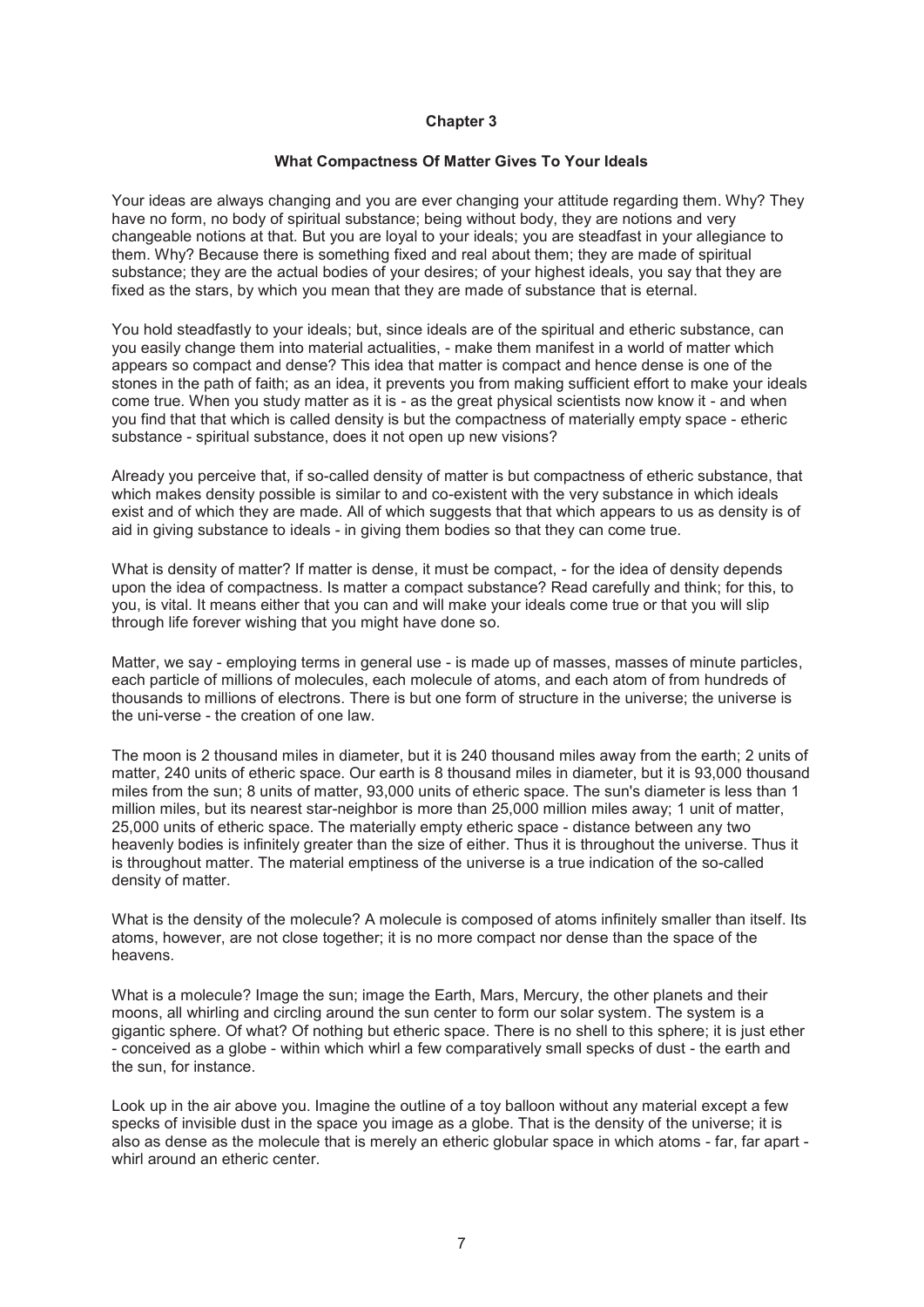Is not the density of matter already evaporating so that in it you see no hindrance to making your ideals into realities? If not the molecule, is the atom dense? The atom, like the molecule, has no shell or body. It is merely a spherical system of ether space in which electrons whirl around an etheric center. So far nothing but infinite space and infinite energy in space! In such, what hindrance is there to your ideals and desires coming true? Is it, then, the electron that gives matter its appearance of density? Of course, if the electron were itself of good size and if its own substance were compact, it could give to matter some semblance of material density. What is the size of the electron? Out of paper cut a square inch surface. Then imagine a tiny paper bag the size of a cubic inch. If this cubic inch box were filled with any one of several different gases, the space would contain approximately 441,000,000,000,000,000,000 molecules. They are very far apart; hence there is plenty of room in this cubic inch for a million times the number already given. Since each of these molecules is composed of atoms, each atom must be definitely smaller than the molecule. Since in an atom there are millions of electrons with comparatively great intervening spaces capable of holding millions more, how small, then, is the electron! You cannot conceive its infinite minuteness for, although each atom is but one-hundredth of one-millionth of one inch in diameter, the electron is fifty thousand times smaller than the atom!

Of course, you cannot imagine this; it is infinitely small - a part of the infinity of God! And what is the electron? Of what substance is it? All scientists agree that it is an infinitely small etheric whirl of energy - a whirling hole in space!

What then is density? Density is the spirit of matter - the infinite etheric energy-space of God. It is that in which all things live and move and have their being. It exists between the infinitely small whirling electrons but a billionth of an inch from one another; it exists between whirling stars and infinitely large suns thousands of millions of millions of miles apart.

There is no density of matter to hinder the manifestation of your ideals and desires. Since you, your ideals and desires are of God, and since the cells of your body and also the substance of all other material actualities are but the infinite energy-space of God, certainly your ideals composed of this substance - the only substance that exists -can and will and do come true. In fact, this etheric energyspace substance, which makes matter seem to be dense, is the very substance that gives bodies to your ideals and thus makes them manifest in material actuality.

 $-(-)$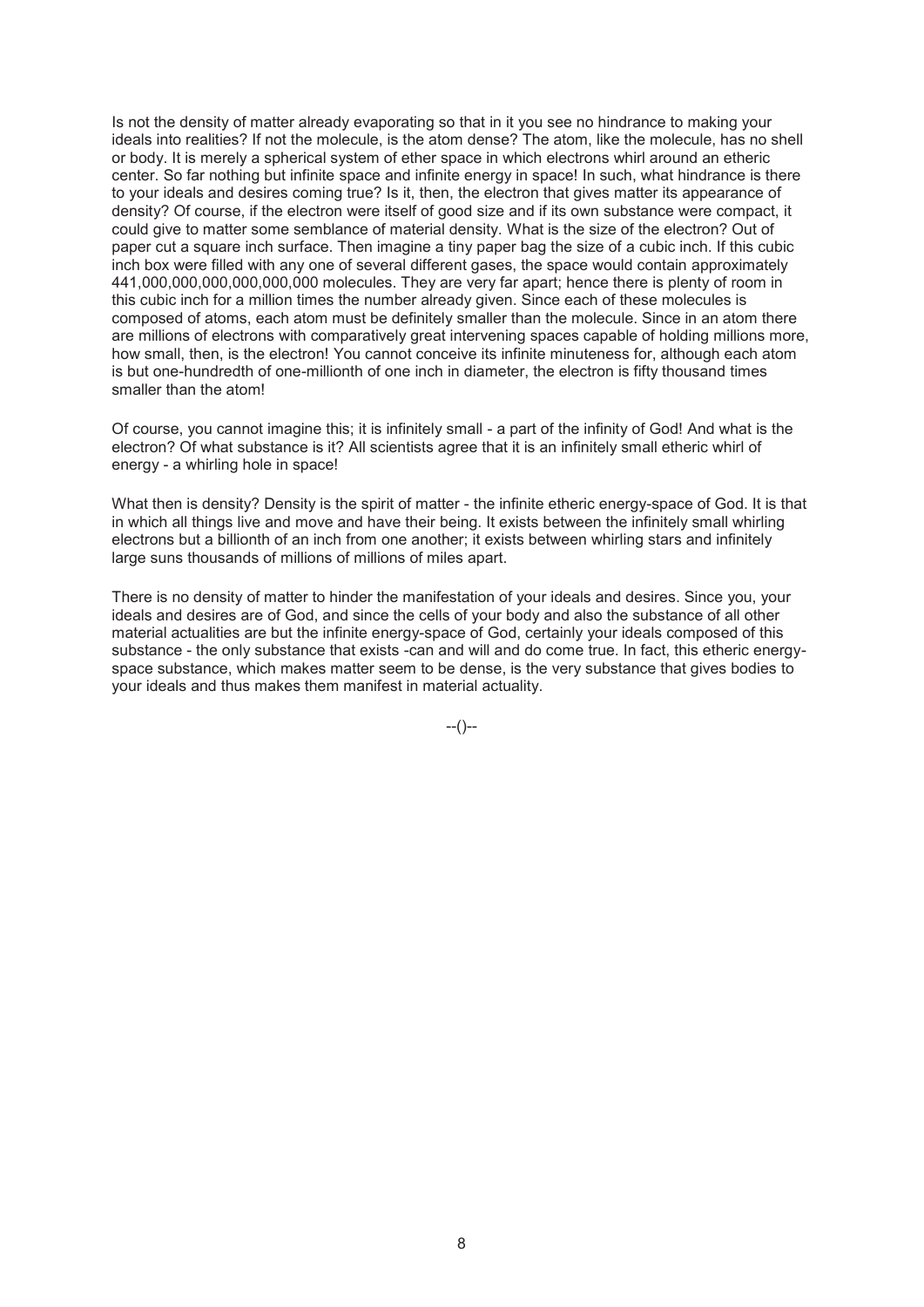# **What Attractive Matter Of Energy Gives To Your Desires**

Another stone in the path of faith and the attainment of your ideals and desires is the idea that matter is solid. As density was found to be but infinite energy space - the spiritual substance in which ideals and all things exist - what will solidity turn out to be when you come to know it as it is?

Iron seems to be a solid substance and very hard. Does its hardness reside in matter or is it due to the spirit or energy of matter? The molecules and atoms of iron are no harder or more solid than the molecules and atoms of butter. Yet, it is difficult to drive a nail into a piece of iron and easy to drive one into a chunk of butter. That which makes it difficult to drive a nail into iron is the degree of attractive force existing between the particles. It is this force that holds molecules and their respective atoms to each other. When you drive a nail into iron, what you overcome is the attractive force that tries to prevent the molecules being pushed apart. It is easy to force apart the molecules of butter to make space for a nail. In this case also, what you overcome is the attractive force that holds together the molecules and atoms of butter.

When the degree of attractive force is comparatively great, we say the matter is hard and solid. When it is smaller, we say the matter is not hard and not so solid. But it is not matter itself that is solid or not solid. In truth, solidity is but the spirit of matter. It is another manifestation - the infinite attractive energy found throughout the universe. It is as infinite as God. Matter is not solid! There is only one solid thing in the universe - the infinite attractive energy of God which holds all things together. Your ideals are of spirit. If you wish to change any part of your body, know that it is no more solid than the heavens; know that that which makes it appear solid and holds the tiny centers of force together, is but infinite attractive spirit; that this attractive spirit or energy is of God and is infinite.

Your soul - with its mind, love and life forces, is also of God. Being direct of God, made in His Image, you are supreme. Being supreme, your soul controls its ideals and their actualities. Do not deny evil; that which we call evil exists, but when you know its real nature you find it is good. The solidity, which you feared as an evil hindrance to the manifestation of your desires and ideals, is infinite attractive spirit, - the very force that gives your desires the power to attract all that is necessary to make them come true.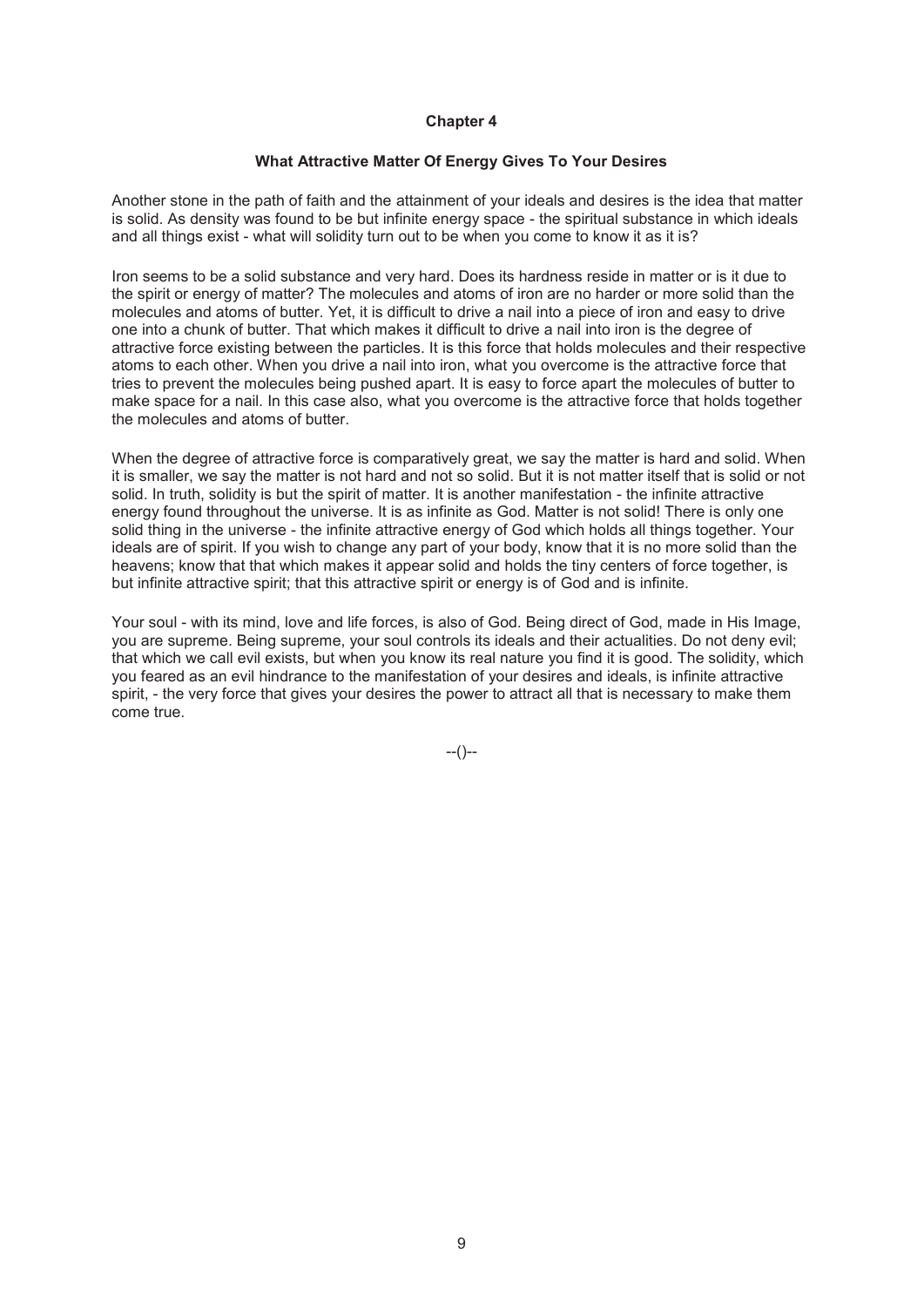#### **What Movement In Matter Gives To Your Body Of Desire**

Ideals are of the substance of spirit and space; they have motion and life. Can they, then, manifest in matter if it be motionless and lifeless? That which lives has motion of itself and within itself; that which has such motion is not dead. All atoms are reservoirs of limitless energy. I use radium for illustration only because you have heard of it and know it. A grain of radium is a very small particle; it is less than one four-hundredth of one little ounce of matter. Yet, during every single second of time, a grain of radium gives off 2,000 impulses of energy.

Is this energy of the spirit? If it is of the spirit, it is enduring. Man's body sustained by the energy of the soul may last a hundred years. How long does atomic energy last? After one four-hundredth part of an ounce of radium has given off 2,000 impulses of energy every second of every hour of every day for 1,700 years, it has used up but part of its energy and has enough left to continue the process at the same rate for 1,700 years more, - and then at a slower rate to continue forever. Spirit energy has power; has atomic energy power. If we knew how to free at one time all the energy of but one ounce of radium, its freed energy could toss all the navies of the world from the mid-Atlantic to the Mississippi Valley. What infinite energy there is in every atom of so-called matter! This energy is not of dead matter; it is the infinite energy of God in every atom!

All so-called matter is alive. It is alive with energy. It is God in manifestation. And, it moves! It moves within itself! An airplane flying 660 miles an hour would make us gasp! The earth whirls around the sun with incredible speed, - 66,000 miles an hour! But a freed electron whizzes through space at the rate of 660,000,000 miles an hour! And such an electron can change its position 40,000,000 times while you are saying o-n-e! Every cell of your body is composed of billions of electrons pulsating and throbbing with energy and life! Every material of your body, brain, muscle, heart, and bones - is composed of billions of cells, how many only the Creator knows. And every one of these cells is a gigantic and colossal universe of atoms of titanic force and electrons of infinite energy! Their energy waits for your soul to use it! Whatever part of your body you wish to change, can be changed, - for matter is neither dense, nor solid, nor motionless, nor lifeless.

The same electrons - these same whirling centers of infinite energy - compose every form of matter: wood, and all things made of wood; iron, and all things of iron; brass and gold; materials of all kinds; every thing you can see and touch and all other things! The substance of all things - ideals and realities - is ever the same! All are of God! Ideals can come true: all things can be changed, - for the density of matter is but infinite energy space - the substance of all things; the solidity of matter is but the infinite attractive force of God; and matter has motion and life moving at a tremendous rate responsive to the supreme energies of the soul - mind, love and life.

Can anyone - now knowing that the particles of seemingly motionless matter can move at a rate of 660,000,000 miles an hour and can change position 40,000,000 times in a second - doubt that it is this infinite energy of God in all things that gives to ideals the possibility of manifesting as material actualities?

Matter so throbbing with energy and movement cannot hinder your ideals coming true; but your idea of matter as dense, solid and motionless can hinder them by deadening your desire and lessening your effort. Change your idea of matter to a true ideal of matter. For desires embodied in ideals - in bodies of etheric substance possessing infinite energy - -always come true! You cannot prevent them more than you can stop the whizzing of electrons or the whirling of stars.

 $-(-)$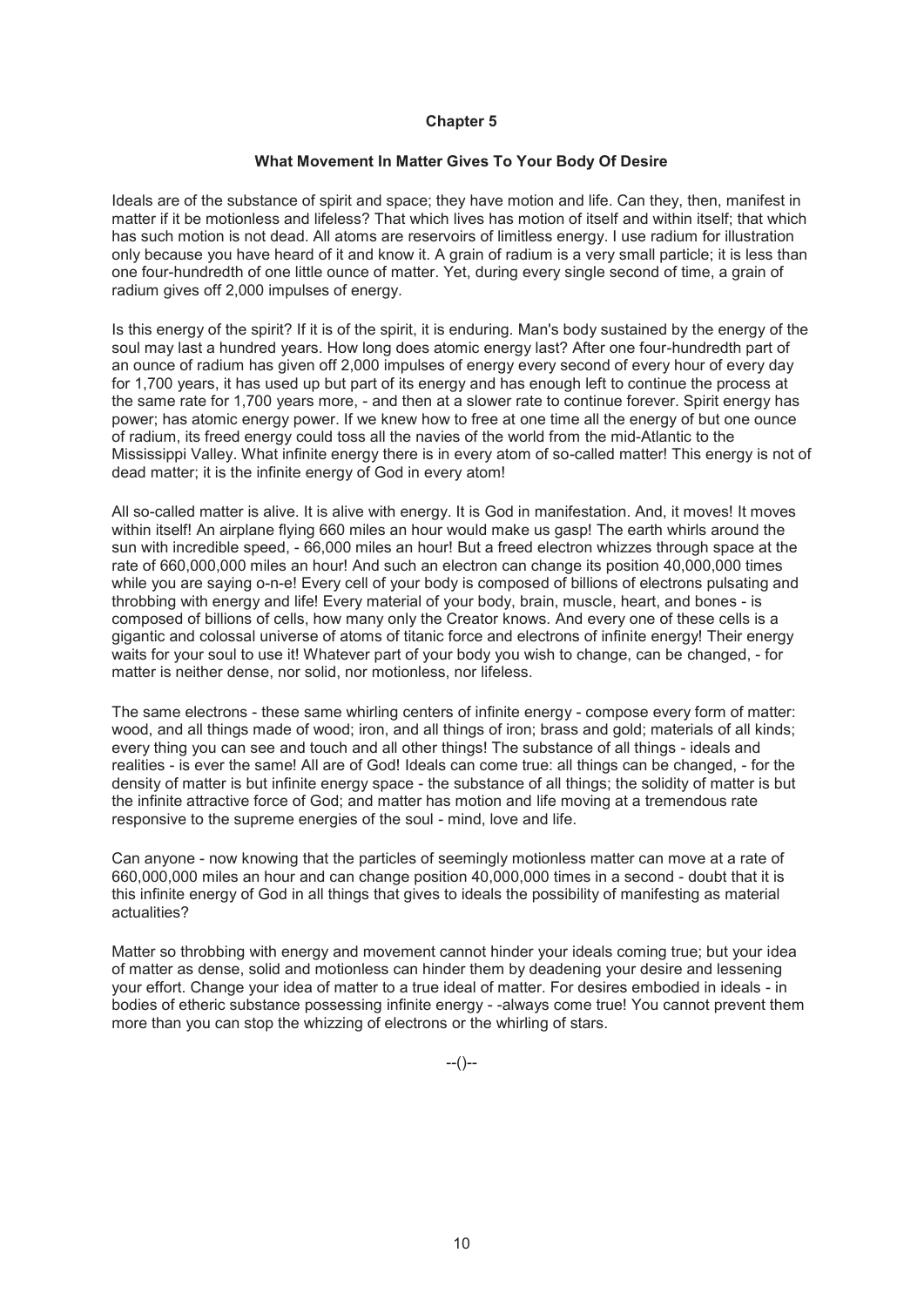## **The Only Three Activities Necessary**

**First**, there is the Ideal of Something Desired; **Second**, the Process that Leads to Attaining It; and **Third**, the Act of Making the Reality Yours.

These are the three basic activities of attaining that which you desire; they are the only ones which have been and can be successfully used in attaining any quality or degree of development within yourself or in obtaining any thing, condition or position in society or the world about you. These three activities are simply stated because they are true, - not because I write them. Basic truths are always simple; and, if not enveloped in a mass of superfluous words or intertwined with a web of entangled thoughts, they are always easily understood. When simply stated and easily understood, it is easy to apply them.

If you permit your ideal to be lost in a jungle of many words and your process to be misdirected by a multitude of varying thoughts and feelings - each pointing in a different direction - why, then, of course, your ideal will not and cannot become a reality. Unless you can clearly and definitely state your ideal, it is not sufficiently concrete to make any process of attaining it successful. Unless you can definitely and simply state what you are to do and how you are to do it, your plan of the process of attaining or obtaining that which you want will be confused and your effort will be partly wasted and probably unsuccessful.

Attaining that which you desire is easy and certain: (1) if you conceive a clear-cut ideal of what you desire; (2) if you turn the ideal to the particular process that always leads to attaining or obtaining that which you wish; and (3) if you know how to make the reality a part of you or your surroundings. That you may know how to make your ideas and desires become realities, I now take up the process in this section:

To Attain You Desires, All Three Must be Used; How to Form an Ideal that Will Come True; Firing the Heart-Desire of Your Ideal; Giving a Body of Etheric Substance to Your Ideal; Giving Your Ideal the Impulse of Action to Make It Real; The Process that Makes Ideals Come True; The Act of Making the Reality Yours; and Where to Center Your Effort.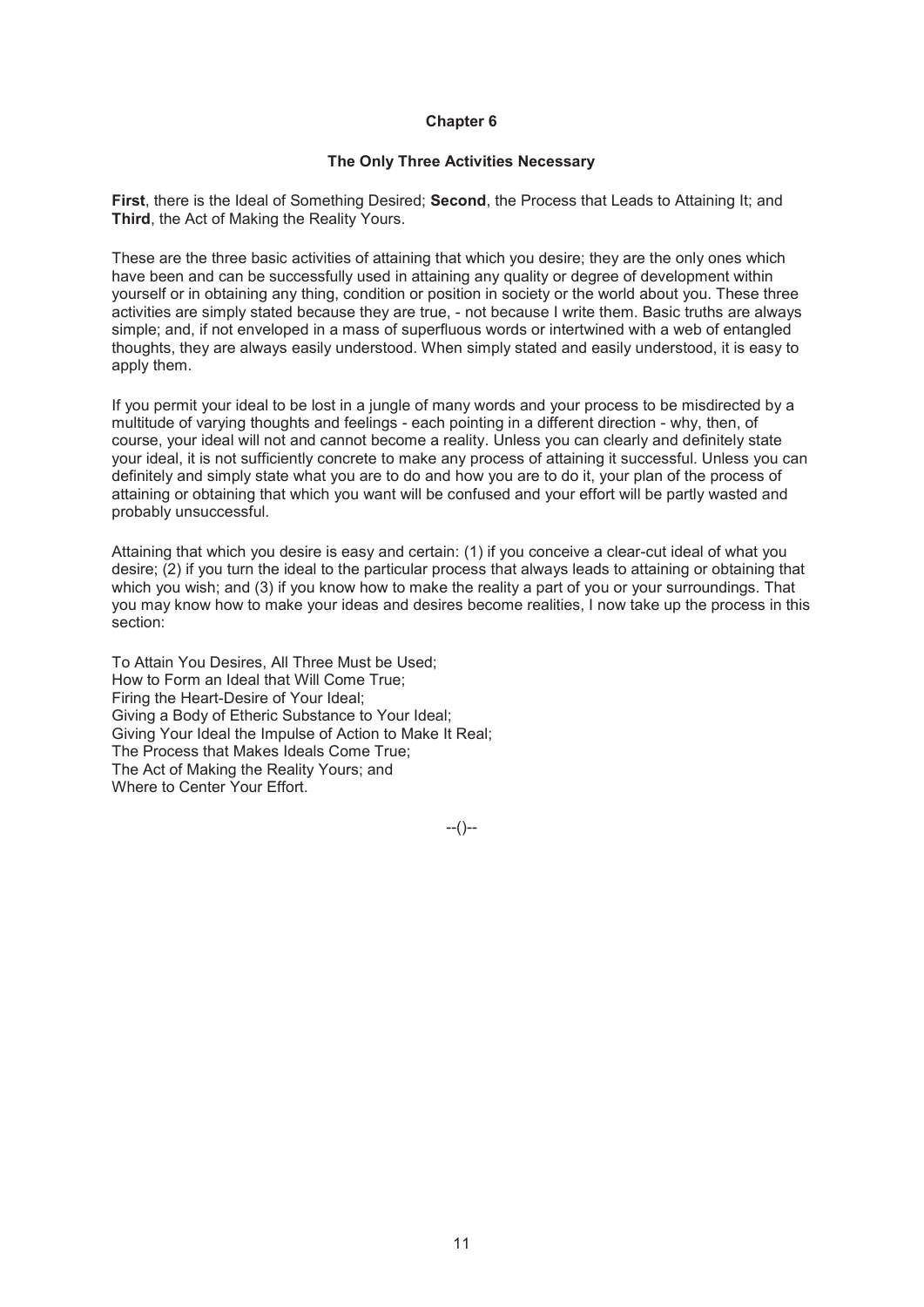# **To Attain Your Desires, All Three Must Be Used**

If you idealize and use all three of the basic activities and only those three, it is easy to make your ideals become realities. You always attain when you idealize and use them; but, if you leave out any one of the three, you fail to attain your desire, - and no one can be blamed except yourself.

If you idealize only that which you desire and hold faithfully to that ideal, - that is, if you use only the first of the three activities, - you will succeed and justly in proportion to what you do.

Since God is justice, the result corresponds to the effort. Idealizing what you want and holding faithfully to the ideal for months and even years brings you the success your effort merits - even after years you will still be holding to the ideal.

And, if you idealize that which you desire and attempt to take possession of it mentally - using the first and third of the three basic activities - you succeed and justly in proportion to what you do.

If, when in New York, you learn of a football game to be played in Boston and desire to be present, the ideal of the Thing Desired is to be in Boston. If you desire to drive by automobile from New York to Boston, that is the ideal of the Process you intend to use to get to Boston. If you go to your garage and sit in your car for a day, a month or a year, holding faithfully all the time to the Thing Desired and holding also a mental picture of being in Boston - mentally picturing the first and third steps, but omitting the second one - before the year passes your friends will wish to send you to the madhouse; and only because you failed to use the second activity - that of the process of actually starting the machine and driving from New York to Boston.

It is not enough to hold ideals of the Thing Desired, - the first step. It is not sufficient and it may be dangerous to declare mentally that you possess it, - the third step. It is not enough even to have faith that your desire will come true, though faith is the substance of things hoped for. You must put your ideals into idealized action for ideals are the substance of things that are and idealized action is the only certain process of attainment.

"Faith without works is dead" does not stand-alone; Christ and the apostles presented the truth many times: "I must work the works of Him that sent Me. . . . Return to God, and do works. - What doth it profit though a man say he hath faith, and have not works? - Can faith save him? - Was not Abraham, our father, justified by works? - By works was faith made perfect. - I will give unto every one of you according to your works. - He that overcometh and keepeth my works unto the end, to him will I give power over the nations." Of the names to be written in the Book of Life, they are to be judged "according to their works"; and the very last message - last chapter of Revelation - is "Behold, I come quickly; and my reward is with me, to give every man according as his work shall be."

"Hitch your wagon to a STAR" is not sufficient.""HITCH your wagon to a star" brings results."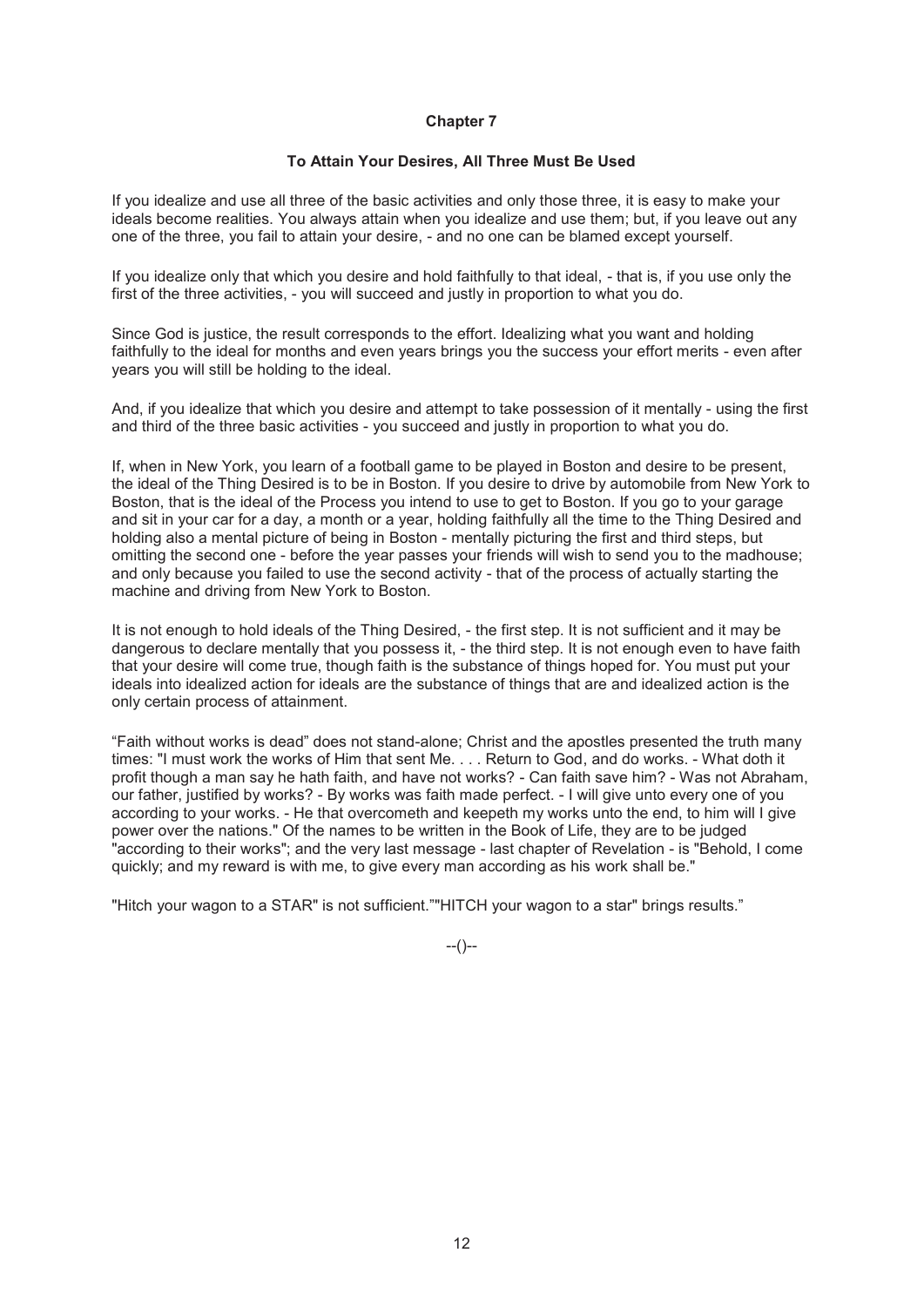# **How To Form An Ideal That Will Come True**

First, an ideal to come true must be an ideal; an idea will not do. Second, an ideal to become a reality must have a heart of desire, - and a good strong heart. Third, an ideal to come into manifestation must be a body of real etheric substance. Fourth, an ideal to become an actuality must possess an impulse of action. Lacking any one or more of these, your ideals do not become realities.

First your ideal must be an ideal, not an idea. The ideal will come true. Since most people think and plan in ideas; their thoughts and plans seldom materialize: After repeated failures, some become discouraged, despondent or resigned and some lose faith in their capacity to attain the great goal and doubt the justice of society, the world and God. Other men and women think in ideals; with them it is a habit. Such men and women are successful and attain to a great extent that which they desire. They attain in proportion to their ideals.

You may idealize your thoughts of - ethical and spiritual advancement and attain soul consciousness: yet when it comes to other matters you may use only ideas and fail. On the other hand, although others may not idealize ethical and spiritual concepts as you do, yet they do idealize, - that is, make perfect images of their thoughts of development, advancement, work, and business; and hence they succeed in those lines to a greater extent than you do. This is just; in fact, it is God's Justice. You fail in that which you do not idealize; you succeed in that which you idealize. They also fail in that which they do not idealize and succeed in that in which they use ideals. Back of every thing in the world there is an ideal: back of the design of every chair; the decoration of every room; the cut and material of every gown and every suit of clothes; back of every thing that ever comes true. Those who think in little ideals, succeed in little things; those who think in big ideals, succeed in big things.

No advance of mankind has ever been effected except it was first formed by ideals of some kind: no painting was ever painted, no statue ever sculptured, no music ever composed, - except first conceived as ideal. No motor, no dynamo, no engine, no printing press, no linotype, no automobile, no airplane - not one was ever invented except it first existed as an ideal. Nothing in education was ever taught and no ethical or spiritual concept was ever preached that did not previously exist in ideal form in the mind.

Those who think ideas never attain to greatness. Great men and women always think in ideals. Change your "ideas" to "ideals!" How? By making it a perfect image, adding desire, giving it body substance, and creating in it an irresistible impulse to manifest itself in action.

How can you complete an idea so as to make it an ideal? First, by adding the factors the idea lacks. You have an idea of the color of an apple. How perfect is it? Take paints and try to paint a picture of an apple and you will discover that there are scores of tints and blends of colors that your idea does not contain. You have an idea of the profile of the face of someone you love. Take a pencil and try to draw that profile! You have an idea of the shape and form of the legs of your table. Close your eyes; run your fingers over one of the legs; feel every indentation, every part that projects, the number of rings around the legs. Scores of new factors are added to your idea.

How can you be certain that you have added everything the perfect image ought to contain and left out everything the image should not contain? Although there are many millions of degrees of variation and an unlimited number of combinations, there are but a few different basic qualities that enter into our images. They are: colors, sounds, tastes, odors, movements and directions of movement, balance or lack of balance, fineness or roughness, hardness or softness, heat or cold, lightness or heaviness.

Take any idea you wish to come true. Image it in your mind as it now is, - a imperfect idea. Then, take the factor of colors. Image it again, mentally seeing every color it has possessed, does possess or could possess. In this same way go over the idea of that which you desire. Use every one of the elements of color, sound, taste, odor, heat, cold, motion, direction of motion, form, size, balance, fineness, roughness, hardness, softness, lightness, heaviness.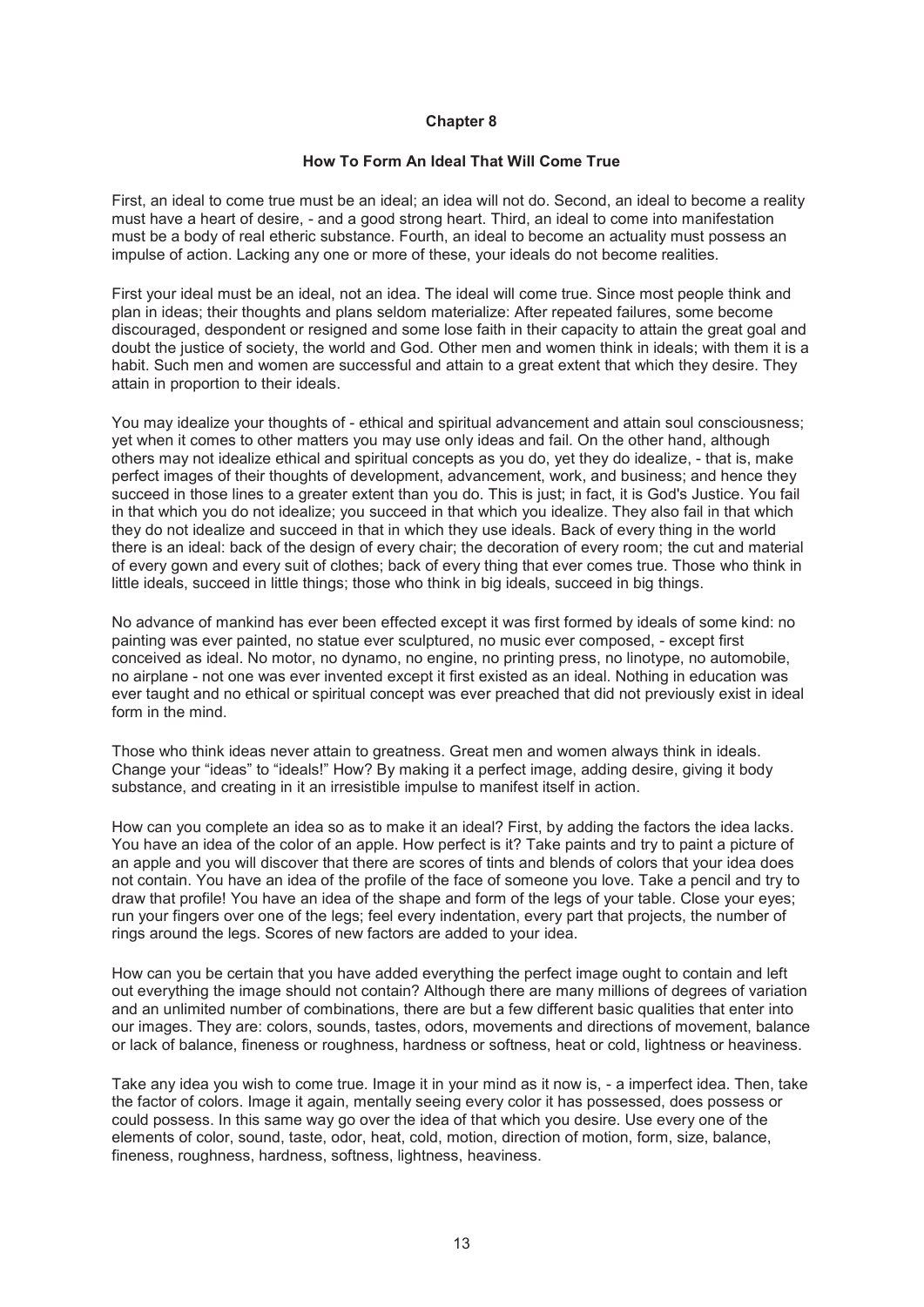Do not leave out a single one. When you have finished you will have the form of a perfect image - of an ideal, - but it will still be only the form - without a heart of desire, without an etheric body, and without impulse to impel action. Next, add desire!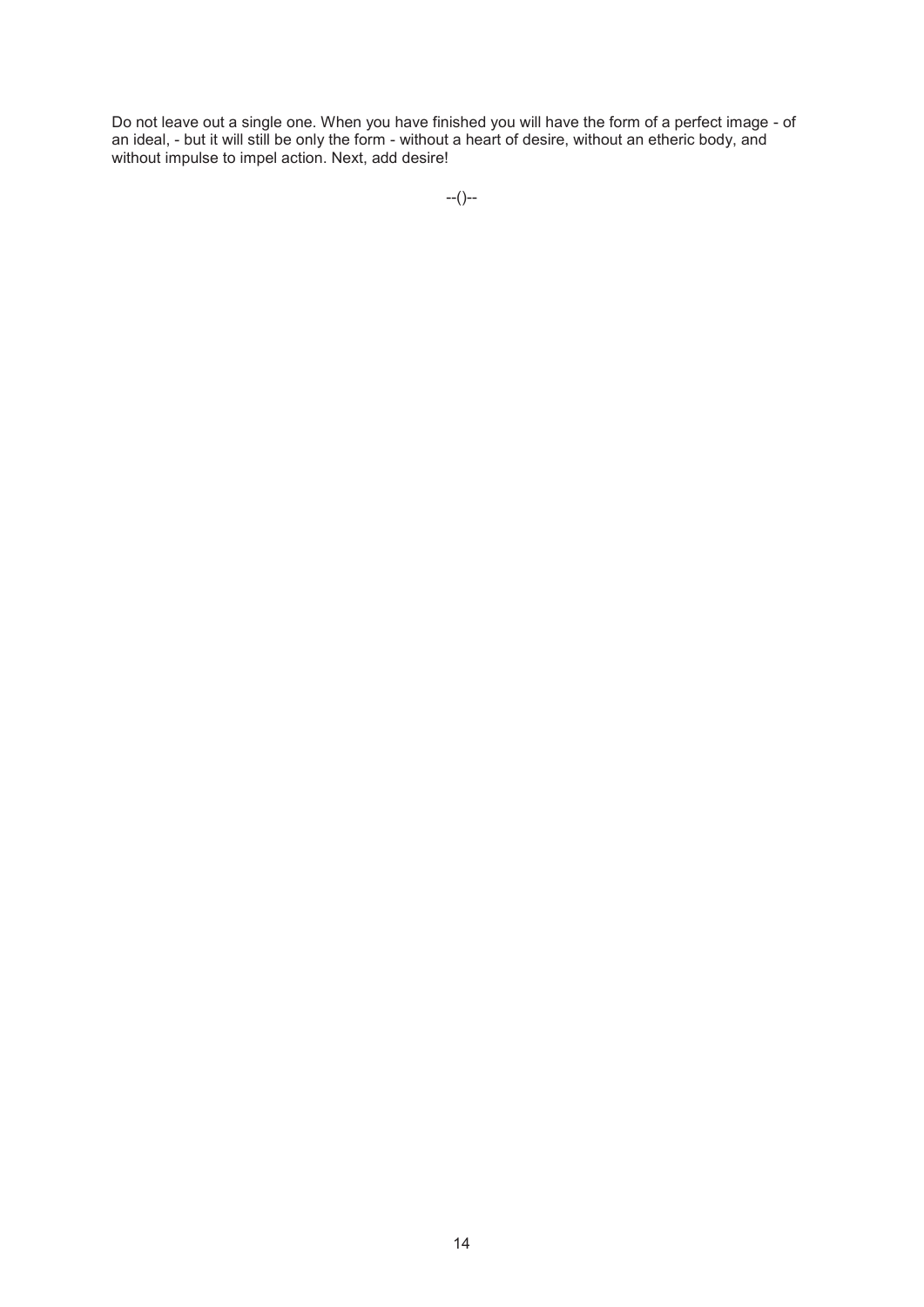# **Firing The Heart-Desire Of Your Ideal**

Wishes are but wishes; they lead only to wishing more wishes. Desires are heartbeats of soul; they demand and impel to action. A wish turns ever to itself, wishing that something will come to make itself true. A desire goes out from self; it daringly reaches out, demanding the thing desired, and divinely creates it in reality.

Put the following truths together: Desire is the heart of your ideal; in this heart are the fires of attainment; sometimes they die down and are dim; sometimes they burn brightly and glow with hope and set fire to action; unless they thus burn with the light of hope and the fire of action, your ideal will not come true. When the fires of desire are dimmed by disappointments or discouragement, or memories of the failures of the past, what are you going to do about it? Feed the fires with your feelings and emotions! Your thoughts will not do; they are but damp wood and wet sand. Desires are of the heart; they cannot be made to burn brightly by adding ideas and thoughts of the mind.

Is it a thing - a material thing - you have desired and for which desire burns low because of past failures to attain it, or is it a new desire that dares not burn brightly for fear of disappointment should it not be attained? Fire your desire so that it will come true. Fire it with YOUR feelings and emotions.

Are you a young woman and is it a dainty rose-colored gown you desire? Image the color of it and feel the joy of gowning yourself in that color. Feel the pleasure it would give you to look at yourself in that color. Think of its color again, - the color of roses. Imagine that you have perfumed the gown with just a touch of essence of roses. Feel the joy of smelling the sweet odor of roses. Feel the joy of smelling the perfume with which your dress is scented. Think of the feel of the material, - how soft and delicate. Feel the joy you feel in feeling it. Think of the lightness of the dress. Feel the joy you experience in handling light and dainty and fluffy things. Feel the joy you would feel in putting on that dress and in waiting for your sweetheart to call. Feel the joy you would feel as he admired it and complimented you upon it. Feel the joy you would feel dressed in that gown, when with a group of people. Is not your desire fired and burning with impulse to act? Will you not do something to get that dress; and, idealizing your doing, you will do it in the right way and get it in the right way.

Are you a young man desiring a new suit of clothes? Fire your desire with your feelings. Image the suit you wish -its color, cut, form, material, and fit to you. Feel how happy you would feel dressed in that suit calling on the girl you love. Feel how proud you would feel if you could wear it when going home to see mother. Feel how satisfied you would feel walking into the office dressed in that suit. Feel all your good feelings - felt under all other conditions - in relation to that suit. Is not your desire fired to the point where you will do something to get it and, idealizing your doing, you will do the right thing and get it in the right way?

Is it a position you desire? Feel the joy the income of that position would give you. Feel the pleasures you could obtain with that income. Feel the joy of the opportunities the income would give. Feel the true pride of advancement. Feel the joy of knowing you have attained the position and made good. Feel the joy of generously helping others when in that position. Feel what that position would mean to you among your fellows. Feel what it would mean to you among businessmen. Feel all these feelings - feeding your desires with your FEELINGS - instead of with wishes and thoughts - and you will do something to attain that which you desire.

Think, think, think of wishes and you will live a nervous wreck and die in the mental madhouse of unfulfilled mental desires. Feed the desires of your ideals with your own feelings and emotions - and the higher the feelings and emotions, the stronger the fire - and your desires will turn to action that cannot be prevented. And since your desires are hearts of ideals, that which you do will be right.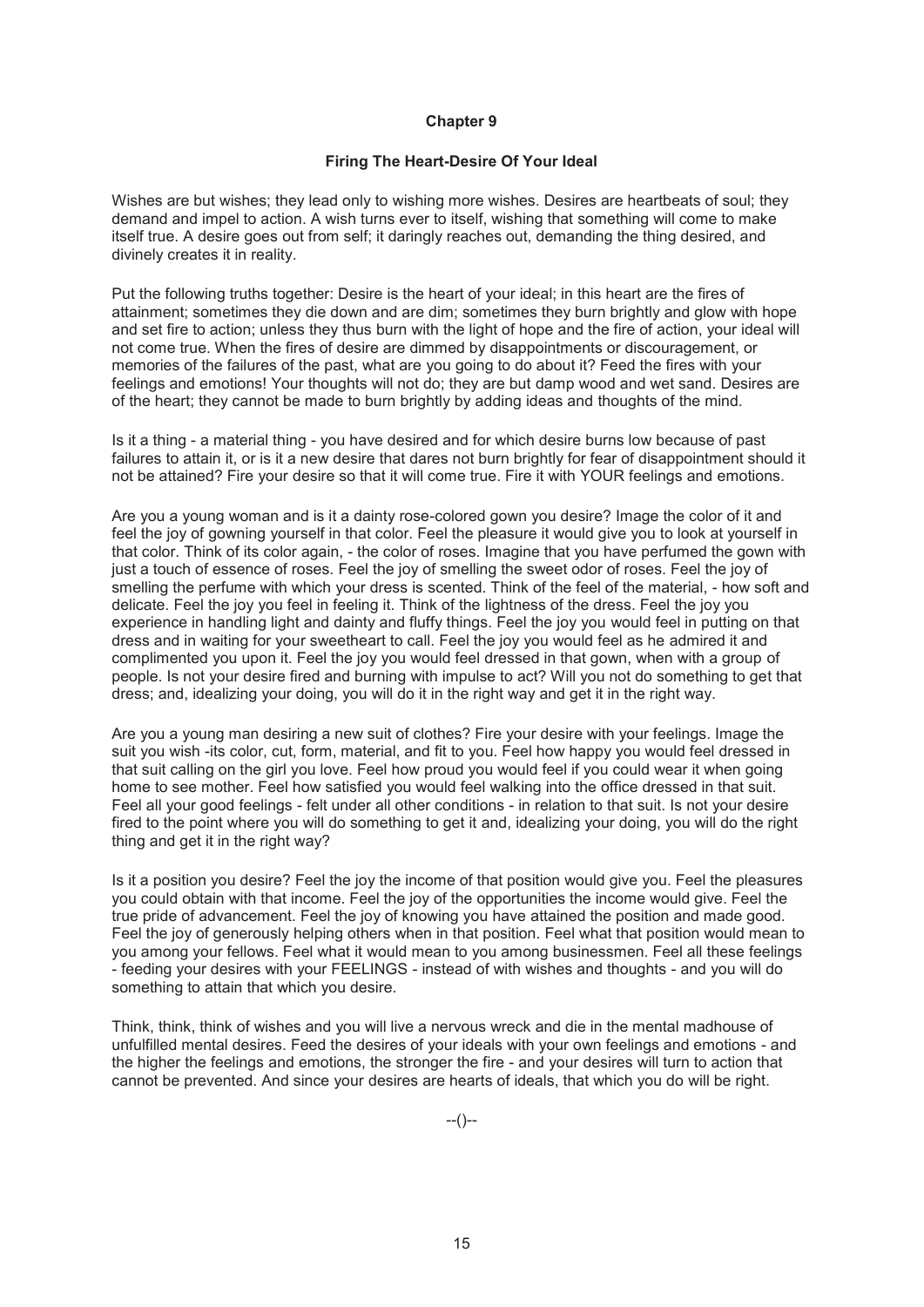# **Giving A Body Of Etheric Substance To Your Ideal**

The next step is to create a body for your ideal - a body of real etheric substance. Image the ideal of the thing you want. Does the thing itself seem so compact and dense that you cannot re-form and recreate it to accord with your ideal? Its form can be changed, but only if you give a body to your ideal.

**First**, give form to the substance of the ideal. Turn back and read again my third chapter. Then, reidealize your image of the thing desired as made of infinite energy-space. By doing this you actually group the spiritual substance into form. This is a first step in creating the body of your ideal.

**Second**, give the body attractive power. Read again the fourth chapter of this book. Then, re-image your ideal of the thing you want. Realize, that whatever the substance of the thing desired, that which makes its actuality possible is infinite attractive energy; that it is this same energy that holds all the particles of your ideal together and draws to it all the factors necessary for manifestation. By thus imaging your ideal you give it solidity. The particles of this spiritual substance becomes fixed so that the ideal will persist; so that it will not change, as an idea changes, or evaporate in vain imaging's. By this process you also give it power to attract and draw to it all those conditions, qualities, thoughts, feelings and attitudes necessary to make it real, - necessary to make its actuality possible.

**Third**, create the body of self-active substance. Turn back and read the fifth chapter. Realize that everything you wish to change is in infinite motion, thrilling with life; that even the piece of copper wire that leads to your electric light is composed of whirling centers of space, infinitely small, capable of moving 660,000,000 miles an hour and able to change their positions 40,000,000 times a second, By this process you rid your soul of any idea that any so-called material thing can oppose - the manifestation of your ideal. And you give to the ideal - to its body substance - the same quality of infinite, infinitely rapid power of movement, power of action, power to make itself come true.

Image the body of your ideal composed of spirit substance, vibrating at this tremendous rate, exerting enormous power, and you give it additional power to make itself into an actuality. To this point in the process, what is your ideal?

**First**, a perfect image - including only those elements it should possess and none that it should not possess.

**Second**, an ideal with a heart of desire, fired to action by all your feelings and soul desires: (1) increased by imaging the beauty and utility of the ideal and the pleasures it will give you and (2) augmented by every conceivable element of desire you can awaken by imaging everything composing its image - color, sound, et cetera.

**Third**, an ideal body - formed of the infinite spirit substance, energy-ether; a body of the same material as the essence of matter which makes it easy for the ideal to manifest as an actuality; a body held together and made permanent by infinite attractive energy; a body composed of etheric substance whose particles vibrate at a rate so rapid that imagination cannot conceive it; a body composed of etheric substance an ounce of which has gigantic power, sufficient - if freed at one time to toss the Alps into the Atlantic Ocean.

Now give the ideal the soul impulse to act, and you cannot prevent its coming true.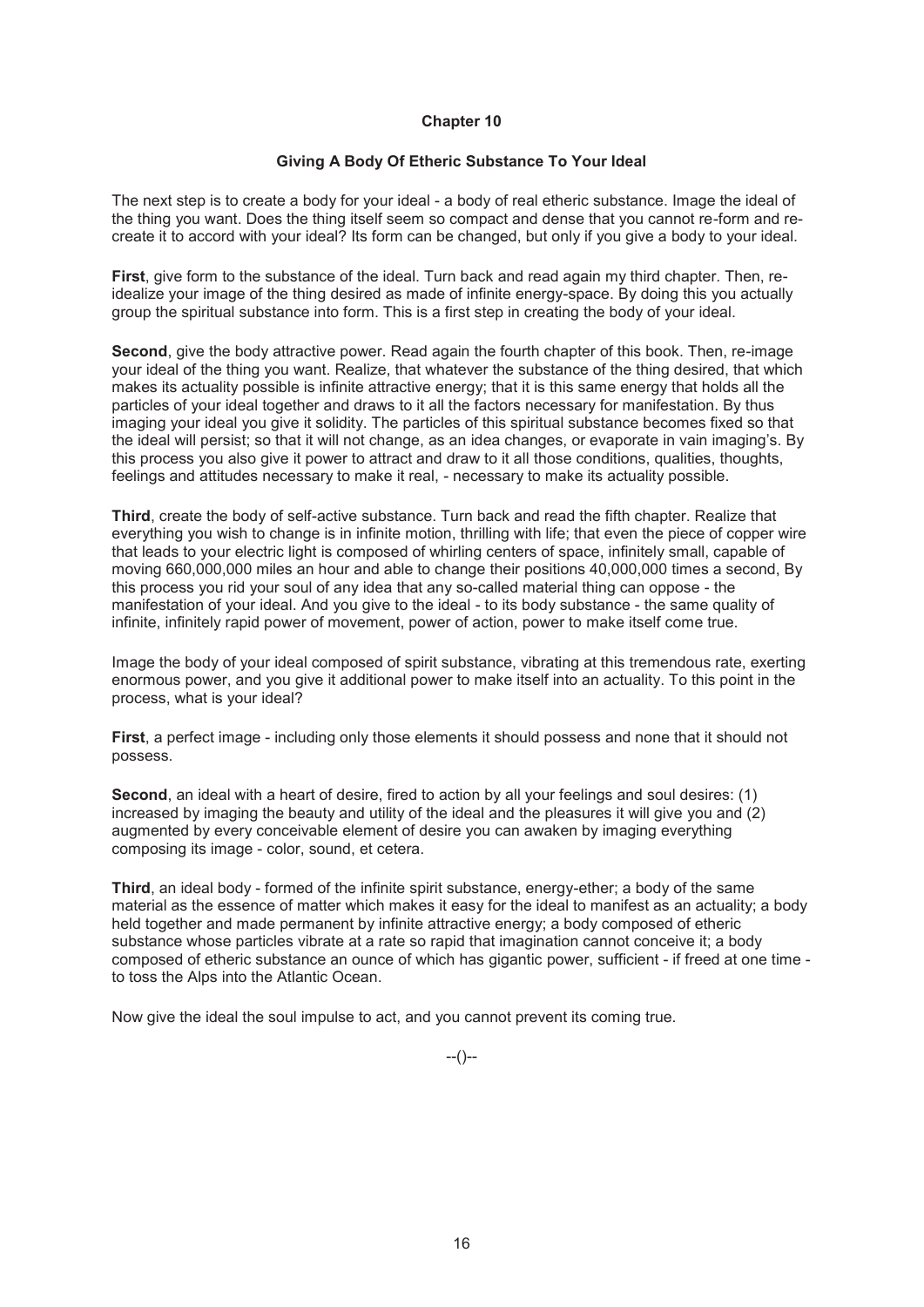#### **Giving Your Ideal The Impulse Of Action To Make It Real**

There is one more step in the process of making your ideal complete. It possesses infinite energy, but you must give it the impulse of action. How can you do this? In this I differ from many others. I hold that visualization is not sufficient. Visualization, although it often accomplishes wonders, is after all but a picturing of an idea. It does make the idea vivid but it adds to it only one of several elements - only the images of the sight sense. Instead of visualization I use idealization - the perfect image. This includes the factor of visualization and that of the eleven other factors. Using the other factors especially those of motion and direction of motion - we give the ideal an impulse to move and this in turn gives it the action power that makes the ideal manifest as a reality.

Visualizing is the act of holding a mental picture; idealizing is the act of perfecting the mental image of all factors, - the picture, the process of securing it and the act of making it real.

You often ignite the heart of your ideal by vivid mental pictures and strong feelings of desire to possess the reality; but unless connected up with your motor power of action, it remains merely an urgent unfulfilled picture of desire within you - an ideal that does not become a reality. Clutching your ideal to action cannot be effectively accomplished by a picture. Let me illustrate this clearly.

Go to an art museum; look at any painting representing a number of people. If, after going away, you close your eyes and visualize the painting, you hold in your mind a mental picture of the painting. With care and practice you can make this mental picture very vivid and increase your ability to re-see in the mind every detail of such a painting - lines, forms and colors of things and people. Yet, it is still a mere picture; it is flat, lacking action, and it does not impel to action. That which I have just described is the visualizing process. Visualizing has produced marvelous results when the person visualizing has turned such mental picture-making into the idealized process, even if they have not recognized that they have done so.

Idealizing, however, is more remarkable because it includes visualizing and adds all other elements to it. Visualization comes from using the stored-up images of but one of our senses, the sense of sight. Idealization comes from using the stored-up images not only of the sense of sight but of all other senses. To attain that which we desire it is necessary, not only to see the visual image, but to act.

Try now another process: Idealize the painting you saw in the art museum; bring it visually to your mind; re-see it just as you did by the process previously described. Then image action, - every person in it in action; feel them doing the thing they are pictured as doing; feel the movement; feel the activities. If it portrays them as speaking, hear the tones, - hear what they say. I might continue with all other elements of the picture, but I think this is sufficient to show you the difference between visualization and idealization. Visualization produces a nonmoving, non-active picture in the mind, even though it be vivid and clear. Being non-active, it does not impel to action and hence many of our pictured ideals do not become realities. But if we idealize action, if we use the mental clutch of connecting up the ideal of the thing desired with the process of obtaining that which we desire, action must result; and action is one of the essential factors in making any ideal come true.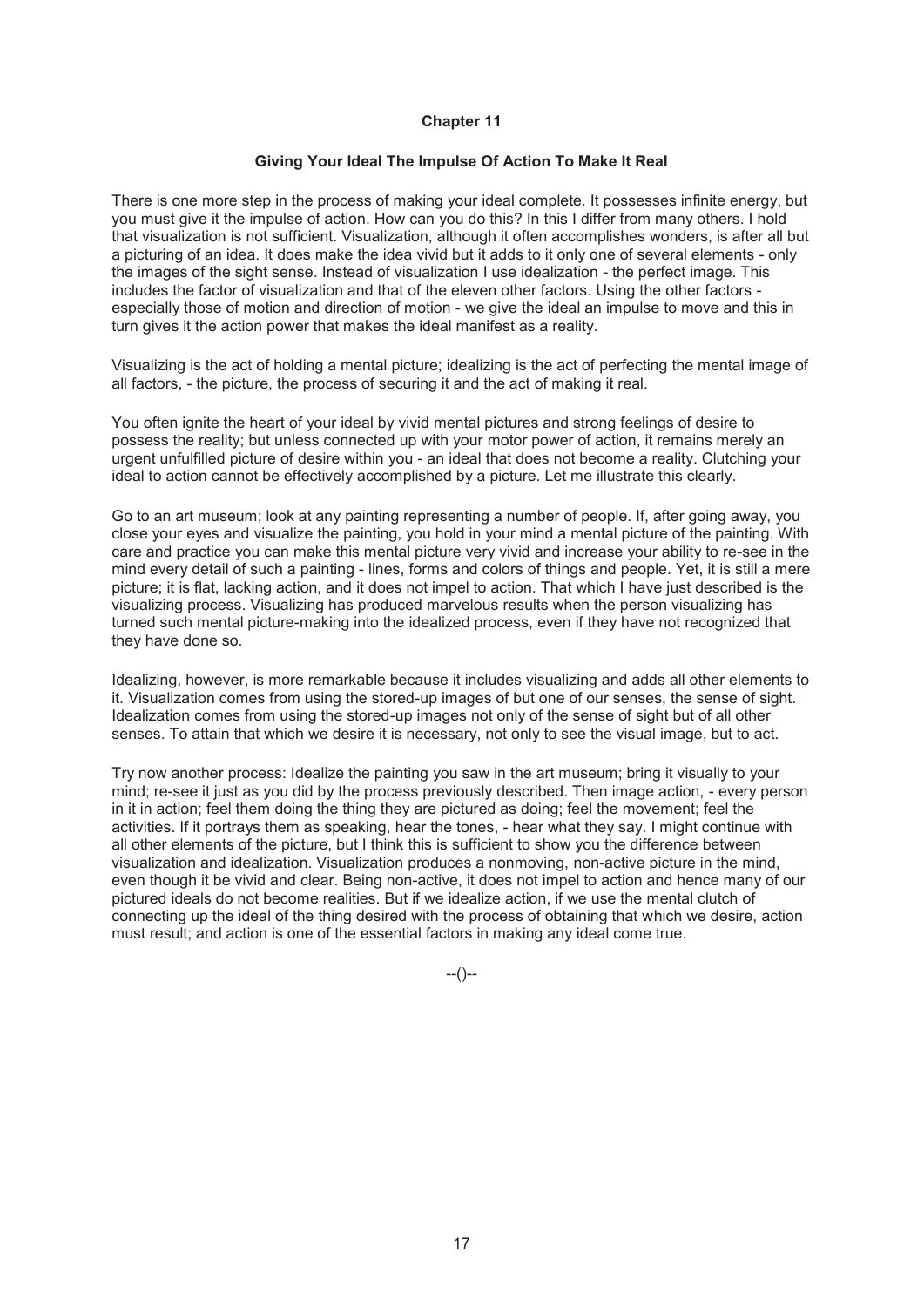# **The Process That Makes Ideals Come True**

Process is the way of doing things. There are several ways of doing things, but the idealized way is the only way that guarantees success.

The non-idealized processes are: mere doing; purposeful doing; planned or thought-out doing.

The fourth process is the idealized process.

Mere doing never leads to success, - for back of it there is no ideal of the process, no desire to improve it, no thought-out plan, and no ideal. In mines and stores and factories and offices, there are millions of good workers. They learn to do one thing - they learn to do it well - and then, forever afterwards, they merely do. They drudge, or toil, or labor but they do not work; and - they do not succeed. You yourself may do your work perfectly - merely doing it; you may be always at it; others may be able to depend upon you doing your work exactly, with no loss of time, not missing a stroke. But all these do not lead to attainment, - why, even a hay-press does those things!

Purposeful doing is one step in advance of mere doing. It is based upon an idea of progress and is stimulated by a desire. But that is not sufficient. Why, the bank-robber has a purpose in robbing; he may succeed now and then in getting what he wants and he always succeeds in making himself a useless member of society, - yet, his life is not successful and he is not a success. Even well planned, carefully thought-out doing leads to thousands of failures. Many a young man, intelligent, enthusiastic, hardworking and earnest - starts in business for himself and fails, - even after he has planned and thought out his entire problem. When he begins, he sees success - big success - within two or three years at most. But in six months the sheriff may close him up as a failure. Even planned doing, based upon ideas, desires and thought-out processes, fails unless the process is idealized. It is only an idealized aim, process and attitude that always win.

Some time ago an additional main subway was opened in New York City. It necessitated a new routing of passengers. More than seven million people had to learn to travel by new routes. For days before its opening the papers were full of the new system and how to get from one point to another. At least nine out of every ten of the millions of adults in New York must have read the directions previous to the opening, although probably not one in a hundred thousand - when they read the directions over and over again - idealized the new route, nor idealized themselves going about the city or to and from work on it. The Result of Not Idealizing the Process on the day of the opening, intelligent men and women crowded and jammed each other, went where they did not wish to go, even got lost, though many of them had known New York all their lives. The confusion and jamming of the mob at two transfer stations were so great that scores of women fainted, and many were seriously hurt. More than a million people lost their heads - more than a million were confused for weeks. It was necessary to close the crosstown subway for a month to prevent accidents - actually to prevent people killing themselves and each other, because of their confused mob action. And all of this confusion, trouble, injury and delay could have been prevented if each of the seven million people who use the subways had spent but five minutes previous to its opening in Idealizing the Process of traveling on it.

How I Idealized the Process in this Case: I took a description of the routes from a newspaper; read it carefully. Then I quietly visualized the new routes. Next, I idealized action, - Idealized myself using the new route from my home to my office, picturing myself on the cars, changing where the description said changes must be made; idealizing every bit of the journey to my office door. Next I idealized one trip after another to other parts of the city, until I had myself mentally used every new and old route. After this, it was impossible to be confused; impossible to make a mistake in using the subway.

Millions of others thought of the new routes, but certainly very few consciously idealized themselves traveling on them. Yet every individual in New York could have done it in five minutes if they had only been in the habit of Idealizing the Process of Doing Things. Others had ideas of the new route, of where they wanted to go, and of how to get there. I turned my ideas into ideals. Idealizing the process of doing the thing, included more than the re-seeing of the mental picture of the new route. I did more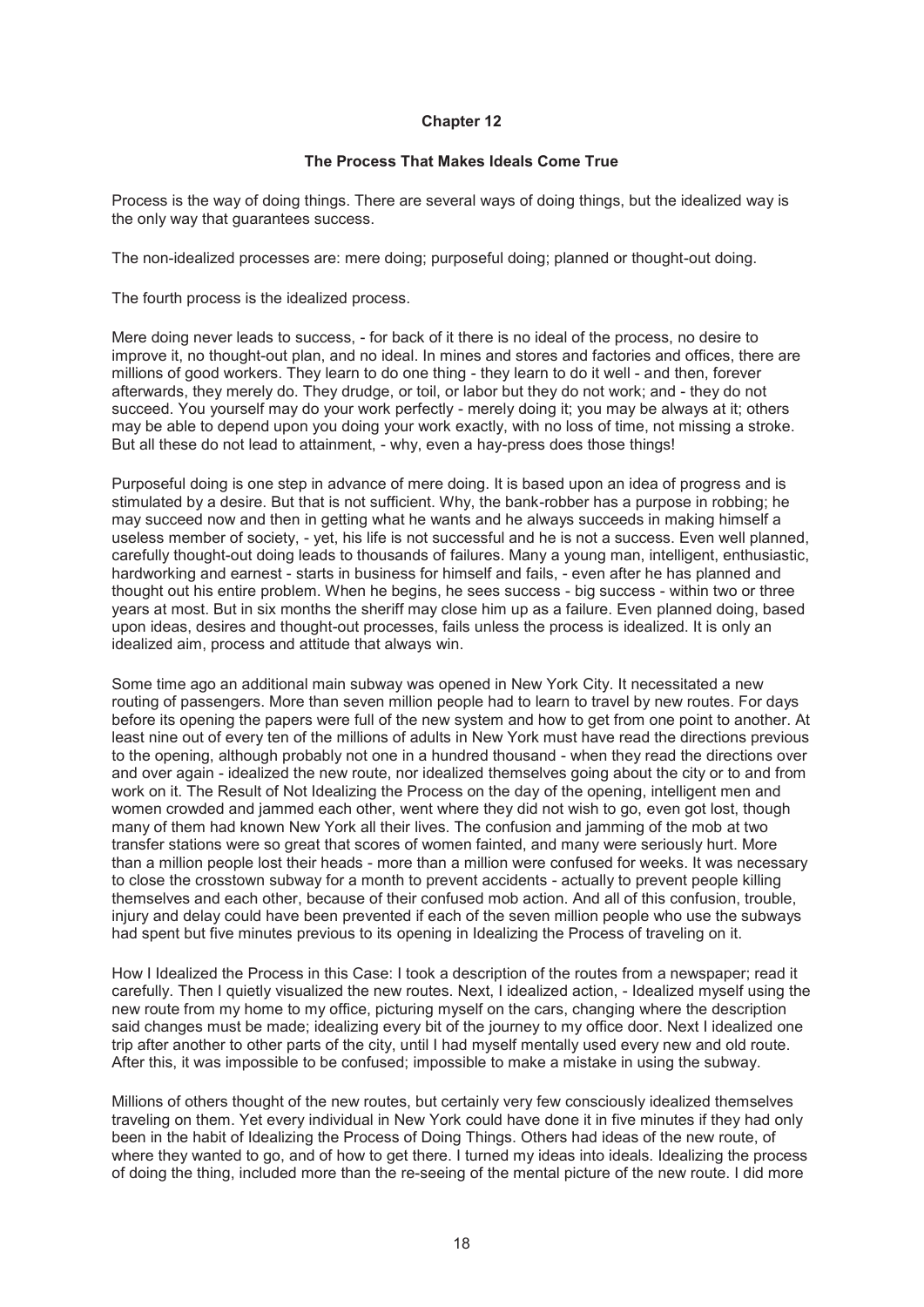than visualize it. I put into it an element of action. I kept my "clutch" in so that the picture became movement. That is always essential in attaining that which you desire.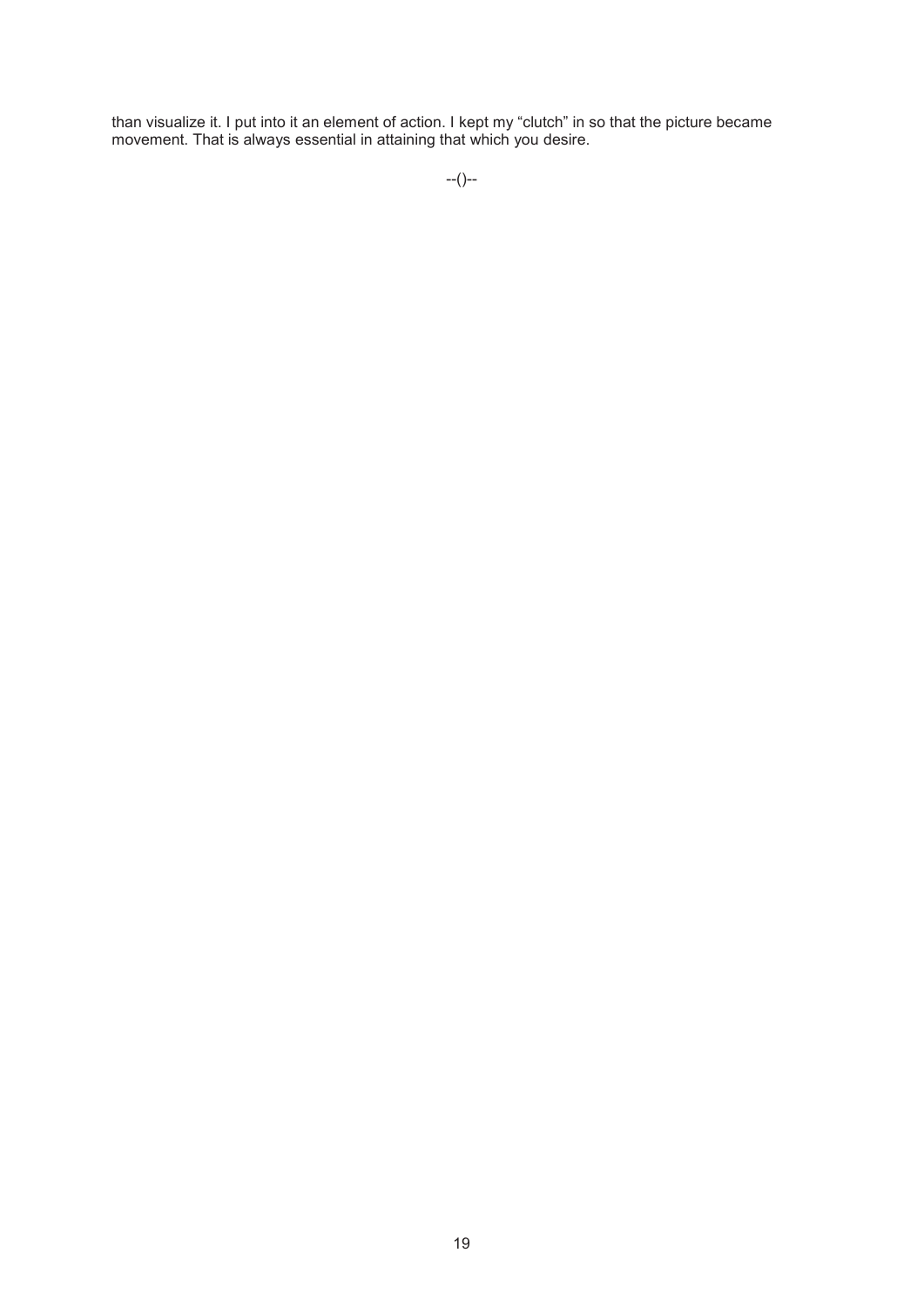## **The Act Of Making The Reality Yours**

This last activity - the act of making the reality yours - comprises three steps: idealizing your attitude; unifying the substance of the ideal WITH the substance of the real; and making the actual thing a part of your possessions or placing yourself in the actual conditions that you have idealized and desired.

Your attitude relates to yourself, to others, to conditions, and to the world in general. Begin with yourself. Consciously or not, you do take some kind of an attitude toward yourself. You may think yourself a worm or a god. You are free to take any attitude toward yourself you desire to take; but there is only one attitude that leads to success and it is the idealized attitude! Incomplete thinking in "ideas" makes you see yourself as a child of sin, suffering, sorrow, weakness, mistake and failure. Think of yourself as you are: a son of God - idealizing the end you desire, the process by which you attain, and the attitude you hold toward yourself, others, conditions, and the universe itself.

Then, idealize your attitude toward others, "That which ye seek ye shall find." If you think that all men are trying to crush you, you will be crushed; first, because your attitude closes your eyes to the opportunities offered you; and second, because such an attitude discovers and draws to you those who do not help you. If you idealize others as willing to help you, you draw to you men and women who will do the square thing by you and help you, -in them you will find help and a just reward. This idealized attitude does not make you a trusting simpleton, for the idealized attitude also idealizes wisdom in knowing others.

The idealized attitude changes all the conditions of life. In business, it leads us to expect good results, and, expecting good results, we plan better. When we plan better, - that is, in, a more idealized way we get better results. Idealize the world in general. The universe must be good. If it were not good it would go to pieces over night, - for evil disrupts and destroys. Good attracts and unites and holds together.

You cannot idealize your business, your profession and your work without conducting the whole affair as an idealized service that inevitably will force your ideals to come true! You may idealize the Thing Desired, idealize the Process of Attaining It and Carry Out the Process in Action, - and, yet, by your attitude keep the reality from becoming yours. With a group of congenial friends, you can desire and idealize an evening's pleasure for yourself and the girl you love, you may call for her and go to the gathering together, - and yet your attitude, if disagreeable, can keep the pleasure of the evening from becoming yours.

**First**, then, give attention to your attitude! Second, unify the substance of your ideal with the substance of the thing or condition desired. The substance of your ideal is yours! It is of your mind. The substance of the reality may not yet be yours. To make it yours, you must make the body of your ideal coincide with the body or actuality of that which you desire.

Re-read the chapters on How to Form an Ideal that Will Come True, Firing the Heart Desire of Your Ideal, Giving a Body of Etheric Substance to Your Ideal, and Giving Your Ideal the Impulse of Action to Make It Real. Then, re-image your ideal in accord with those four qualities - its form, its desire, its substance, its impulse to action.

**Next**, re-read the three chapters of The Spirit of Matter: Your Ideals and What Compactness of Matter Gives to Them, Your Desires and What Attractive Energy Gives to Them, What Movement in Matter Gives to the Body of Your Desire. Do not neglect to re-read these. You remember much, but not all the things. Re-read them, recognizing: that the material density, of the thing you desire is an etheric substance coinciding in nature with the substance of your ideal; that the material solidity of the thing you desire is infinite attractive energy which coincides in nature with the holding-together energy of your ideal; and that the energy of the material thing desired is etheric force - exactly the same force as exists in your ideal. Now, image each detail of your ideal, project it out of your mind to the place of the actuality, and unite it with the same detail of the material actuality you desire to be yours. Do not miss a single detail; make the projected ideal coincide with the actual thing in every feature - form,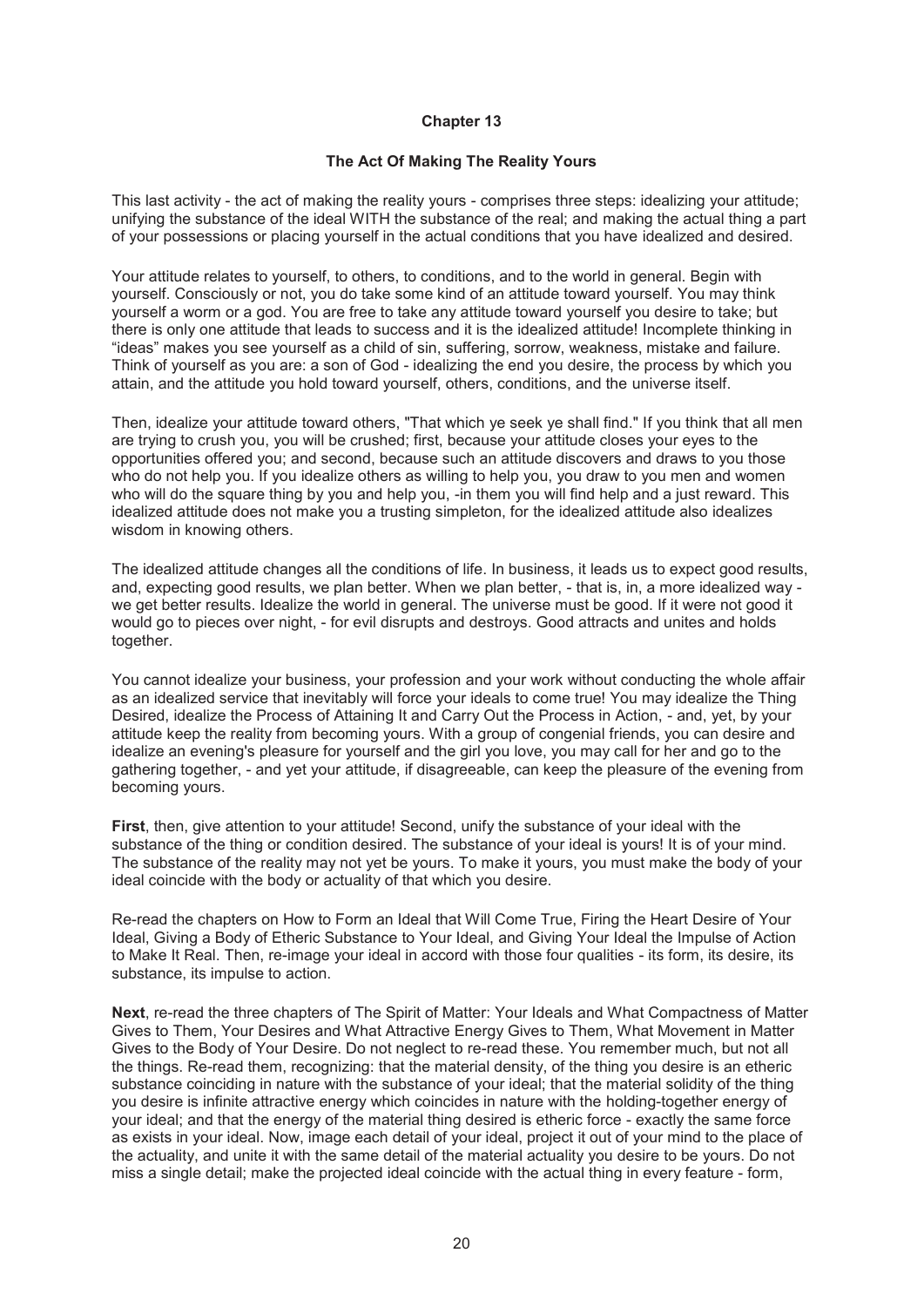substance, energy and place. To miss no factor, unify step by step, - as to color, sound, taste, smell, balance, heat, movement, direction of movement, form, size, fineness or roughness, hardness or softness, cold, weight, use, pleasures from use, et cetera. Miss none of these!

**Then, third**, take possession of the thing or walk into the condition desired. Idealize yourself in action: (1) the condition of yourself when in action; and (2) your use of the means to be used in performing your action.

If this afternoon you are to go to one man or a group of men to discuss or do something which it is necessary for you to present or do in order to make your ideal come true, image yourself with the man or with the men, image yourself at perfect ease, image your confidence in yourself, image your selfcontrol when talking to them, when contradicted by them, even when ridiculed by one or more of them. Image these conditions in your mind before you go. It builds in brain a path that makes the doing of the thing but a mere repetition of a thing already done.

I say image these things, - not merely imagine them; merely thinking about them will not bring results. Image also the impressions you see yourself giving to others: Are you appearing as sincere as you are sincere! Are you appearing as reliable as you are reliable? Are you appearing active and energetic and sane and safe? Remember, it is not only what you are, but what you communicate to others which determines results in dealing with others. Idealizing the action builds in brain paths. Then, when you come to the actual doing, you have already established a habit of doing it successfully. The more times you idealize the doing, the stronger and more permanent these brain paths become. Hence, when you go into action, you are merely repeating what you have already done and what you have already succeeded in doing. Consequently there is no hesitancy, no doubt, no lack of confidence, no lack of ease, and no mistakes in your action. And - because you center your effort rightly - the thing or condition is a reality and belongs to you! Where to center your effort now follows.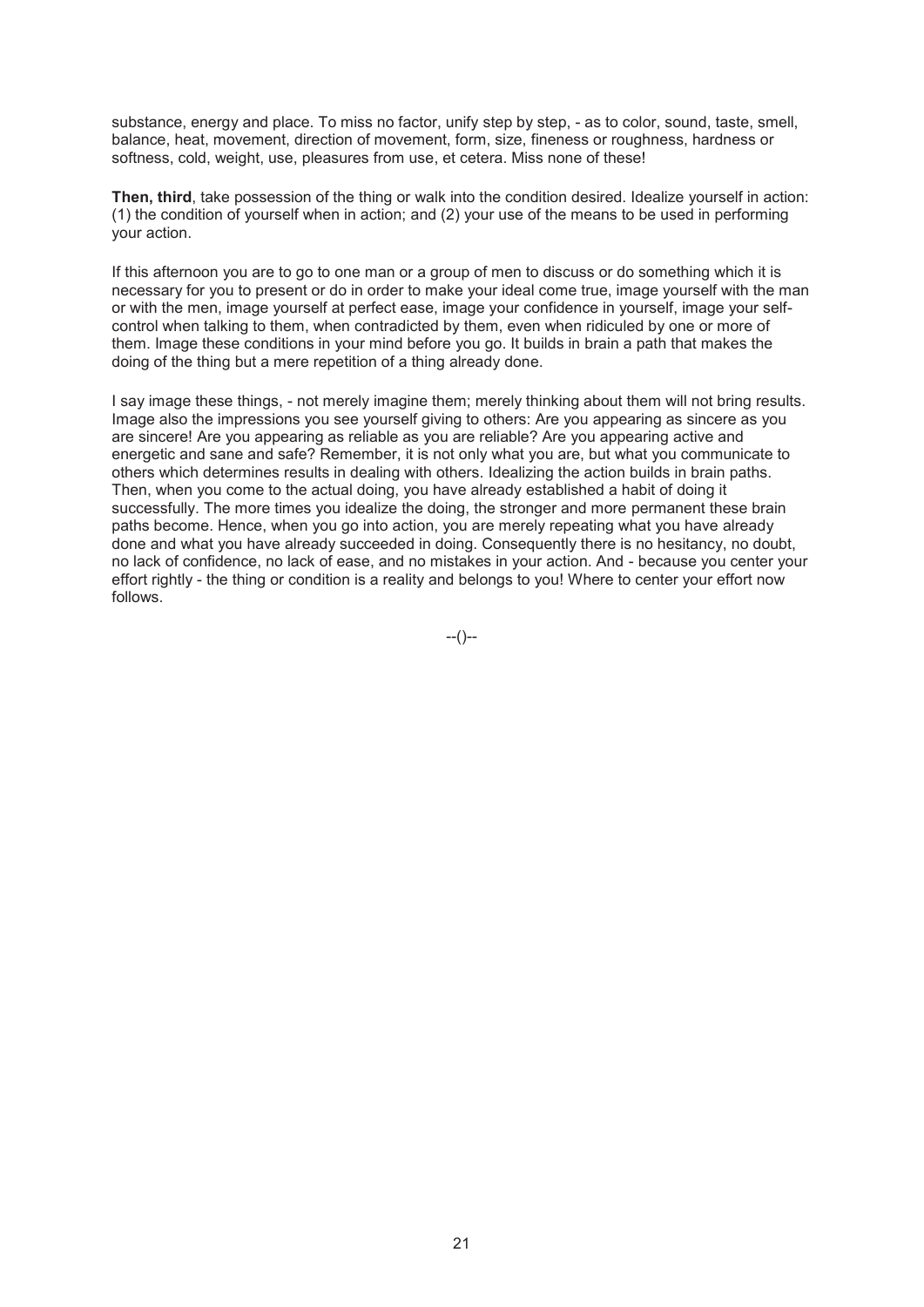#### **Where To Center Your Effort**

It is very important that you idealize that which you desire; but, so far as the attainment of it is concerned, the process is much more important, and idealizing the process is the most important of all. I will illustrate (1) by a little incident and (2) by a great world experience.

In the spring of 1919, some time after I had returned to the United States from one of my sojourns abroad, I wrote a letter to Elizabeth Towne. I had known her for many years but while I was living abroad we had been quite out of touch. When Mrs. Towne received my letter it awakened a desire in her mind. There was to be a convention near her hometown the following week. She wished me to speak at that convention. To have me speak at the convention was her ideal of the Thing Desired. Did she stop with the Ideal of the thing desired? Not at all. She began Idealizing the Process of getting me there. She pressed the bell-button immediately; in came a stenographer; and a letter was sent telling me how I could come and return - giving information of the trains - how, by traveling at night, the trip would take the least possible time. At intervals during that day and next she went on Idealizing the Process of arranging for me while there, - where I should stay, when I should speak, how many times I should speak, et cetera, et cetera. She gave ten seconds to recognizing the Ideal of the Thing Desired and an hour or more Idealizing the Process: 10 seconds to the former; 3,600 seconds to the latter. That's about the right proportion.

Think this over; it applies to everything in life. - Give about a thousand times more time and effort to idealizing and working out the process than you give to idealizing the thing you desire and your ideal will come true. Turn from this very simple incident to consider the value of Idealizing the Process in attaining great things - any very great thing - in such a matter as a world war.

The great World War was a great spiritual test of the race. When the Germans in 1914 were at the Marne, the Ideal of the Thing Desired was: the German Army must be stopped! This was not a mere idea; it was a life and death ideal of the peoples of the Allied countries. Great leaders recognized this. When news that the German Army was being forced back was ticked off in the London War Office, Lord Kitchener said, "God must have done it"; and Lord Roberts replied, "It means the nations have been praying." The following year, during another crisis, Lloyd George exclaimed, "The war will be lost unless all England gets down on her knees in prayer;" and in 1918 the great Foch found daily communion necessary. This was the emphasis of the Ideal.

But the Process was not neglected. Even he, who daily spent an hour in prayer and daily went to Holy Communion, knew that God helps only those who know enough to help themselves. Our one national war-ideal was: Win! Having once recognized this, did we waste time harping upon it? No! And we succeeded because we centered most of our efforts upon the processes necessary to win the war. When it was necessary to save food - we saved it. We went without this or that - without meat on meatless days; without wheat on wheatless days. But we did more than accept the process; we Idealized it. We made it a matter of patriotism; a religion of brotherly help to our allies who needed food.

When, we needed money, did we continue harping on the Ideal? Not at all! We Idealized the Process of furnishing the means to equip and feed our boys. We Idealized the Process to such an extent that he who did not buy all he could afford and a little more, felt wrong inside. When more ships were needed college boys and highly paid business men did manual work in the ship yards; and when more munitions were needed, women - whose white hands had never before known the grease of factory machines - worked long hours because the process was Idealized.

What was new in this: we had always held ideals and been forced to take part in the processes of life in peace times. The new thing - the thing that brought phenomenal results - was the Idealization of the Process. No work was drudgery; it was an Idealized Part of the Efforts of a Great Human Brotherhood. Suppose we had neglected the Process! Suppose we had made no munitions, built no ships, sold no bonds, sent no men oversea, - would such procedure have helped to win the war?! Such a process would have been ridiculous. Yet, in other matters, we attempt to make our ideals and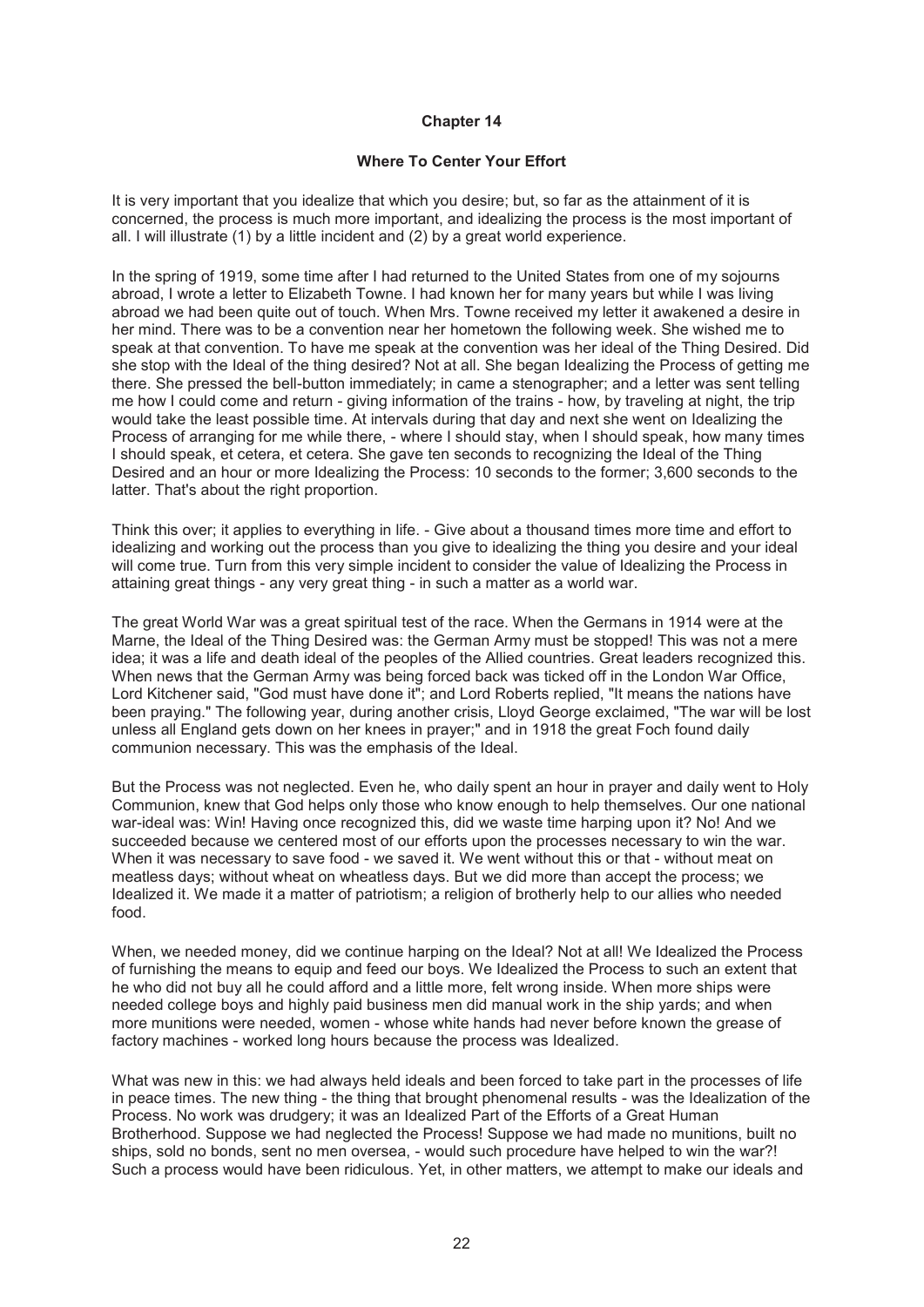desires come true by holding persistently day after day and month after month to the ideal of the Thing Desired, giving little or no attention to idealizing the process and putting it into operation.

If you want to win, if you really wish that which you desire, if you truly desire to make your ideals come true - to turn them into realities, first form your ideal of the Thing Desired but give your great effort to Idealizing the Process and putting it into action. That brings you the reality!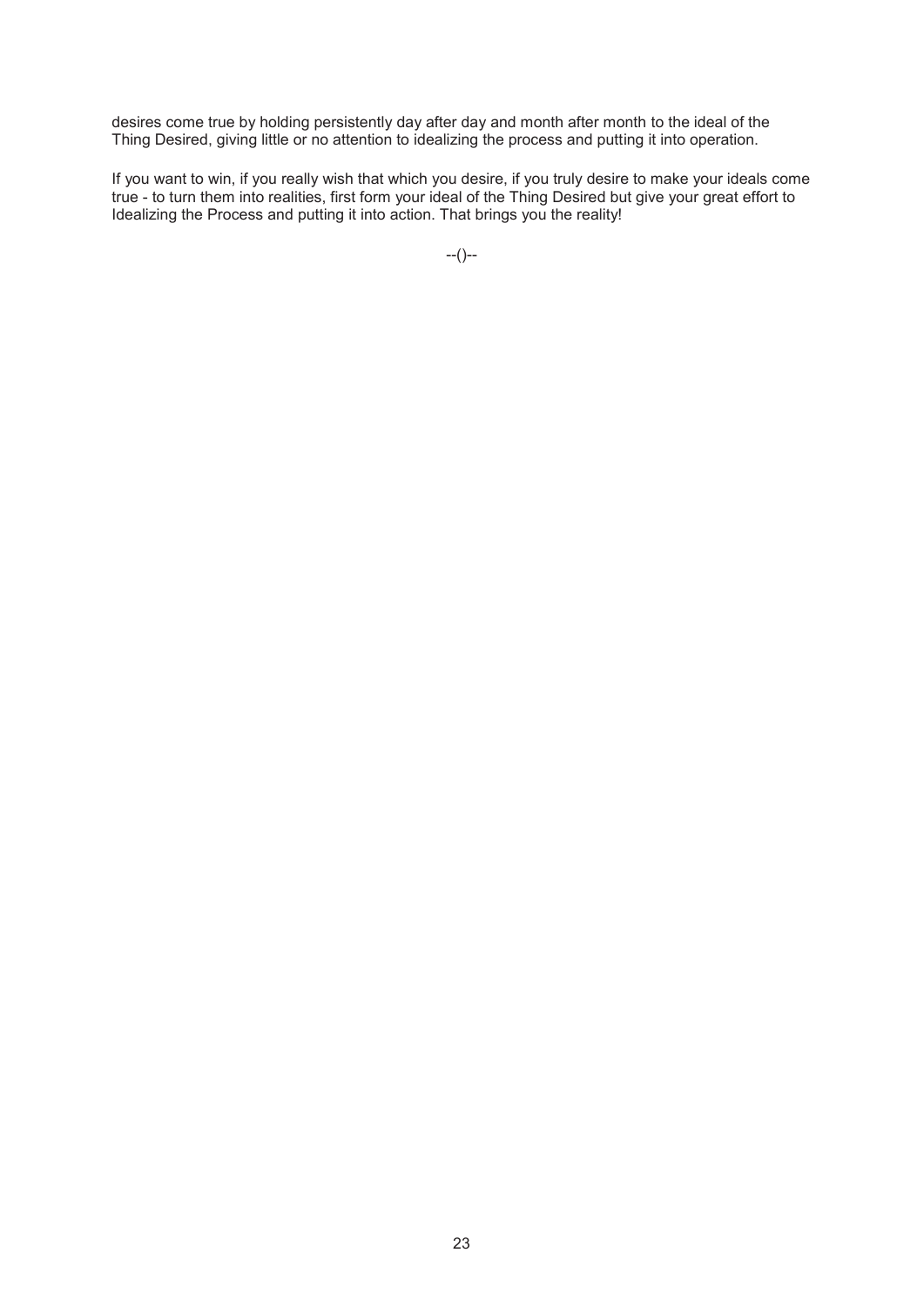#### **Idealized Things Make Fortunes**

In whatever you are doing and in whatever you hope to do and attain, it is necessary to deal with three factors: things, words and people. In fact, when you come to think of it, there is nothing else with which you can deal. Consequently, idealizing the process of attaining what you want includes idealizing the things with which you work or the things you are to handle; and often great fortunes are made from idealizing little things and great failures result from non-idealization of things, big or little. Here are the experiences of two men illustrating the point.

It was on the train speeding across the State of New York toward Chicago. I had left the dining car, gone to the Club car and, observing that the seats about one of the card tables were empty, sat down there so that I might be alone to read. Men were coming in from dinner and soon a man took a seat across the table. I looked up to determine whether others were with him and, if so, whether they might not wish the table for card playing. But he was alone. He had a fine face, clean, clear-cut; evidently a man of education; perhaps, a man of culture. His face, his bearing, his attitude all proclaimed him to be a "man of ideals." I do not mean a visionary, but a man who does and who has always done that which is right and who refuses and has refused to do that which is wrong.

In a minute we were in conversation. It started regarding the high cost of living. It went from one thing to another. He was communicative and it was not long before he mentioned that he had wished this year to send his boy to college but he had been unable to do so because he could not afford it. "A college education costs four times as much today as it did when I went to college," he said.

The first point I wish you to remember is this: he could not afford to send his son to college. I led him on in the conversation, learned that after graduating from college he had been a school teacher; that later he had been in Y. M. C. A. work; a welfare worker in a manufacturing plant for a year; and that in 1913, he, with a friend, had gone into a manufacturing business of his own. "What line of manufacturing? " I asked. "Oh, just little wicker hand satchels, such as boys use to carry books to and from school," he answered. This is the second point I wish you to remember: "Oh, just little wicker hand satchels."

This conversation took place in the year 1920. It indicates that after having been in business seven years, manufacturing an article of use to at least ten million school children as well as hundreds of thousands of others in our country, this "man of ideals" was unable to send his boy to college because he could not afford it. We talked of other things; but before long he left me, going back to his private car. Two other men came in and sat down. One across the table, one beside me. Later I learned that one was a coal operator of Indiana, and the other, -well, the rest of the story concerns the other man.

One look at this man told me he was not a so-called "man of ideals," - that is, not in accord with the ordinary use of the term. He looked very prosperous; he was talkative - men are always more communicative after dinner, smoking a good cigar, on a train with nothing else to do. This man is the soap-dye king of the world. Only a few years ago he and a friend, his wife and his friend's wife, started in business making soap-dyes. Altogether they had \$800. Today each of them is more than a millionaire. Their soap-dyes sell for ten cents a package, yet they do a business of many hundred thousand dollars a month. They secured the original patent and consequently, in addition to the profits they make from their own concern, they are paid royalties by all other soap-dye companies. How did he do it? I have said that he is not a man of ideals. That statement is both true and not true. He is not a man of ideals of the Pharisee kind, but he is a man who idealizes the thing with which he works. To him the soap-dye is one of the great inventions of the age. His face glowed as he told about it; his eyes shone.

"Think what it means," he said, "for every woman in the land - in fact, all over the world, for now we're selling soap-dyes to Europe, Australia, India and Japan - to be able in two minutes to change the color of her shirtwaist, of a piece of lace, or any light trimming merely by dipping it in our dye, without any boiling, and without staining her hands."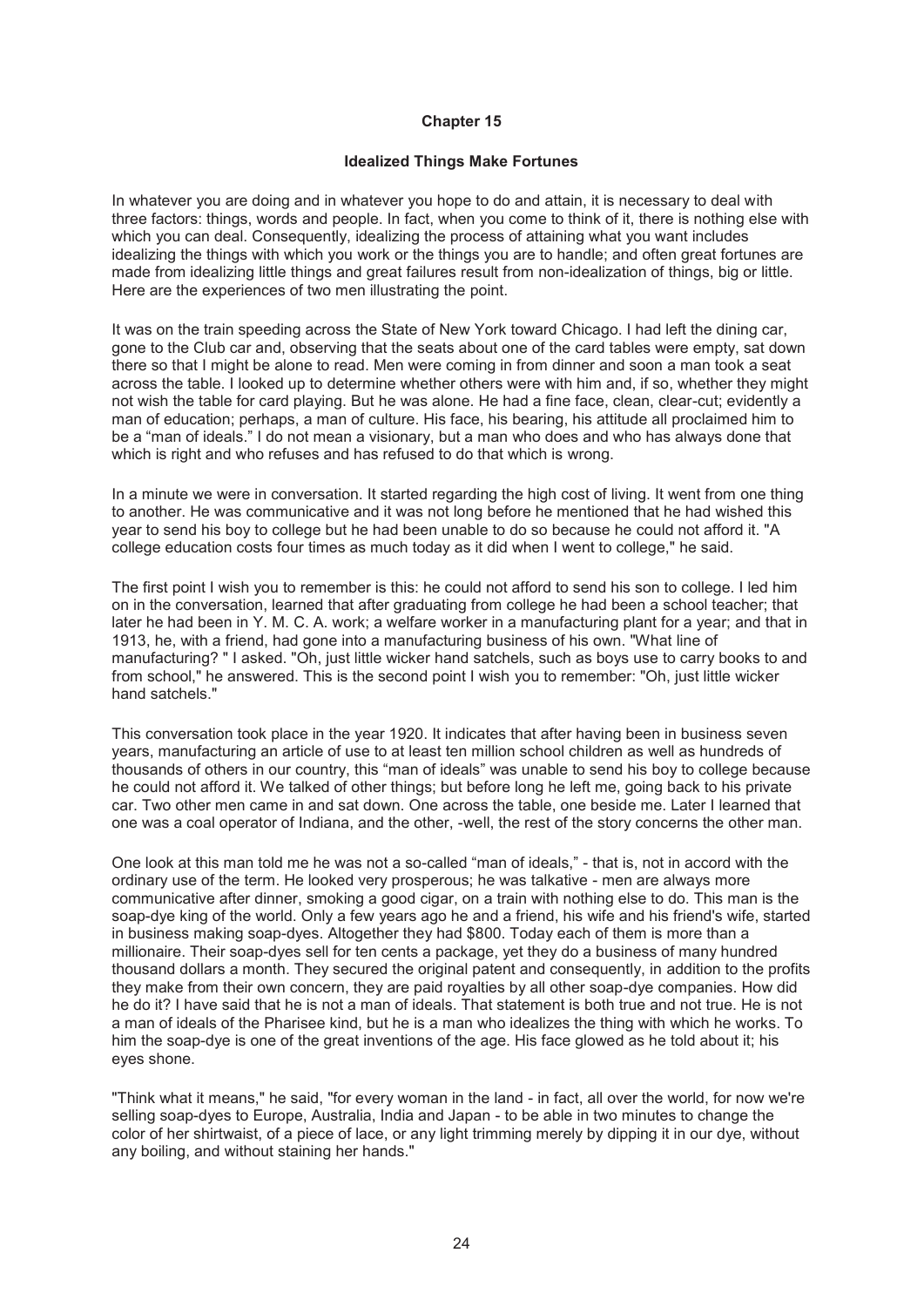From the very beginning he had idealized the thing he produced. He had idealized the soap in order to select the best for the purpose. He had idealized the dyes so as to produce the most useful dye, the most easily and quickly used dye, - a dye needing no boiling, a dye that does not stain the hands of those using it. He had idealized the chemicals used in the process of making the dye, and, as he talked of how he had built up the business, I saw that he had even idealized the kind of chemical expert he wanted and had then searched the United States until he found the man that fitted his ideal. He had idealized justice and had secured patent rights for himself and those who had worked for him.

His process of idealizing the thing - the soap-dye - did not stop when he had put a good product on the market and when that product had earned him millions of dollars. He told me how that very afternoon he had spent three hours with Japanese girls in New York to prove his soap-dyes would not stain the hands of the Japanese women.

He had done this because reports had come from Japan that the dyes did stain the hands of Japanese girls.

He began his work by idealizing the thing he intended to manufacture; he had idealized the thing every day since he first conceived it; and he is still idealizing that same thing. Is it any wonder that his face glows, that his eyes shine, that his tone is enthusiastic and that he is making millions? He is not a so-called "man of ideals," but he puts idealizing into action. He idealizes everything, even common labor; he was actually happy telling me that he and his wife made the first dyes in their own home in stew pots and dish-pans and that, while he was making the boxes in which to ship the dyes, his wife was out peddling them. He has idealized the service the dyes render to millions of women and the just rewards to himself. Consequently, he is successful. He is worth millions, made in less than four years; he was able to send his two boys to college.

There are Pharisees today as there were in Christ's time. What value are your ideals unless you use them? The great master has said that unless we use the talents we have even that which we have shall be taken away. It is not holding ideals that makes desires come true. It is using ideals. The first step is to idealize the thing with which you are working.

 $-(-)$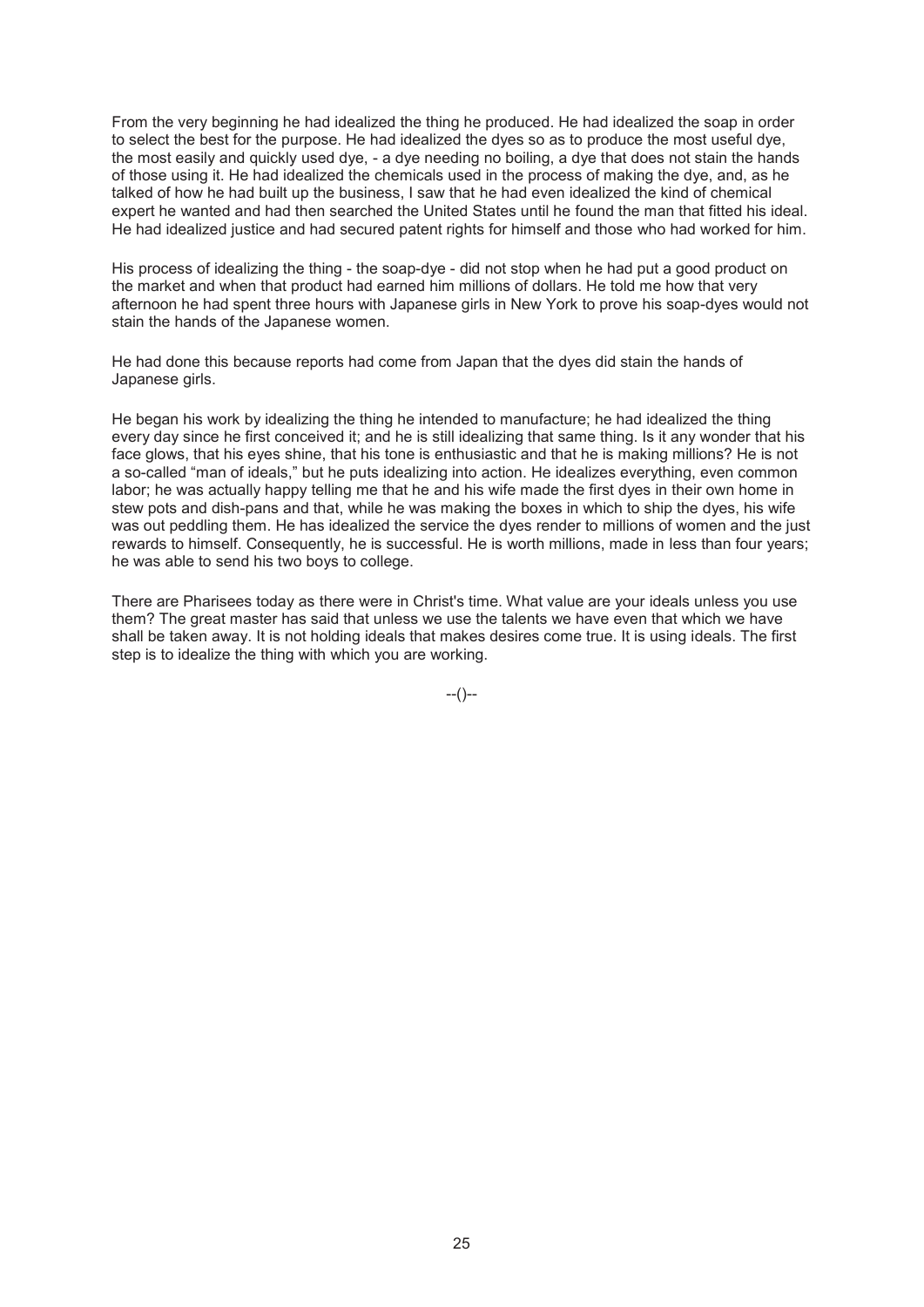#### **A Billion Dollars By Idealizing The Movement Of Things**

Everyone wants abundance - abundance of all things! And, specifically, everyone wants money and all things that take the place of money. Can you turn a desire for money directly into money? No, certainly not! Money is the result of abundance, not abundance itself. Let us agree upon the meaning of the term. When one friend is thinking of a Persian cat and another is thinking of an ordinary house cat, both will disagree with what I am saying about a cat if I am thinking and talking of a wild cat. Therefore qualify at once the word abundance. One meaning of the word is sufficiency - enough to meet all our true needs, present and future.

Idealizing the Process to Secure Abundance should not be limited to securing money directly. Other factors are more important. They are an abundance of ideas, recognition of the abundant opportunities that surround you, and being abundantly prepared to make use of them. Lack of material abundance is not a lack of ideas; but money-lack always indicates a poverty of ideals regarding the right processes of getting money.

Once all hairpins were made of straight wire and were always moving - always slipping out of the lady's hair. Millions of women were disturbed about it for scores of years and many people - millions of them - had ideas about it. Hundreds of thousands consciously desired and wished for something better and thought about it. Nothing, however, resulted from the ideas and thoughts of these hundreds of thousands. Not a one of them ever made a cent out of his or her ideas or thoughts. There was no abundance in them. But, there was abundance in the ideal of a hairpin which of itself prevented itself from moving easily. The man who idealized and produced the crinkly wire hairpin is now a multimillionaire.

Abundance always resides in an ideal, - whether of property or management or manufacturing or position or what not; it resides in idealizing even the detailed parts of things and the movement of so common a substance as oil. The steps in the Idealizing Process which brought success to Mr. Rockefeller were: First, he idealized oil in detail. The other oilmen - then wealthier than Mr. Rockefeller - thought of oil only as oil; as costing so much per barrel, as selling for so much, and as bringing so much profit.

Mr. Rockefeller thought of these things, but in addition he idealized oil in all its details. Mentally he visioned other substances in it - not at all like oil. Moreover, he idealized the processes of separating these from the oil, and out of these came the by-products. Today, it is said, the Standard Oil Company could give away all its oil and yet pay good dividends out of the profits of its by-products. Let us be just: this wealth from the byproducts was due to the fact that Mr. Rockefeller was less realistic than others; he idealized the oil that to others was just oil and nothing more.

Second, Mr. Rockefeller idealized the movement of oil. Other oilmen thought of transporting oil just as barrels of flour and barrels of sugar are transported. But Mr. Rockefeller idealized it in motion; he saw it flowing and idealized it flowing in pipes. Hence the pipeline system, the second great source of Standard Oil profits and supremacy. Again let us be just - God and His laws rule: Mr. Rockefeller won phenomenal financial success because he idealized, more than did his competitors, the detailed parts of the thing and its movement. On the other hand, Mr. Rockefeller did not idealize his relation to the rest of society. He thought of himself as a man standing alone. For forty years he was silent, unwilling that anyone within his companies should give any statement regarding their policies or methods to the public. He failed to idealize the truth that men are bound together in a social structure and consequently, separating himself from others, he failed to win the trust and good will of mankind.

Ideas, thoughts composed of ideas, and plans made up of such thoughts seldom become realities. But once the smallest or the largest thing is idealized, the soul, which conceives the ideal, cannot rest until the ideal has become an actuality. If you would have your desires for abundance fulfilled, idealize them and the process of obtaining them, and abundance cannot be kept from you.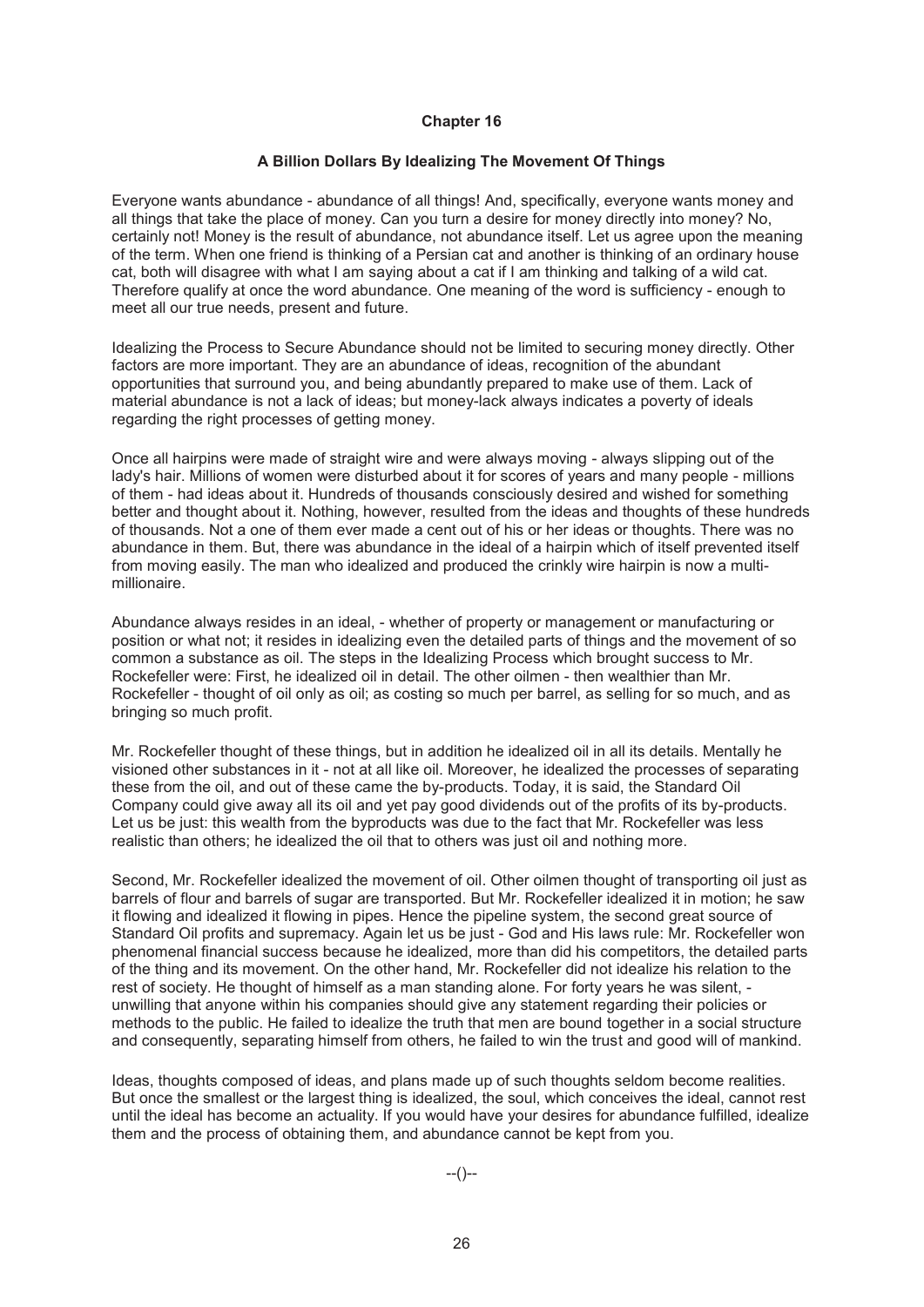#### **Building Up A Successful Business**

In business you fail in some things and succeed in others. You are often failing and succeeding at the same time, -failing to make one part of your business successful and succeeding in making another part increase and pay. The failures are due to the ideas held; the successes, to the ideals. If you idealize the entire process of your business you will not only avoid failures and partial failures, but will think of possibilities never thought of before, the very ones that will lead you to succeed. To illustrate, I shall use a simple case, - one of the simplest that ever came to me, yet one of the most interesting, and one, the success of which, gave me as much joy as the success of many so-called big affairs. In this instance there was a woman in the case, and it's her story I shall tell.

The Woman: A widow with four children; she then lived in a suburb of Chicago; her husband had died three months before; she was left as proprietor of a small grocery and delicatessen store.

The Conditions: As the husband had been ill three months before his death, savings had been used in doctor bills, hospital bills and funeral expenses. Though the store was a little affair, it had had a good business in this section of the wealthy suburb so long as it had been the only store there. But, about the time of the husband's death, one of those large companies that establish branch stores all over a great city built a white-tiled, plate-glass, two-story building on the corner opposite her little shop. It cut down the business of the little store so much that the woman was unable even to make a living for herself and her children.

The Problem: I confess when she first told me the entire story that it seemed impossible for her to compete with the new store with all its service, its supplies, and its million-dollar parent company back of it.

**The First Step**: The first thought was: God is not only All Supply, but He is also All Process and Means; **the second**, Since God is All Process and Means, He knows and has all ideas necessary to make this store a success; **and the third**, Since God's ideas are ideal, we can get in touch with them as soon as we idealize our own. How We Went About It: We idealized (1) those to whom she could sell, (2) the business itself, and (3) the woman. Visualizing the people of the community was a simple matter. All were medium well-to-do; most families had two or more maids; they entertained often at their homes - dinner parties and evening affairs. But what could this woman sell to them which the other store could not supply?

Idealizing the Business: The woman told me the greatest profit was made in handling bakery goods. The big bakeries of the city delivered goods each morning and took back what was left unsold of the day before. In this line there was no waste, and no loss. Moreover, the profit on the amount invested was made daily. If the woman invested ten dollars in canned goods, it might be a month before all were sold; if she made a ten percent profit she made but ten percent on ten dollars in a month. But with bakery goods, if she invested ten dollars in the morning and sold the goods during the day at ten percent profit, she made ten percent on ten dollars in one day.

Evidently in this case bakery goods was to be the leader; but how could this little woman make her bakery goods lead over the goods of the other store, when both of them could buy from the same bakeries; and the other store had more money than she, and hence could buy better and more extensive supplies than she could?

Idealizing the Woman: All the time she talked, I had a feeling of conflicting ideas in my mind about her. These remained indefinite until it flashed upon me that, although her name was Mrs. Hansen (Scandinavian), she spoke with a Scotch accent.

The New Thought: Scotch - Scotland - Scotch tarts - those delicious uncovered fruit pies - two-and-ahalf and three inches deep - and as big as a dinner plate - Scotch tarts, which only Scotch and English women know how to make. "Are you Scotch?" I asked. " Yes," she replied, evidently surprised. "Can you make Scotch tarts?" "Yes; at least I used to." "Then go down in my kitchen and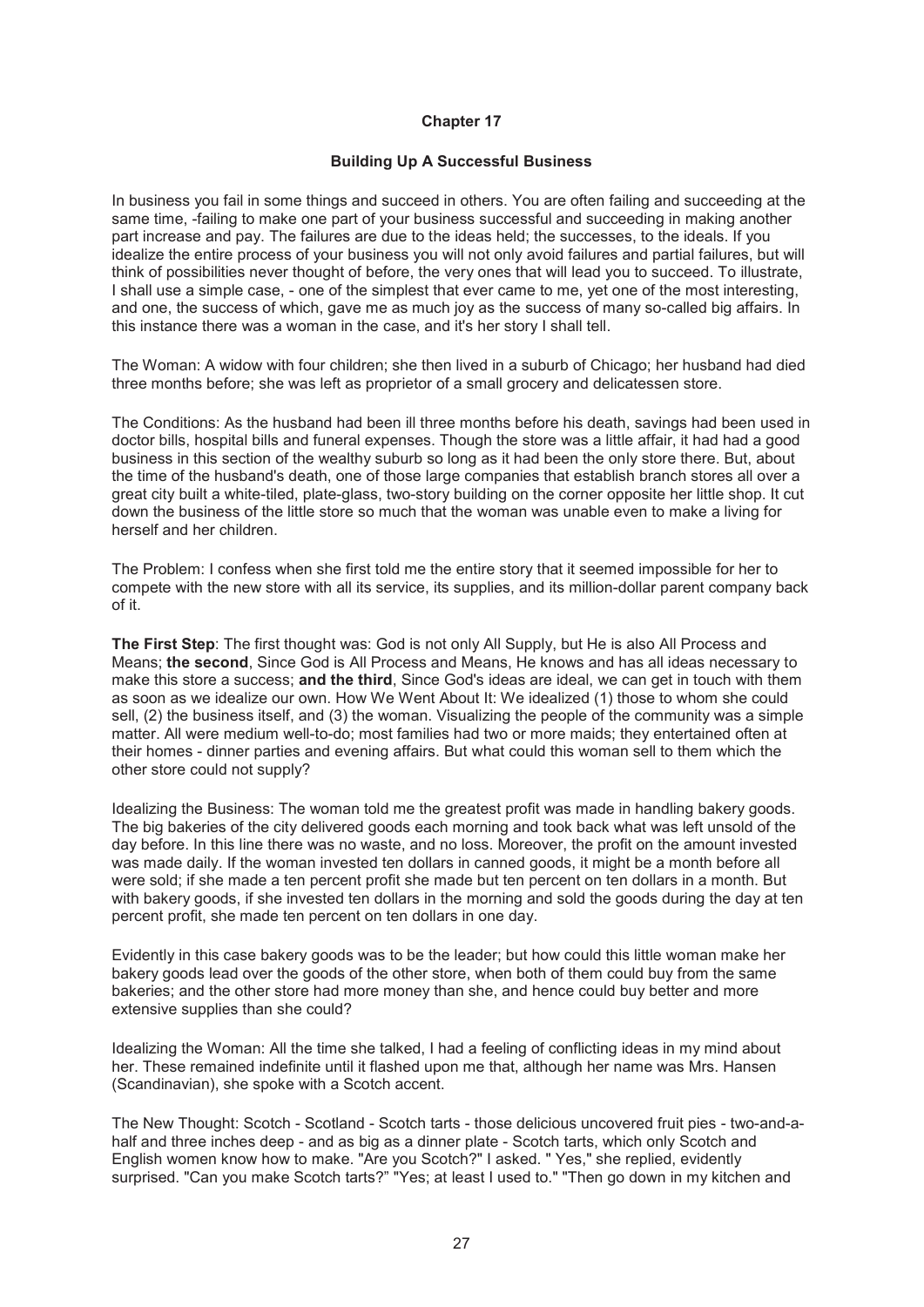make one; order anything you think necessary, but make the best one you know how to make." That night I tasted a tart equal to any I had ever eaten; and the next morning she started the pie industry. I sent a note out to a few acquaintances, telling them the old pagan gods on Mount Olympus would still be contentedly happy, even if nectar were taken from them, providing they could get real Scotch tarts; also that I had found a Scotch woman who could make just such tarts, and that these delicious desserts could be secured in Chicago; and I also added that they'd be wise to send their maids early in the morning with an order to Mrs. Hansen.

The Success: The first day she made a dozen pies and sold every one of them. At a good price, too for these were no dollar pies - these pies were pies - apple tart three inches deep - with gooseberry sauce - to be served with whipped cream - they were worth much as pies, but much more as distinctive desserts not procurable elsewhere.

Of course the pie business grew and grew. Moreover, as families bought their tarts from Mrs. Hansen, their maids also ordered other things at the same time. The idealized leader became the actual leader of group after group of other goods sold from the shelves of her store.

Idealizing the Process - God working in every step - led us to get the New Idea - the new thought of making Scotch tarts. Common sense? Yes. Only common sense? No. It was idealized Common Sense. God is all Process, and His Ideas are your ideas - unlimited - as soon as you Idealize your own thought processes so as to be in touch with His.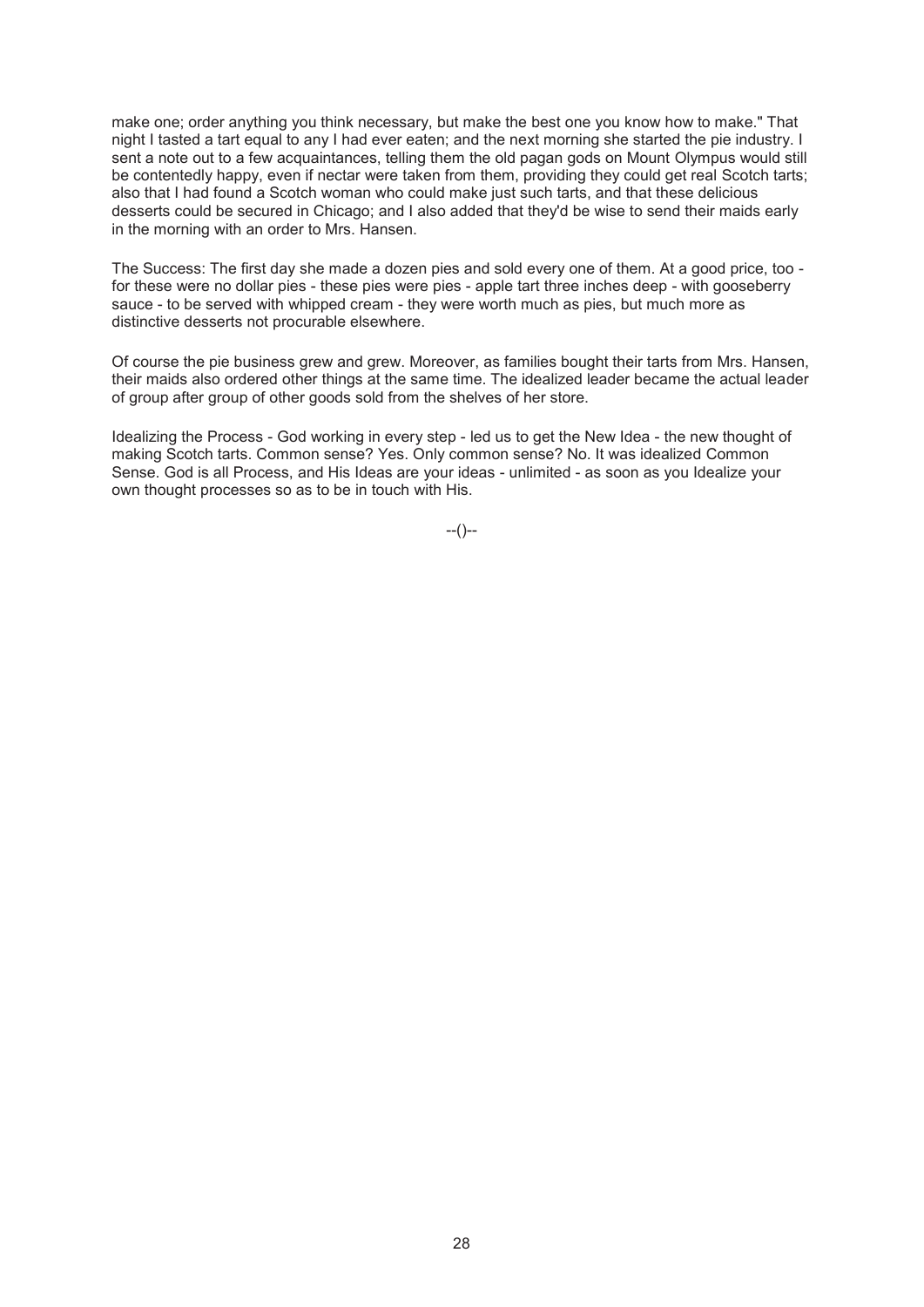#### **Five Minutes Idealizing A Day Makes You Super-Efficient**

Someone once said, "Order is Heaven's first Law." Who it was I do not know. It was first said thousands of years ago and I am not old enough to remember. But the saying being old and persisting through the ages, I know it must be very true else the race would not have conceived it and kept it alive in our consciousness. Heaven is the Kingdom of God. Order is God's first Law. Without order in the process of your thinking and order in the act of doing things, ideals and desires do not come true. The value of idealizing a series of things to be done before starting to do them is well illustrated by this experience:

The Scene: Office of a physician in a South American city. City just visited by cyclone; destruction freaky as to places; some telephone exchanges in order; houses here and there almost completely destroyed; many others not damaged; yet scores of people severely injured by falling walls.

The Work to be Done: As the cyclone passed, many telephone messages begged the physician's immediate assistance. The first asked him to hurry to a certain place to attend a woman whose scalp was torn and who evidently was suffering from internal injuries, and he was about to leave when the second message from another place begged him to come there at once and attend a man with a broken leg and an injured back. Message followed message, - two score and more, each of which he listed. It was then he changed his plans; and even though he realized that each case should be attended quickly, he did not rush off.

The First Thing He Did: He took the receiver from his telephone, for there was no need of listing more calls; these and those he would find, would be all he could attend to. Then for five minutes he sat quietly at his desk, seemingly doing nothing.

The Second Thing: Quickly he wrote a list of medicines, cottons, bandages, etc., and calling his office girl, told her to rush to the druggist at the corner, to insist they be given her at once, and to wait with them outside the druggist's door till he came.

The Third Thing: He telephoned the department store a block beyond the drug store and ordered a clerk to stand ready with fifty blankets at the door of the store.

The Fourth Thing: He rapidly selected from his operating room every instrument that might be necessary in any kind of emergency case.

The Fifth Thing: Taking his bags of instruments and his medicine cases, he ran to his auto at the door; drove to the drug store corner, where - without stopping his machine - he snatched the package from the girl; and continued on to the department store, where he commanded the clerk to dump the blankets in the car.

The Sixth Thing: Then - and only then - did he begin his work of assistance, going rapidly from one injured person to another.

The Result: In no case was anything lacking that was needed; and the records show that during the afternoon he attended twice as many injured as any other physician of the city. The result of his work shows that his efforts of the afternoon were most efficient. But what did he do while sitting at his desk? Did he waste those first five minutes? This is what he did:

First, he idealized all the different kinds of injuries reported to him, and, in addition, all the possible injuries he might be called upon to treat;

Second, he visualized all of the medicines, antiseptics, accessories, etc., that would be required and might be required; visioned his own supply and such a surplus to be obtained at the drug store as would make any lack impossible;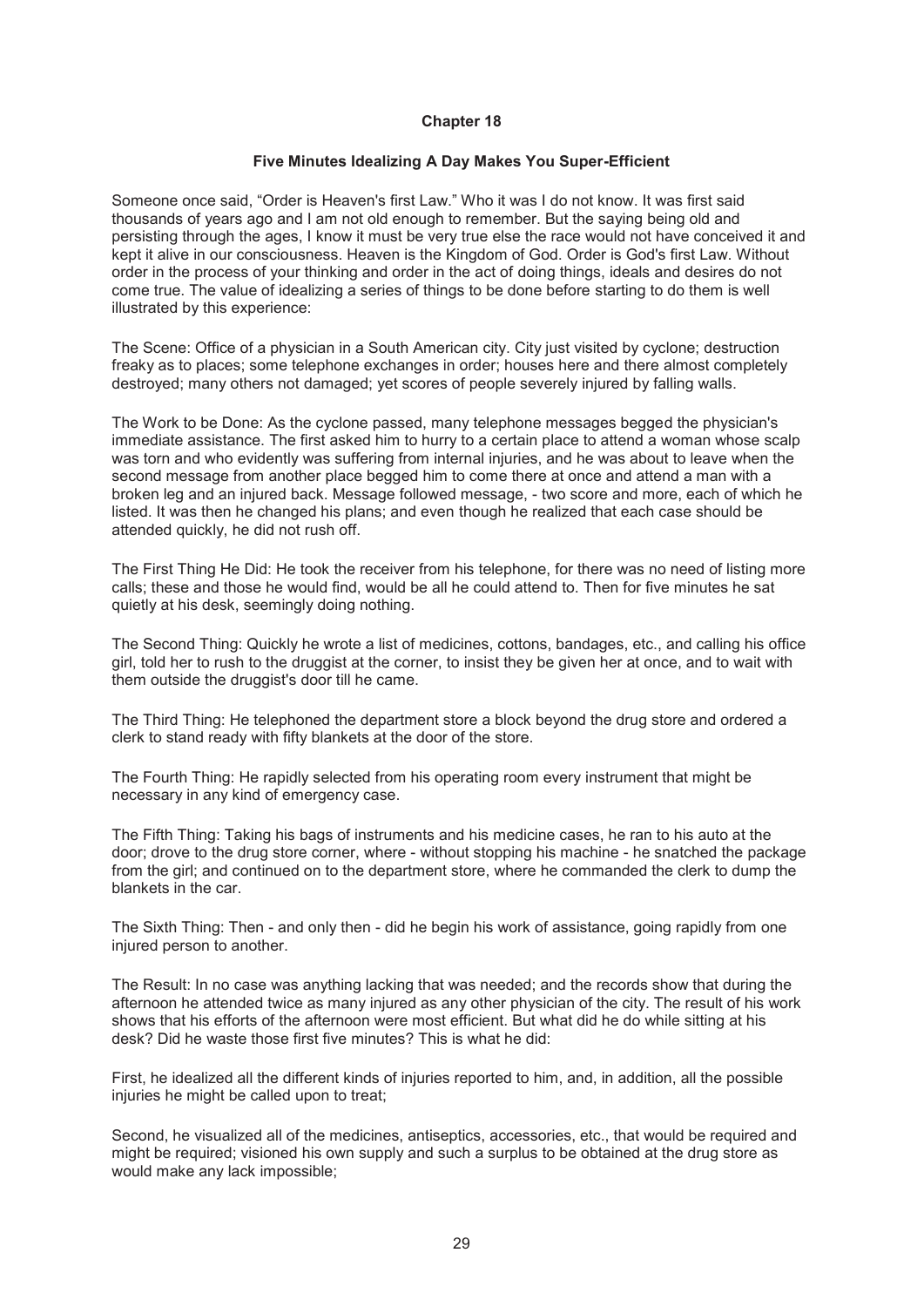Third, he idealized what should be done at once to aid the future recovery of those injured - the wisdom of wrapping each up in a warm blanket immediately after the first aid - as protection from the after-chill of the storm;

Fourth, he visualized the places where the most seriously injured were reported to be; idealized himself going from one to another by shortest routes; and repeated the process - visioning the places where the less seriously injured were. All this in five minutes!

Yes, the mind - trained to Idealize the Process and knowing that God is in every process - works more rapidly than radio. Were the first five minutes wasted? Those five minutes more than doubled his service that afternoon and evening, and there was no failure to give aid because some necessary thing was lacking. But we - yes, we see the value of Idealizing the Process of Doing Things in an emergency; but we forget that in our lives each hour is an emergency - a call to do the most, live the most.

 $-(-)$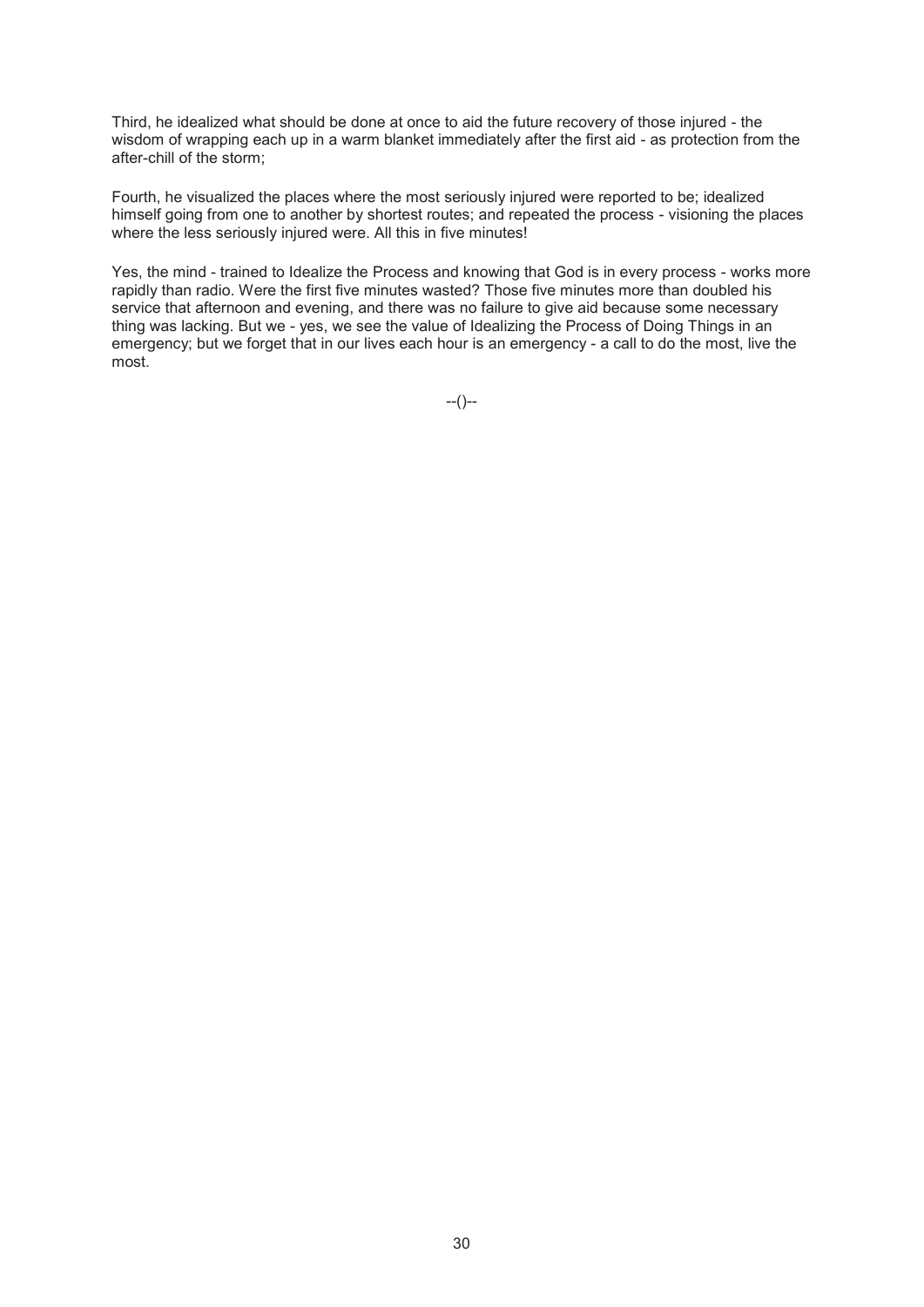#### **Turning Desires For Sales Into Actual Sales**

In essence every phase of contact in human society is a sale. If you apply for and secure a position you sell yourself to the employer, who buys your services in competition with many others. If you are the leader of a great reform movement, carrying the ideal of that reform to the masses of people and winning them to support it, you are selling your ideals to them. Of course there are business sales, for every phase of business operation and management is a sale of things, ideas, ideals of services. The process of selling is always the same. Any sale you desire to make - any sale you have in mind as an ideal - can be made a reality; but every "idea" you have of a sale may fall through.

If you idealize the value of that which you wish to sell, you give it additional selling value. If you idealize the process of selling it, you discover new means of selling. If you idealize all kinds of possible buyers of that which you have for sale, you discover a buyer capable of perceiving the additional value you have given your product and a buyer capable and willing to pay for that value.

A Case for Illustration: A man owned a tract of land near Pasadena, California; on this there was a \$10,000 mortgage; he had bought it on a shoestring, planning soon to sell it, - for it was expected that a building boom would make it a desirable residence site long before the \$10,000 was due.

Conditions at End of Six Months: The building boom had not materialized; the mortgage was due in ten days; real estate men refused to take it up; those holding the mortgage refused to extend it; the bankers wouldn't touch it. Cause for Refusal: The land was in a hollow; real estate men and bankers were convinced no one would buy it until every other residence site near it had been sold; that might be years hence.

The Owner's First Efforts: When, at the end of the first three months, the boom failed to boom, he recognized abundant supply, and faithfully and persistently and confidently affirmed "God IS ALL Abundance" and "All is God."

Three months went by. The money did not drop from the heaven; but something else dropped - the corners of his banker's mouth. What was the trouble? Faithfully and confidently the owner affirmed the truth: "God Is the Source of Abundant Supply." Why then the failure? Because God is Spirit; and consequently as long as he continued merely to affirm God as Abundant Supply, - the supply continued in a spiritual state. This the bankers refused to cash; they wanted certified checks. After a failure of more than two and a half months, the owner tried Idealizing the Process. First, he idealized the land in all its details. And at once a new thought came: If this land is not now valuable as a residence site, certainly there are other uses for it; and since God knows all uses, the idea of another use will come to me.

Second, he idealized the changes in its condition at different seasons of the year and - hurrah another new thought he had not thought before: Since the land was in a hollow and the moisture of the surrounding land drains into it, it is green many more months a year than surrounding land - an important condition in dry California - and hence it is ideal for truck-gardening.

Third, he idealized his activities in relation to it and to the bankers. Since God is all Process, He must know many ways of convincing a banker's mind. Hence a third new thought: Many people talk to bankers about the value of their lands; I'll do something besides talk to make my banker realize the value of this land as a truck-garden plot. So, in one day, he called upon three different owners of truck-gardens, and got three separate offers to buy his land, although the best price offered was less than the owner wished to accept. But as the sum offered was much more than the mortgage, it made the banker himself take new notice and even he had a new thought - a very difficult operation for a banker - his new thought was: Even if this land is not valuable for a residence site at present, it must be valuable for a truck-garden plot, if three prominent truck-gardeners want to buy it; and if they are willing to pay what they've offered, a \$10,000 mortgage is certainly safe.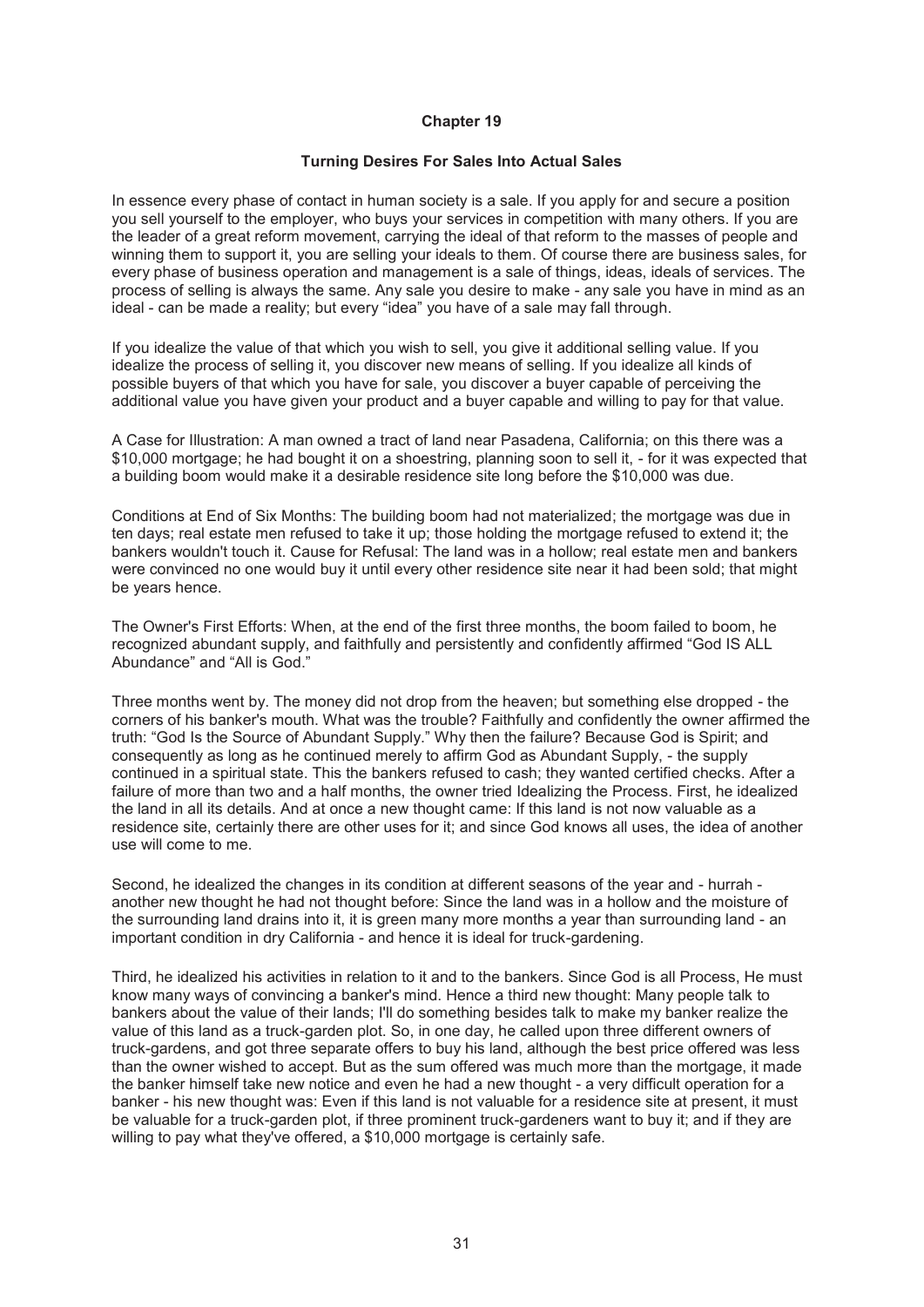So the deal was closed. Two and a half months had been spent in Idealizing the Thing Desired, and at the end of the time it was still "desired"; three days were spent in Idealizing the Process, and at the end of the seventy-two hours the thing was done. Idealizing the Thing Desired leads you to repeat old thoughts; Idealizing the Process leads you from one new thought to another new thought.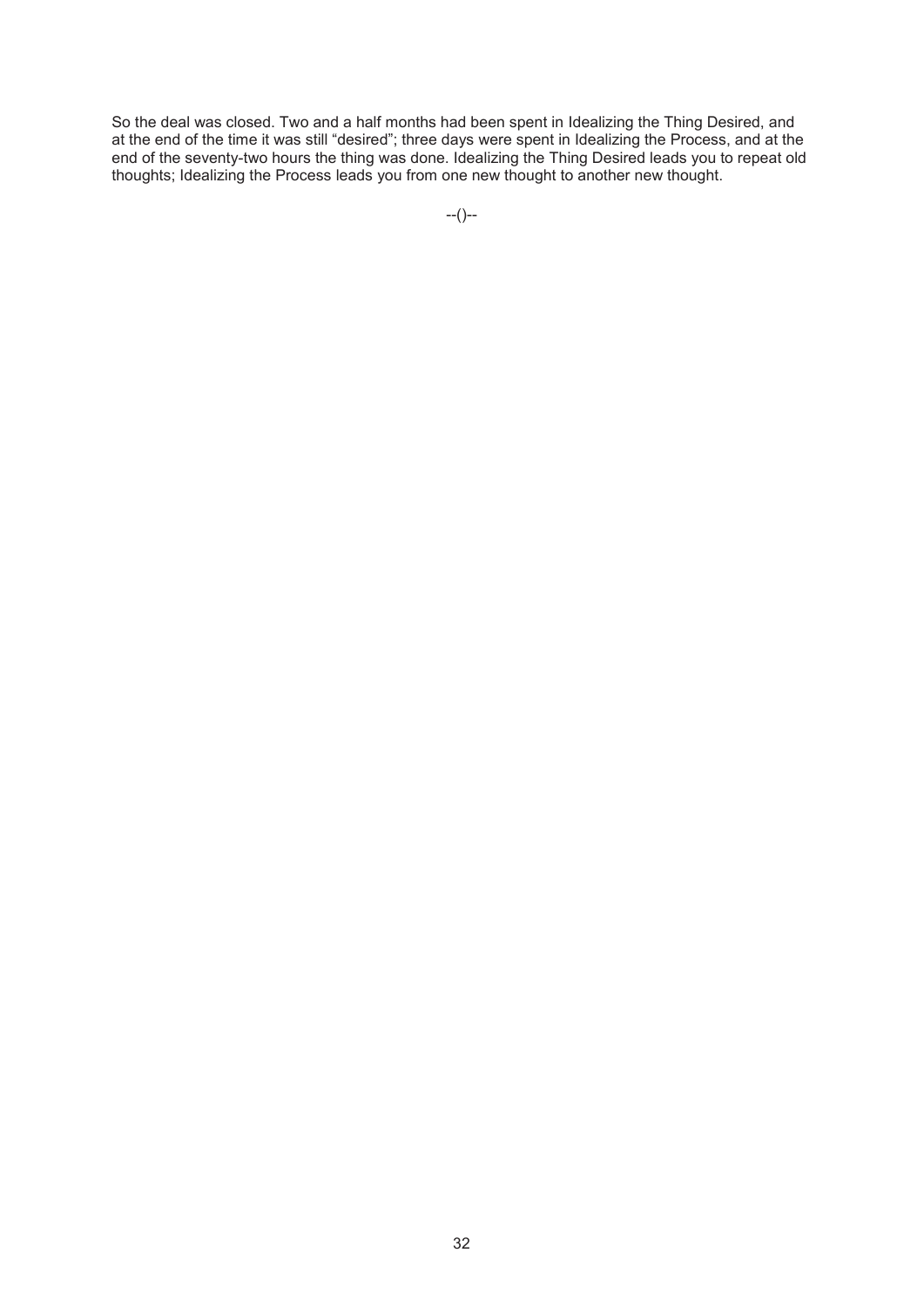## **Land Values Increase 400% In Four Days**

One of our writers has emphasized the policy of using what you have to get what you want. It is a policy of failure if you do not idealize that which you have. If, however, you idealize the thing you have to use and the process of using it, it becomes a sure road to success and great success. Values are increased only by idealizing.

But how can the mind of itself and within itself - by a mere process of thinking - increase the value of anything? Especially, let us say, the value of such a thing as a piece of land, of real estate? Certainly, it seems that its value depends not at all on what we think about it. You know what land is; but, do you know what value is? Certainly, value is nothing material. If mind did not distinguish between a diamond and a piece of coal and give special value to the former because of our desire for beauty, the material of the diamond would be no more valuable than the material of a piece of coal of the same size. If there were no mental conception regarding the purity of the diamond and no desire to possess it and use it as decoration, diamonds would possess no more value than pebbles.

Now let us consider the idealizing of the value of a piece of land so that the process increased its value in four days from less than \$200 an acre to \$1,000 an acre. The land, of which I write, is situated in eastern Pennsylvania near a very beautiful lake some distance from railroads. It was purchased twenty-four years ago as farmland at less than \$15 an acre. It was left as part of an estate to two nephews. The younger one became of age in 1919 and the land was offered for sale. They desired to obtain \$200 an acre for it and felt that, if they could sell it at that price, they would be very lucky. Many things have happened in the last twenty-four years. The land is still far from the railroad but every foot of land around the little lake has been purchased by millionaires from Philadelphia and New York. In fact, since 1919 they have spent \$3,000,000 in general improvement of this millionaires' colony in addition to the money spent on individual estates.

The land of the two nephews, however, was not of great value. The acreage was not large enough for a great estate and the land was not good as farmland. In no sense did it lead surrounding land in value. Those who knew the land thought it ought to be worth \$200 an acre, but, as the months went by, it was not sold. The nephews were anxious to realize on their land; they wished to go into business, and knowing me, they called one day to ask for help. I idealized it as farmland and saw its uselessness. In fact, it had been neglected so long that it would take two or three years to bring it back to normal condition. Then I idealized it as a site for a country estate of a wealthy man. But I saw it would not do for that. It was not large enough. Next, I idealized the entire colony of millionaires about it; I idealized its nearness to New York and Philadelphia; I idealized the people in the city who desired homes; I idealized human nature, realizing that there were many cultured people of limited means who desired to live near very wealthy people who would enjoy life in a community of such people.

Consequently out of the cosmos there came to my mind the ideal of making this land a little park divided into forty little home plots of one acre each. The nephews and myself drew up this plan. We had given added value to the actual land by creating an idealized use of it, a vision of a little park among the millionaires - for forty families each with its own little country home. The first result was accomplished within forty-eight hours. The plan was presented to a real estate man in New York City. At once he wished to buy the entire plot at \$300 an acre. But the nephews had seen a vision - the idealization had given value to their land - and they refused. The real estate man offered \$400, and then \$500 an acre for it.

The second result was that within four days the nephews were offered \$1,000 an acre for the first plot that was to be sold. And why? The land was exactly the same land it had been a week before, but value had been added by idealizing a little community of forty cultured families living near a colony of millionaires, and value had also been given to it by creating a desire for such homes. These two factors, the mental plan and the desire created, gave a greatly increased value (from \$200 to \$1,000 an acre) in four days. Because of the plan and the desire created in the minds of those to whom the plan was given, this run-down, neglected farmland led in value all the other farmland, even though the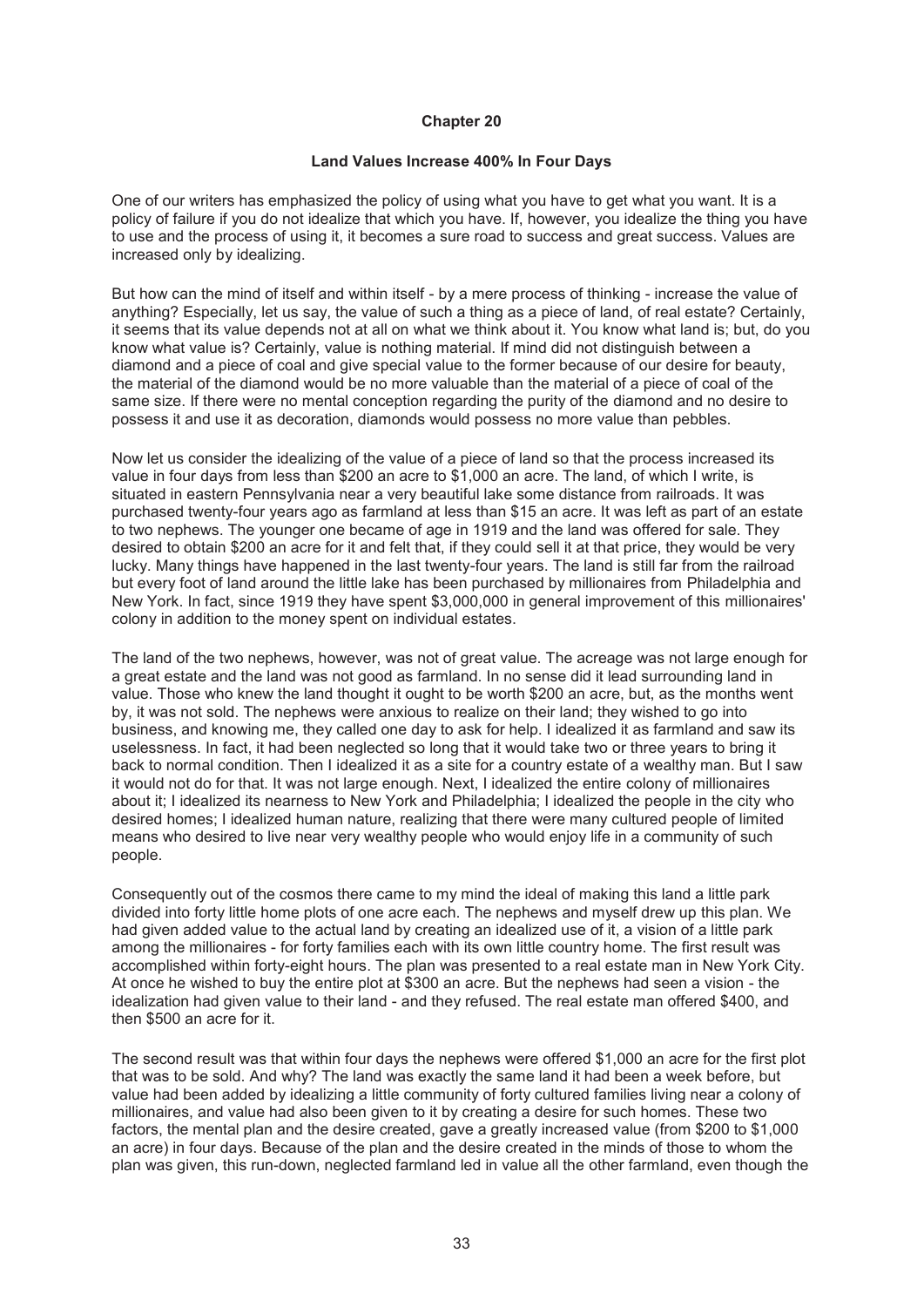other farmlands were improved and cultivated. This was possible because this land was hilly and rolling and partly wooded Therefore other farmland could not compete with this as plots for homes.

Moreover, in value this land within four days after the plan was made and presented was worth just five hundred percent more than the lands of the great estates surrounding them. It was worth more because it could be purchased in small plots, while the owners of the estates would not consider selling an acre or even ten acres of the land they owned. Hence this land, which - four days before the plan was conceived by idealization - as at the tail of land values, became the leader of land values in comparison with farm land value and that of the great estates.

Whenever you wish to increase the value of anything you have to sell, add mental effort by sane idealization that fits the best use that can be made of the thing. Whenever you wish to give a predominant value to anything, idealize a plan and create a desire for it in such a way that the thing you have to sell leads all other things near it or approximately like it.

Thus, by actual practice, you prove that all value is of mind and thus that all value is of God. The value of that which you possess, depends upon the sanely idealized concept with which you endow it and the desire you create in other minds for the honest value you have given it.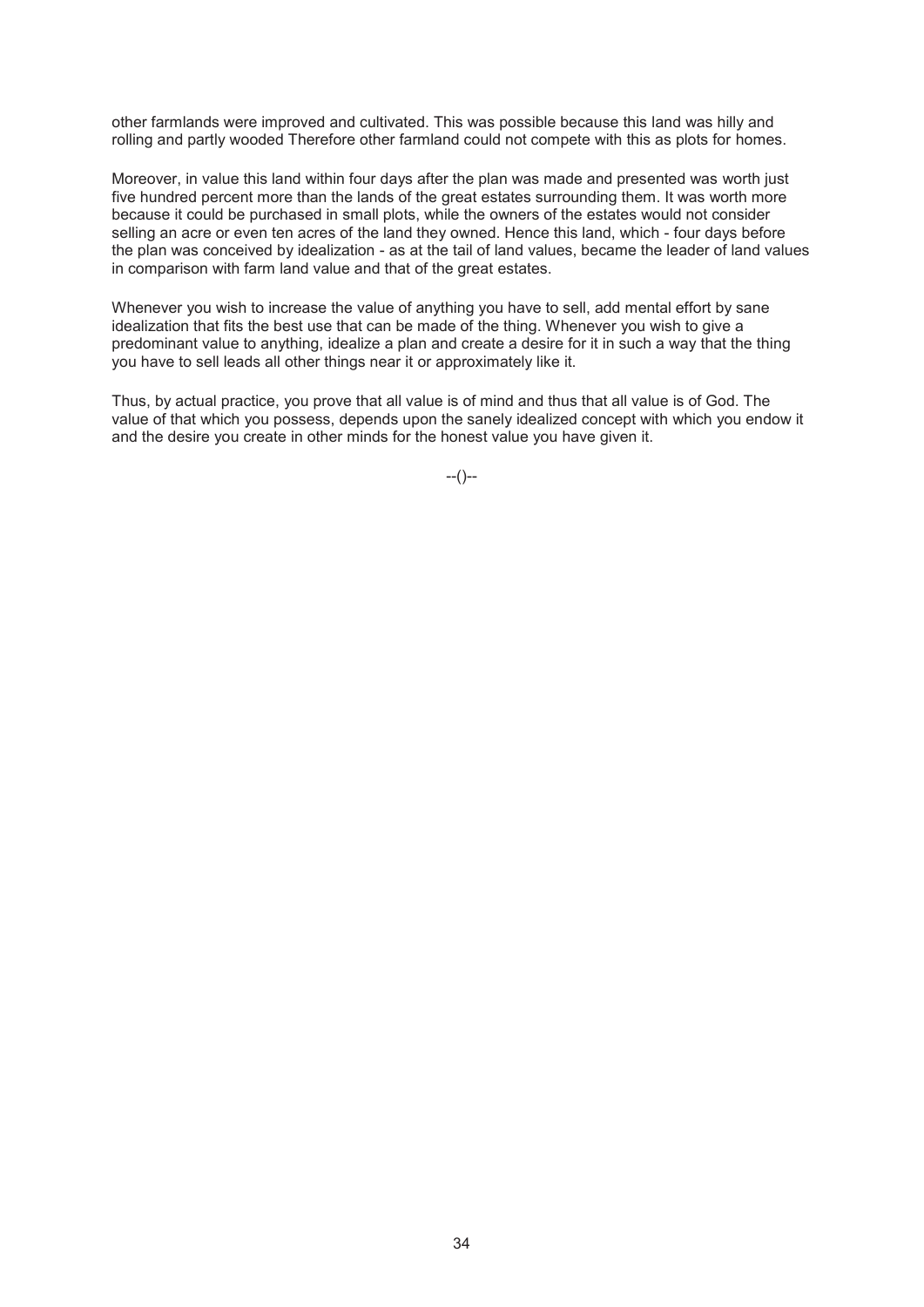#### **Valueless Wet Lands Made Profitable By Idealization**

Strange as it seems, yet it is true Greatly increased value can be given to land - even to useless land possessing no market value at all - by such ideals as love and service, the values of which are apparently so distinct and separate from the values of land. But values of love and service cannot be connected with the values of land unless the process of relating the two factors is idealized.

Frankly, I do not know whether the father and mother, concerned with the story I am writing, recognize idealization or not. But one thing is certain, whether they recognize it or not, - the great success they made - in using a little plot of useless low wet land to provide college education for their three children - is the result of idealization.

The story begins twenty-two years ago. Soon after they were married, the father of the young wife gave her a little plot of wetland, seemingly quite useless except for water bugs and sand flies. It was on the Rhode Island coast, off the main road, in an out-of-the-way place. Even today it is twelve miles from a railway station. On the plot, the father built for his daughter a little cottage, to which the young married couple could go for the summertime.

During the next few years three children were born to them. The mother and father were poor. It was possible to carry the children through grammar school and high school, but how to pay their way through college was a problem! The hearts of the mother and father were filled with a consuming desire - a desire to give each of their children a college education. Their minds were practical minds. Hence, they looked about to see what they had that could be used to help provide a means of sending their children to college.

I presume when they first thought of the wetland at the seashore and the little cottage there, in the out-of-the-way place, it seemed only an object of expense to them, - certainly not the means of an income sufficient to provide three college educations. But they did something with this real thing they had. They idealized it. They may have done this consciously; they may have done it unconsciously. But, they did it.

Instead of thinking of the land as an out-of-the-way wet place to which few people wished to go, they idealized it as a place of peaceful seclusion to which a certain class of people would wish to go for a rest. Such idealization recognizes God as Wisdom. It was adapted to the place and the conditions, to themselves and to their pocketbooks. I was there one July, - there were no glass-screened porches, no casinos, no ornamented boardwalks, and no vain show of life. But there was life itself! The people visiting there were real people. There was freedom of action. There was fellowship and the spirit of love and service. Also there was rest.

The father and mother had made it pay. They had made it pay from year to year, which means they had rendered such good service, such idealized service for the prices charged, that visitors returned year after year. They have succeeded. The three children have been given college educations and this in itself is sufficient proof of their success. And yet there is something greater than this. The father and mother each summer are giving a spiritual education to a hundred or more different guests who see God's idealization of service in action.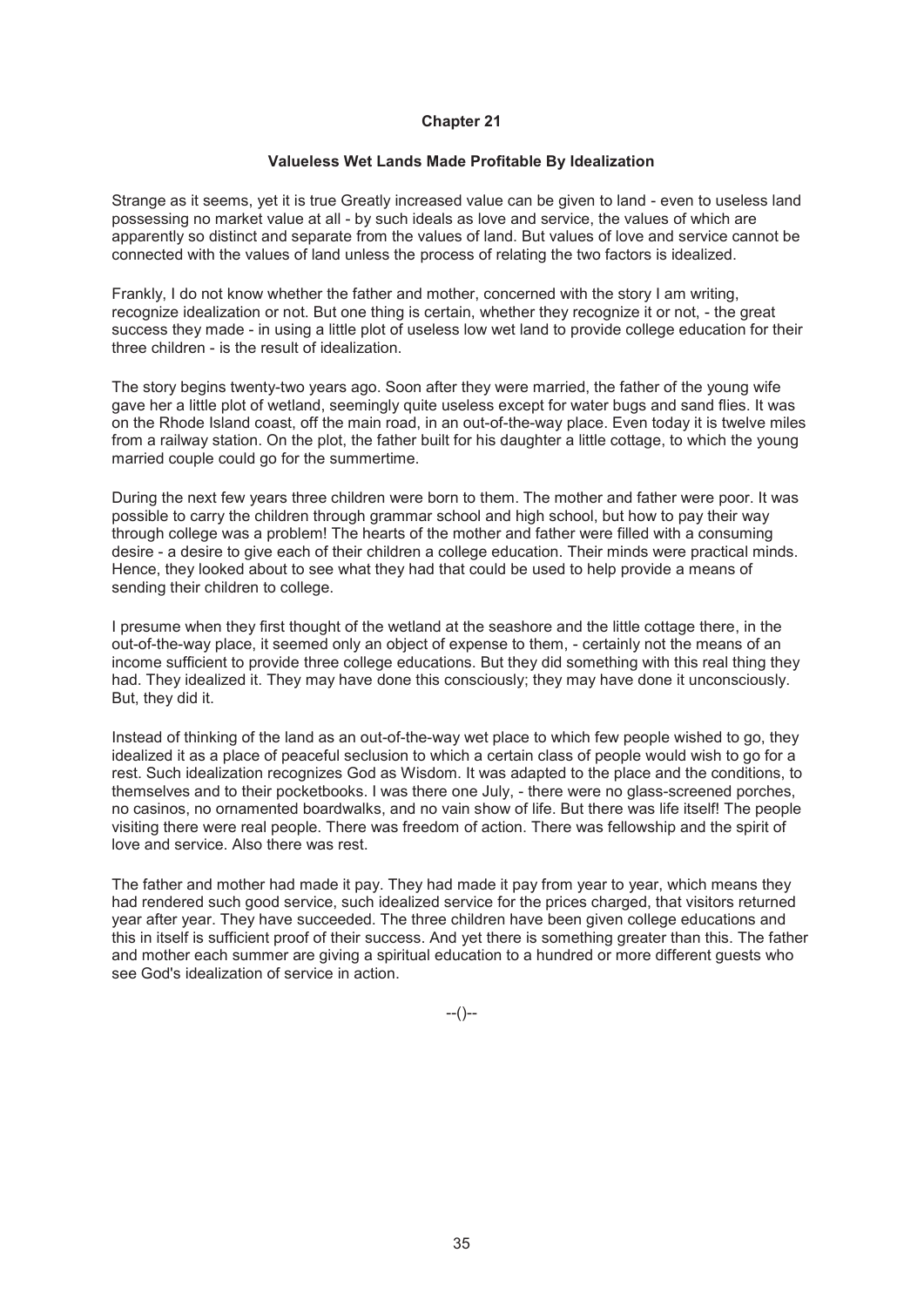## **Obtaining In Reality The Ideal Position You Desire**

God is All and Everything - be very sure of that. He is everything that exists, not only in the mental and spiritual world, but everything that really exists in the material world.

If you think and plan in ideas and act in accord with them, be certain that you will leave out some essential factor of your effort and probably fail to attain that which you desire. In thinking and planning to secure the position you desire, or to create a position for yourself, your plans may not become realities if you fail to idealize and use any one of the factors.

Here is a little incident: that of a young man who changed in a few weeks from making thirty-five dollars a week and working eight hours a day to making five hundred dollars a month working but four hours a day. I met him by accident - no, not by accident, but by God's designing.

It happened thus: One Sunday afternoon I went up into that section of the wild north end of Central Park where one can imagine oneself in the deep woods. I stretched myself on the ground and, reclining against a big rock, started to read. A young couple had come up from the other side and had stopped for a moment and begun to talk.

I thought they would move on in a moment, so I kept still. But instead, they sat down on the very rock against which I was reclining. "You see, dear, "the young man said," you've accepted a mere trailer. I'm just pulled along by business, that's all. I advance as it advances, but I am not the racer you think me; I am not even a flivver. I can't even see a chance of spurting ahead of the others." "But you're so wonderful and such a good stenographer," she protested. "Someone will find out your real worth."

"I am only one in 40,000," he answered. Startled, astounded, they jumped up and looked around - for from the other side of the rock had come these words: "Well, you blubbering young Romeo, why don't you stop thinking of things as they are and work them out as they ought to be?" It was my own voice and it astonished me almost as much as it astounded them. I realized I had "thought out loud" and determined to make the best of it. Getting up, I said, "I am sorry; I was here reading. You came up and I could not help but hear." "Well, I'll be damned," said the young man. "A good greeting, that," I replied, "and an introduction also; I offer my services as business counselor - no fees - it is Sunday you know," and I held out my hand. The girl smiled and I smiled; and then, he smiled and grasped my hand. We sat down and I talked about idealizing things as they ought to be, of the necessity of avoiding dreamy visions, of pinning one's idealization down to fit the possibilities.

"But, what do you mean by this idealization?" he said. "Just this," I replied. "Idealization is the process of establishing a perfect standard in the mind. That means considering every part; the individual, the means at hand, the place, the work itself, the other people concerned, the conditions and the time: making a composite whole out of all the ideas.

"Apply these to your case. You are a good stenographer. I accept you at your own valuation, but you are no better than a thousand others, - perhaps, five thousand others in New York City. If you can make yourself stand out from all the rest as rendering a service they cannot render, would you be able to command almost any income you pleased?" "Well, I should say I could."

"Can you, by merely bettering your work, make yourself stand out as a stenographer above all other stenographers? "Perhaps I could, if I worked ten years at it; but then, a thousand others could do the same." "That, then, is one part of the idea considered, and discarded.

"Next, take up the idea of place. You live in New York City. How long have you lived here?" "All my life."

"Have you ever idealized it?" "I don't know what you mean." "Well have you ever attempted to think of New York City in a big way, - to vision all the possibilities within itself and its relationship to the rest of the country?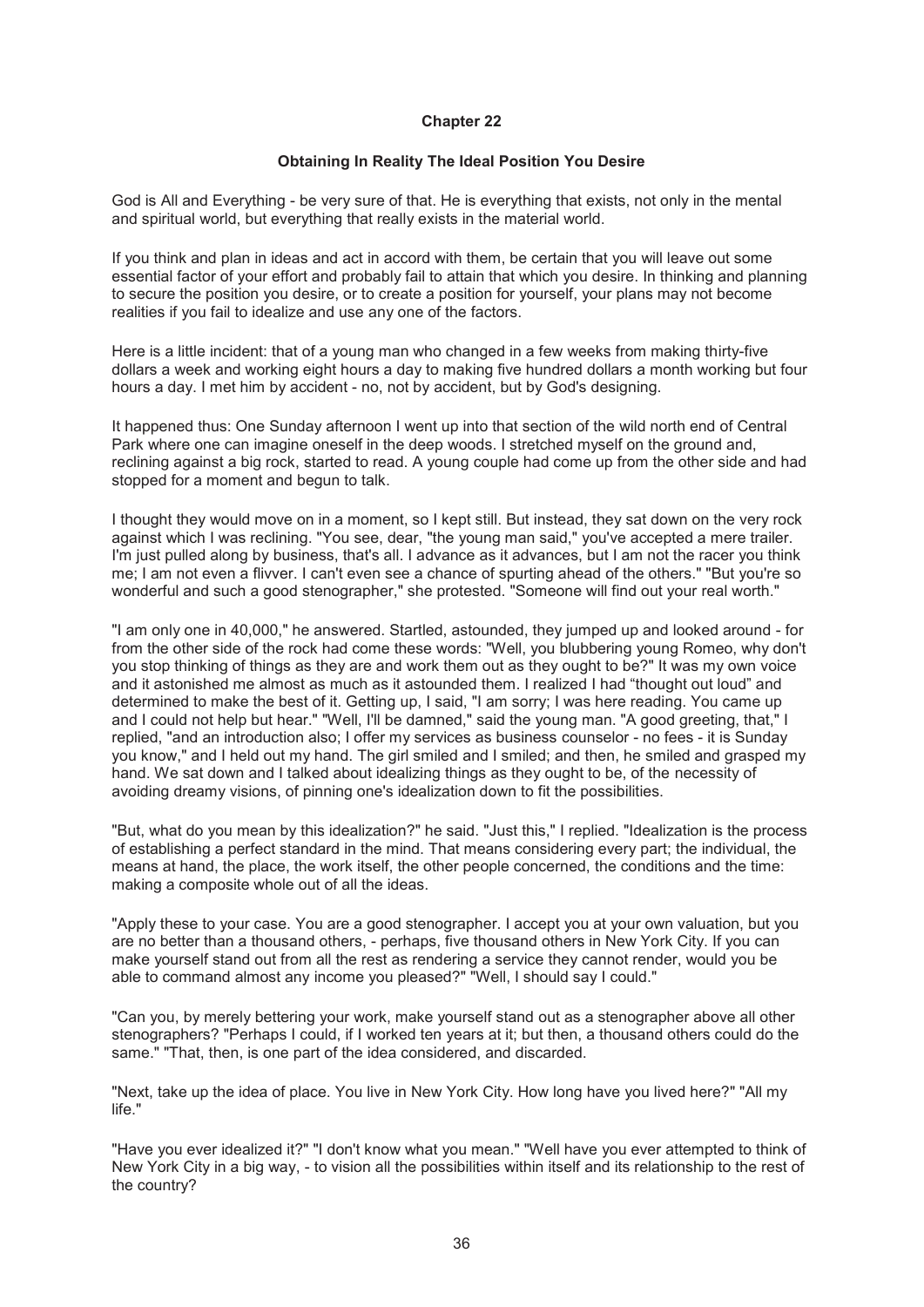Close your eyes. Picture New York City with its millions of people, its hundreds of thousands of offices, its tens of thousands of big business men and bankers and shippers doing business with all parts of the world. Vision businessmen coming to New York City from all over the country, from all the rest of the world. Do you see New York City as a great opportunity for a business stenographer? Do you see the place as offering the great opportunity?" "Yes," he answered," I do."

"Now, idealize your own work. I heard you say you were a mere stenographer. Think of your work as it actually is by picturing its ideal side. Picture it as a perfect whole. Vision its importance. Visualize what would happen if, in one moment, all stenographers should forget everything they knew about stenography, and all knowledge of stenography should be lost. Imagine the conditions that would exist if all businessmen and all their clerks were compelled to make all records and handle all correspondence by handwriting. Has your idealization given you a realization of the importance of stenographic work?" "Yes," he replied, monosyllabically.

"There are still to be considered the other people concerned - those needing services the existing conditions, and the time. What class of people is most in need of stenography?" "Why, business men, of course." "Are the needs of these business men met every day by the work of the stenographers in their offices?" "Yes" "Are there any business men in New York City who do not have offices?" "Why, none of importance." "When you idealized New York City as a business center, did you not vision big business men coming here from all over the country?" "Certainly." "Do you know there are about 200,000 of these men in New York City every single day of the year?" "Is that so!" "Have these men need of stenographic services?" "Yes, but they go to public stenographers or hotel stenographers. I don't see any special chance there." "Neither do I. Frankly, I don't know what the solution is going to be; but I do know that if we continue idealizing every single factor and keep them all in mind, we will see a new relationship and a new need. It always works out something."

"Let us take the next point--conditions of service." "Are you ever asked to work overtime?" "Not often; but sometimes I work till ten or eleven o'clock when the boss wants to get out special letters or telegrams for the midnight mail." "Then the conditions of stenographic service are such that business men do now and then, even those living in New York City, wish service which, under ordinary conditions, is not rendered.

"This brings us to the subject of time. It is clear that stenographic service is rendered in the daytime; it is also clear that it is not rendered at night. Even hotel stenographers do not work later than nine or ten o'clock. Does that give you any idea? "Yes, but nothing I can get hold of; nothing I can actually use!" "Well, let's drop it, now. Think of all these - yourself, the means, the work, the other people, the conditions, the time - over and over again tonight. Idealize every one of the factors - don't omit a single one. Come to see me tomorrow night. Here's my address." The next night he came. He was a different man. He was no longer a stenographer; he was a creator. More than that, he was an inspired creator. A new idea, a new thought, an inspiration, had come to him. This is what he did: he organized a stenographic night service between nine in the evening and one in the morning, - for businessmen coming to the city for a day or two. For this service, at such a time, he was able to charge twice the price of a public day stenographer. The service rendered to a big business man - who, having settled business affairs in the early evening, wished to get off contracts or letters or telegraphic instructions after the hotel stenographic offices bad closed - was worth the price. By idealizing the time of rendering service, he made his stenographic work surpass and lead all other stenographic services in the city.

A little home was bought and furnished; they're married now!

 $-(-)$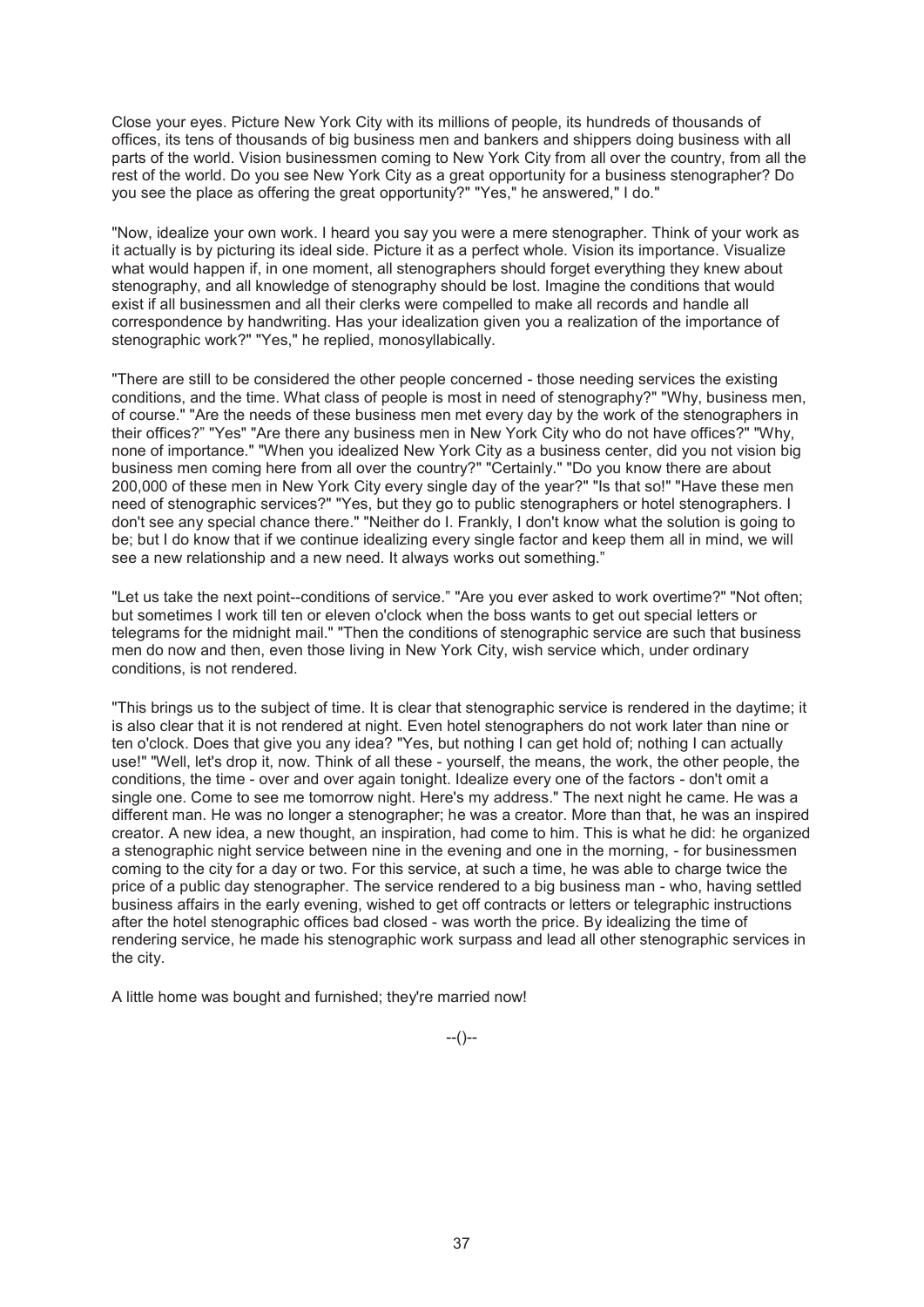# **Advancement Depends Upon Idealizing Its Process**

Your work in the world is performed in one or more of three fields:

work with things, work with words, work with people.

In each of these fields of work, there are thousands and thousands, who serve earnestly and loyally, work efficiently year after year, and yet - the advancement they desire is not attained. Are you one of these? If so, why do you not win the advancement for which you strive so earnestly? Because you fail (1) to make yourself a leader in the work you are doing; or fail (2) to prepare yourself for the field of service you desire to enter. If you make things better than others make, or if you make things more rapidly or more efficiently or more beautifully than others do, you lead them in the work you and they are doing and your leadership brings advancement. But advancement does not come merely because of good work, - it must be better work than others do, better than all others about you do. If you make yourself a leader in any field of work - work with things, words or people - you are given advancement.

Now, the next factor: your preparation for work in another field of service. It is in this that most earnest workers fail. To attain this kind of advancement - advancement from one field of work to another earnest and efficient work, loyalty, skill and years of experience are of little value unless you idealize the process of advancing from the field in which you are working to the field in which you wish to work. Even years of preparation are almost useless unless the process of preparation has been idealized.

Take, for instance, the case of John - Old John, they now call him. Forty-four years ago he was a young machinist learning his trade. He was energetic, ambitious and hopeful. He worked well. At night he studied mechanics at home. Later he went to a night school and studied mechanical drawing. Yet he did not neglect his work: his machine was always in good condition; he worked faithfully and well; he turned out a greater amount of work per day and did better work than any other man in the shop. But he was not promoted. Today he is still an expert machinist and they call him Old John - expert old John! He certainly had an ideal, - a worthy, ambitious, definite ideal. The hope of his boyhood was to become boss of the shop and then foreman in some larger shop and ultimately the head of a department. Yet with all his skillful work and all his earnest effort and study and application, he has failed.

But God is Good; the world is good; and old John was given just reward for everything he did! He worked well and got the reward for this, good pay. He trained himself to be skilled and rapid in his work and got his reward for this, - when piece-work pay was adopted, he received a larger sum per day than any other machinist in the shop; in fact, more than any other machinist in the city. He studied mechanics and took excellent care of his machine and got his reward for this, - the highest bonus paid for the least wear and tear of a machine. He served long and loyally and got his reward for this, - the highest extra Christmas bonus based proportionately on the number of years service.

But he was never advanced to the position of boss.

No man should be advanced to directing men - human souls, merely because he is expert in operating a machine; no woman should be made a teacher of children merely because she is an expert in shelling peas. Old John did not idealize the process of advancing from his field or work – handling things - to the field he wished to enter, handling men. All his study of mechanics and mechanical drawing brought him a reward; it made him a better machinist; but it did not fit him to direct men.

Three years ago, a young man who then knew nothing whatever about any machine, started at the same shop and now he is boss. He had the same ideal Old John had; the same ambition; the same zeal; the same energy. He also studied mechanics and mechanical drawing and trained himself to run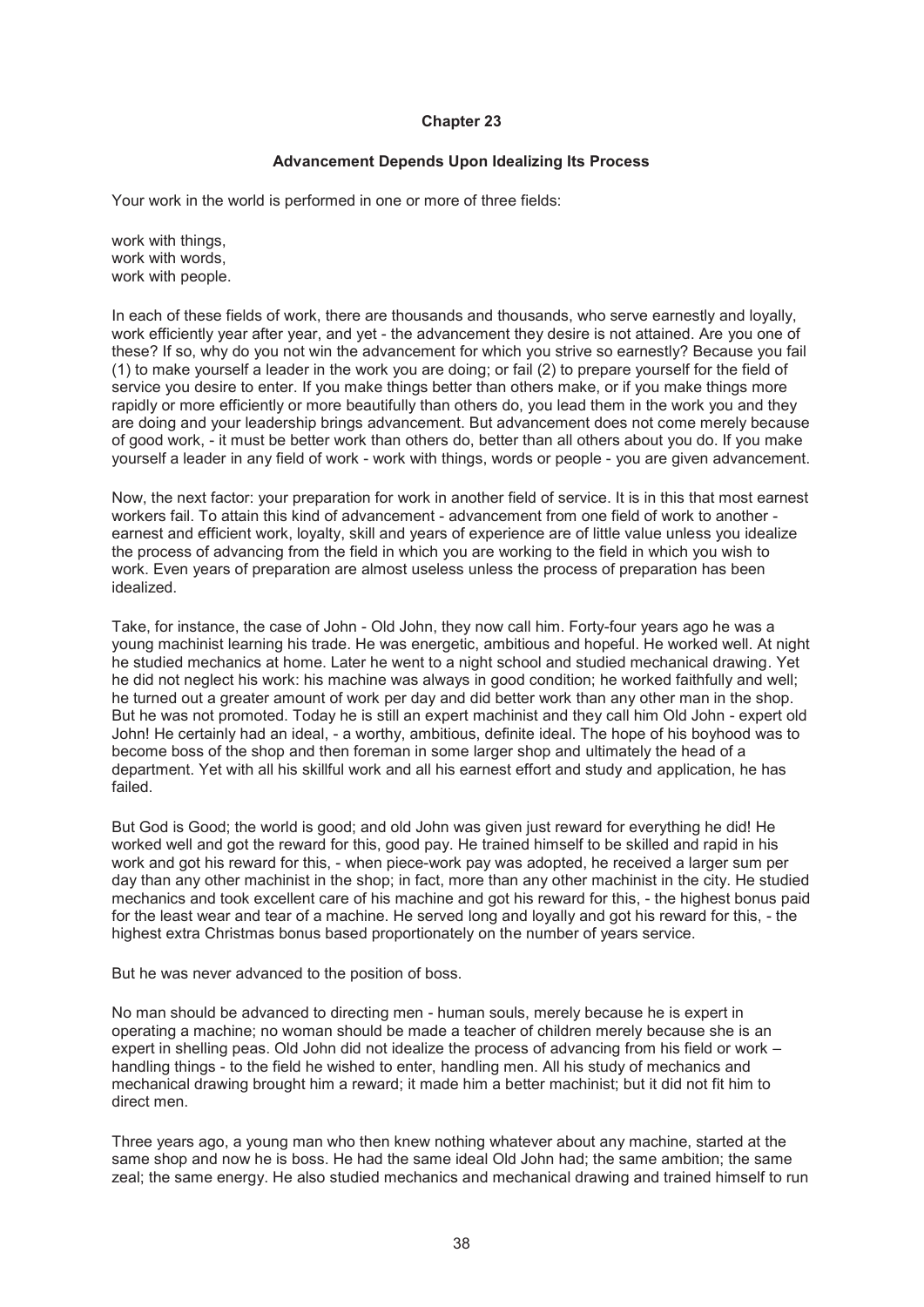a machine expertly; but he wished to get into the field of directing men so he idealized the process and adapted his preparation to it. Hence, he studied men: during the noon hour, he watched them; he got clues of the impulses and desires that impelled each to do things or to refuse to do things; he watched the bosses also to learn how they handled the men; he observed their successes and their failures; he idealized himself in the process of handling the men; he learned how to get them to do things without antagonizing them; and soon, - well - he is now foreman of the shop.

Advancement comes to those who advance themselves. If you feel a little hurt and a little sullen and a little resentful because you have not been advanced - made a leader in other lines of work - look to yourself. First, idealize just exactly the type of work you are doing now; second, idealize the type of work you want to do; third, idealize the process of preparation necessary to fit yourself to do the type of work you want to do. Be truthful to yourself: have you prepared yourself in the right way or have you merely done your work well and asked for advancement? If you foolishly think you can fit yourself to direct people by making yourself an expert dressmaker, don't blame anyone but yourself. God gave you mind; use it! Not only effort - but mind effort, intelligent mind effort, idealized intelligent mind effort - makes you worthy of advancement.

 $-(-)$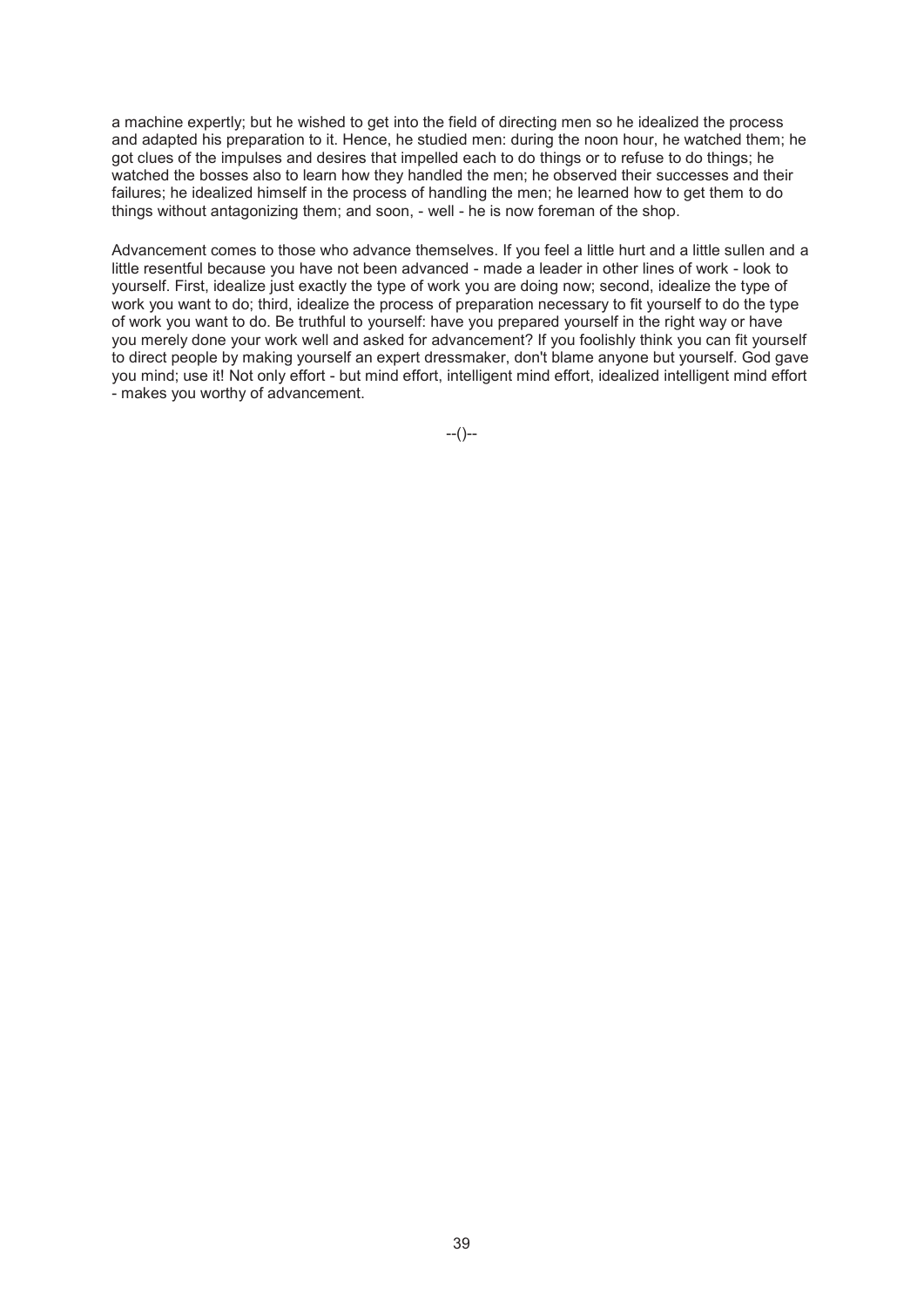#### **Making A Solid Ankle Joint Flexible And Usable**

In the matter of spiritual healing let me make myself clear to you at the beginning of this section. Spiritual healing recognizes God as All and Everything and puts the truth into practice, using every thing, - but every thing only when idealized. Spiritual healing does include material means, but material means only as spiritual manifestation. I am well aware that spiritual theorists differ with me in this: they say that depending upon material means limits my thought of God. There are two mistakes in this statement. First, spiritual healing does not depend upon material means but it does use them and use them only when idealized. Second, I answer that those who criticize limit their thought, - for they first insist that the patient accept the truth that God is All and Good and secondly insist that he or she must not use the truth that God is All because some of God's manifestations are not good.

Having read the three chapters of the section entitled The Spirit of Matter, you now know that denying that socalled matter is a manifestation of God is the same as denying that infinity of space, infinite attractive energy and infinite activity are of God. In those three chapters you learned that density of matter is but God's infinite space, that solidity of matter is but God's infinite attractive energy, and that matter is but etheric aliveness, infinite energy ever present.

I, then, in Spiritual Healing, adhere in practice to the truth that God is All and use not only God's Spiritual Ideal but God's Spiritual Manifestation as well - that is, God as All and Everything!

Take first a case of healing that has to do with that which is most difficult to handle - the changing of bone structure. When I was three years old my left foot and ankle were crushed between the rollers of a one-horse sugar mill. The foot and the leg - half way to the knee - were so badly injured that, when the rollers were reversed, it was necessary to lay me sidewise on a board to prevent the crushed foot from dropping off. The doctors molded it back into form as best they could and put it into a cast. But the irregular bones of the ankle were so crushed and mashed that they grew together as one single solid bone. When the cast was taken off, I could not move the ankle at all; I could not flex it any more than you can bend the bone of your arm half way between elbow and shoulder.

As the leg from knee to toes was as stiff as a carved piece of wood, it was necessary to use a cane or a crutch and to hunch my whole body upward in order to swing the other leg forward. Today, I can move the left foot up and down at the ankle as easily as I can move my right foot. I do not even limp! My step is springy and certain. Friends say that my walk is more like that of a man of thirty than that of a man of sixty-five. Certainly, - with the small bones of my ankle grown together as one solid bone, - I was compelled to do something with my consciousness of the "solidity" of matter.

To get rid of the idea that matter is COMPACT, DENSE and SOLID is the first step in all healing. So long as you think of a cancer - or a tumor, or an abnormal bone growth - as compact solid matter, so long will you doubt the power of mind and spirit to change it. Throughout all the ages, individuals have been healed by prayer, faith, mind, love and spirit. Each such case proves it can be done. Yet today, not one person of each twenty million of the world's population is healed directly by such methods. We cannot account for this, by asserting that the world does not know that God has healed. We cannot account for it by asserting that millions do not wish to be made well by spiritual healing. If, at any time during the ages, we had held to the truth that God is All and known that matter is spiritual manifestation, the knowledge of the results of our spiritual healing would have swept the world and everyone would now accept and use them.

We have ideals of God, spirit, and spiritual healing. We have no ideal of matter, the thing to be healed. Our failures have been due to our partial and very mistaken ideas of matter. Some have tried to get around matter by calling it an illusion. Think of matter as an illusion as much as you please but if you have a cancer on the end of your nose - deep in your heart you know that you cannot deny that your mind recognizes that that cancer is there! So long as you call matter an illusion, you admit there is something to be called an illusion; and that something makes you doubt to one degree or another the possibility of the healing. Others try to get around matter, by denying its existence. So long as you find it necessary to deny matter, your very denial is your admission that there is something to deny. Is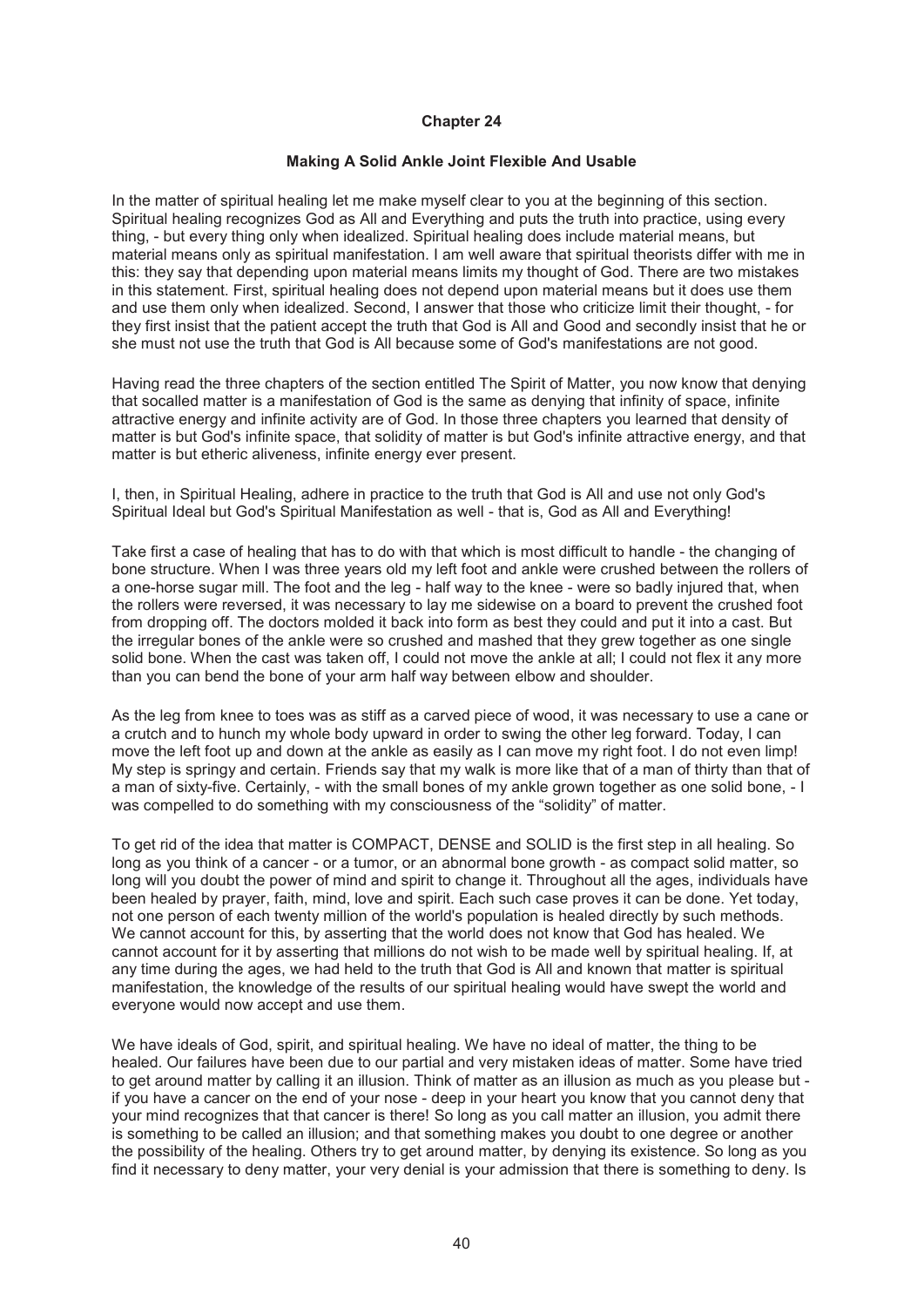it consistent to deny the existence of the matter we call a cancer and then to turn our minds topsyturvy in a second and demand that universal supply be manifested as matter in the form of money and means of material existence - food, clothing, houses, etc.

Demanding the presence of one kind of matter and denying the existence of another indicates a partial but not a complete conception of spiritual manifestation. And so long as our conception of truth is incomplete, we heal - now and then - but not always. Christ never denied matter. He changed its manifestation by spiritual power: water to wine, for instance. But He never denied the water or the wine. He increased the number of loaves and fishes and, in teaching His disciples the lesson to be drawn from the miracle, He called specific attention to matter for He emphasized the fact that there were but a few loaves and fishes before the change and many thousands afterwards.

God is All: Everything that is true in spiritual existence is true in material existence and vice versa. If God is holy, then all of His manifestations are holy. "If the root be holy," writes Paul, "so are the branches." Your body is composed of cells. Cells are composed of atoms and atoms of electrons. Christ did not deny the existence of the body; He called it a temple-a place of holiness. Cells, atoms and electrons are God in manifestation, just as much as thought is! God is ALL.

How did I change a solid anklebone to a flexible and usable joint? First, I idealized matter exactly as I have done for you in the three chapters of the section entitled "The Spirit of Matter." Read them again, read them a thousand times if necessary, for the idea that matter is dense, solid and motionless has been accepted millions of times by your mind. What, then, if it does take a thousand readings to dispel the mistaken ideas?

Second, after idealizing matter in general, I idealized the particular matter of the ankle joint. I knew it was composed of cells, each composed of molecules - millions of them. I idealized a molecule as it truly exists, - a mere etheric spherical space in which atoms whirl at a tremendous rate. I idealized the atoms of every molecule of that bone structure, knowing each to be but a smaller etheric spherical space composed of electrons. Then I idealized the bone structure as composed of electrons. I idealized these elections as being far, far apart; I idealized them as moving at stupendous speeds; I idealized the electron itself as only an infinitely small whirling hole in space. Then my anklebone became infinite space energy, formed and held together by infinite attractive energy, - no more dense nor solid than infinitely active holes in space.

Was this all I did? No, this was but my ideal of the substance of which the ankle joint is composed and of the process of infinite energy in operation. Hence, third, I idealized every process and means of developing muscles to move the ankle and of developing nerves to move the muscles; I rubbed the ankle; pulled it; pressed it; tried to turn it this way and that - used every means of which I could conceive, anything that might induce motion. Never, however, did I for a moment think of it as dense, solid and motionless. I knew that bone to be infinite energy. I knew that my soul could control and direct that energy; that it could form, re-form, and create anew the bone structure itself. I knew the structure - as all great scientists were then beginning to realize - to be only infinite energy under my control.

No matter what it is to be healed, your first step is to idealize matter; idealize it as it truly is, made up of infinitely small, whirling holes of energy held together by the infinite attractive energy of God. Being only infinite energy, matter can be changed by the Infinite Will and Spirit residing in each of us.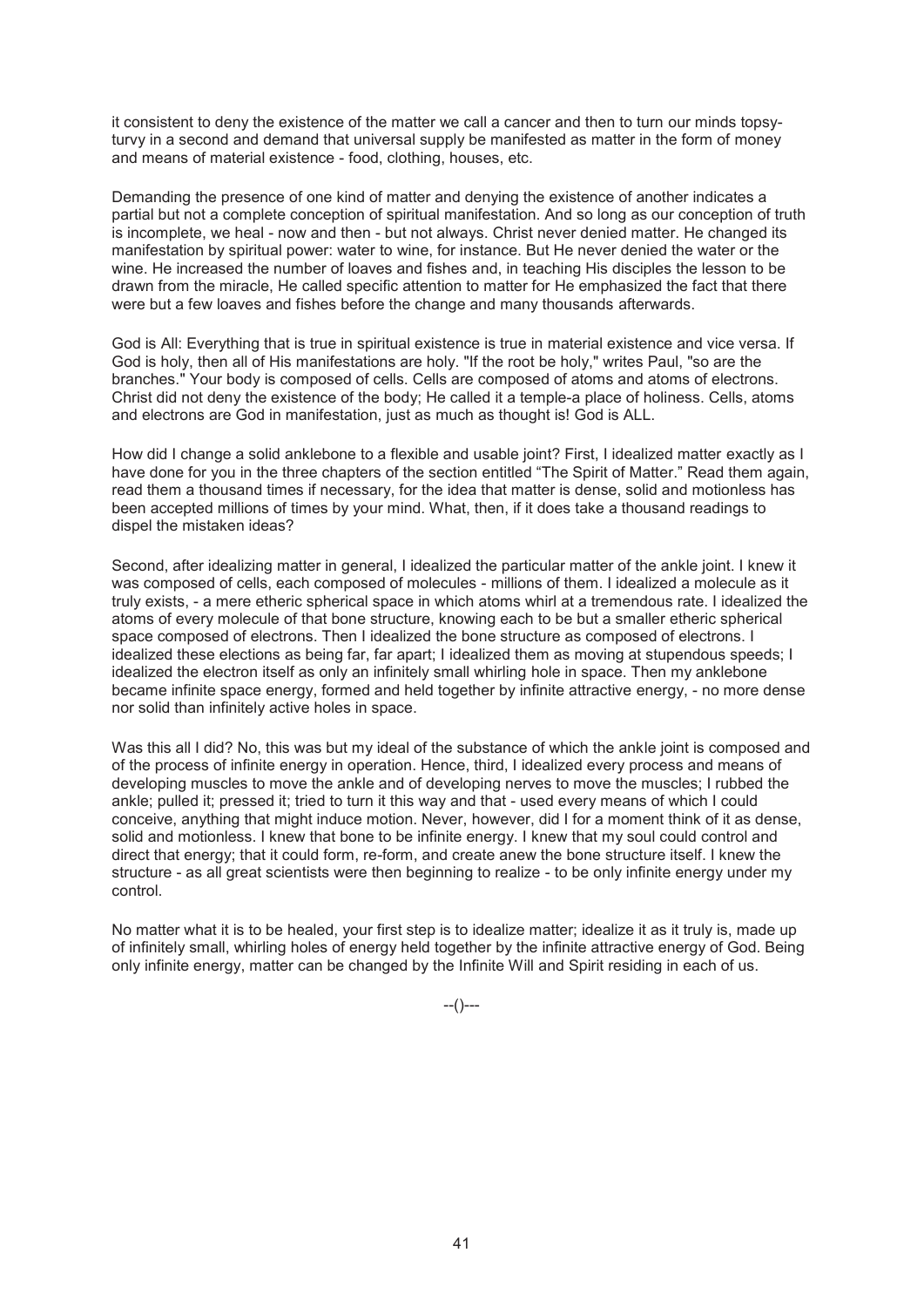## **Healing A Dying Man Of Cancer Of The Stomach**

This is a case of healing illustrating the Idealized Process of using God's Intelligence discriminatively. Many mental theorists also object to this. They refuse to think particular ideals of details, asserting that God's general concept of truth and perfect health are sufficient. Failures in healing would be lessened if we were wise enough to realize that God Himself was unable to create anything of value in manifestation except by the use of discriminative intelligence.

God first created our world by general concept; but what was the result? It was "without form and void." Then, He used the discriminative intelligence and separated the light from the darkness, the firmament from the earth, the waters from the land, etc. Let us not be so unwise as to depend upon mere general concepts of truth. Hold them, if you will, till you are blind and gray, and your manifestations will still be "formless, and void."

During the last seventy years spiritual healing has been characterized by three distinct stages: The first stage did not truly represent even the thought taught at that time, for many persons, with but a vague idea of what it was all about and a wish to do good, set themselves up as healers. It was the stage of denial and in some cases absurd denial.

I remember well the time when - if one went to such an uninformed or misinformed healer for treatment for headache - the healer would say, "But how can you have a headache - you have no head?" Then came the second stage of spiritual healing. In this the denial became the less important and the recognition of great spiritual truths the more important. When specific application was then tried, it tended toward materialism. Now, we are idealizing every step in the process and making it spiritual. Hence it adds to, rather than detracts from, the great spiritual truths.

We now come to the third stage of spiritual healing, the recognition of particular truths and the specific application of them. We are advancing. We know that All is God in action and practice as well as in general statement.

Let me give you a case that demonstrates the effectiveness of specific application after the failure of general affirmation. It is the case of a man who was thirty-five years old when the healing took place, afflicted with cancer of the stomach and said to be dying at the time. Four specialists had treated him and at the time the case was brought to my attention he was to be operated upon in two days. It was his wife who came to me. The man himself was thirty-two miles away in a hospital; too weak even to feed himself. He had been ill for some years. First there had been medical treatment, X-rays, diet, serum and, when these had failed, he had tried suggestion, mental healing, divine healing, Christian Science.

At first it seemed impossible for me to take the case. Affairs prevented my going to the man. I realized, although his wife was trying to give the correct ideal of his mental condition, she might not know it well enough to give me the information necessary to make specific application successful. I did know, however, of two of the healers; who had been trying to help him. I called them on the telephone and found they had been treating for health, life and wholeness. Now these conditions were exactly what was desired as an end to be attained. The man wanted to be healthy; he wanted to be whole; he wanted to live. These conditions were exactly what the healers desired.

He had faith and the healers had faith, and yet he had not been healed.

Hanging up the telephone, I turned to the wife and questioned her. She did not know exactly what I was driving at, and neither did I; but I found out that the phrases most frequently used by her husband were: "Oh, I'm so tired"; or, "I am too tired to do that," or, "I am so tired, I cannot try." This, then, was the stumbling block. It was fatigue. As long as this consciousness continued, it contradicted the truths of health, life and wholeness, - for one who is healthy and whole is not so burdened with fatigue. I decided to use the specific truth strength as the truth that would lead to the end desired.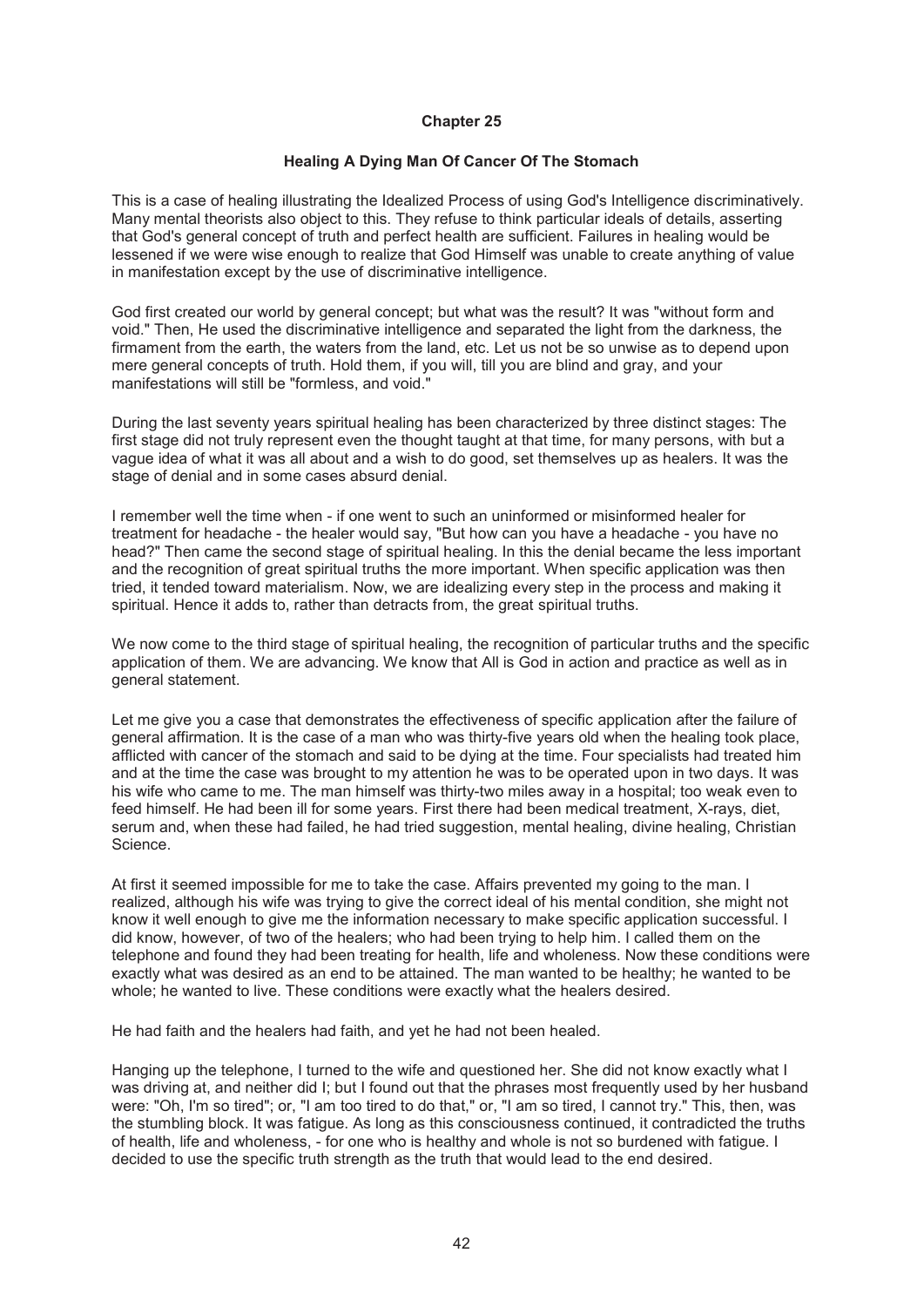This was at four o'clock in the afternoon. The wife left me and I at once spent a half hour and another half hour at midnight, idealizing God as All Energy, All Vitality and All Life, idealizing Energy and Vitality and Life and Strength as flowing through that man's body. The first result: Twenty-three hours later a tall, thin, white-faced man walked into my office. His first words were: "Mrs. W. was here yesterday to see you about a cancer case." I looked at the man, noted his white face, and thought: "Good Lord, he's evidently her brother. The husband must be dead or she would have come herself." I asked him to be seated and he said: "I am very grateful to you. My wife told me that you would center all thought upon strength, and I am astounded at the results." If he was astounded, I, myself, was dumfounded. The man had literally picked up his bed and walked, had dressed himself with little help and had come thirty-two miles by train to see me.

My treatment was not one bit more of truth than the treatment of the healers who had previously worked for him. The one difference was this, that the wife and I had made a specific application, discerned WHAT truth must first be brought to consciousness and used that truth to lead to the end desired. I am certain from this and a thousand other cases that there is never a failure when God is recognized as wisdom, when the true mental cause is discerned and the specific application of truth is made to fit the case.

As to the second result: there is no need of elaboration; it is enough to state that within ten days the man was at work and that the healing was permanent

 $-(-)$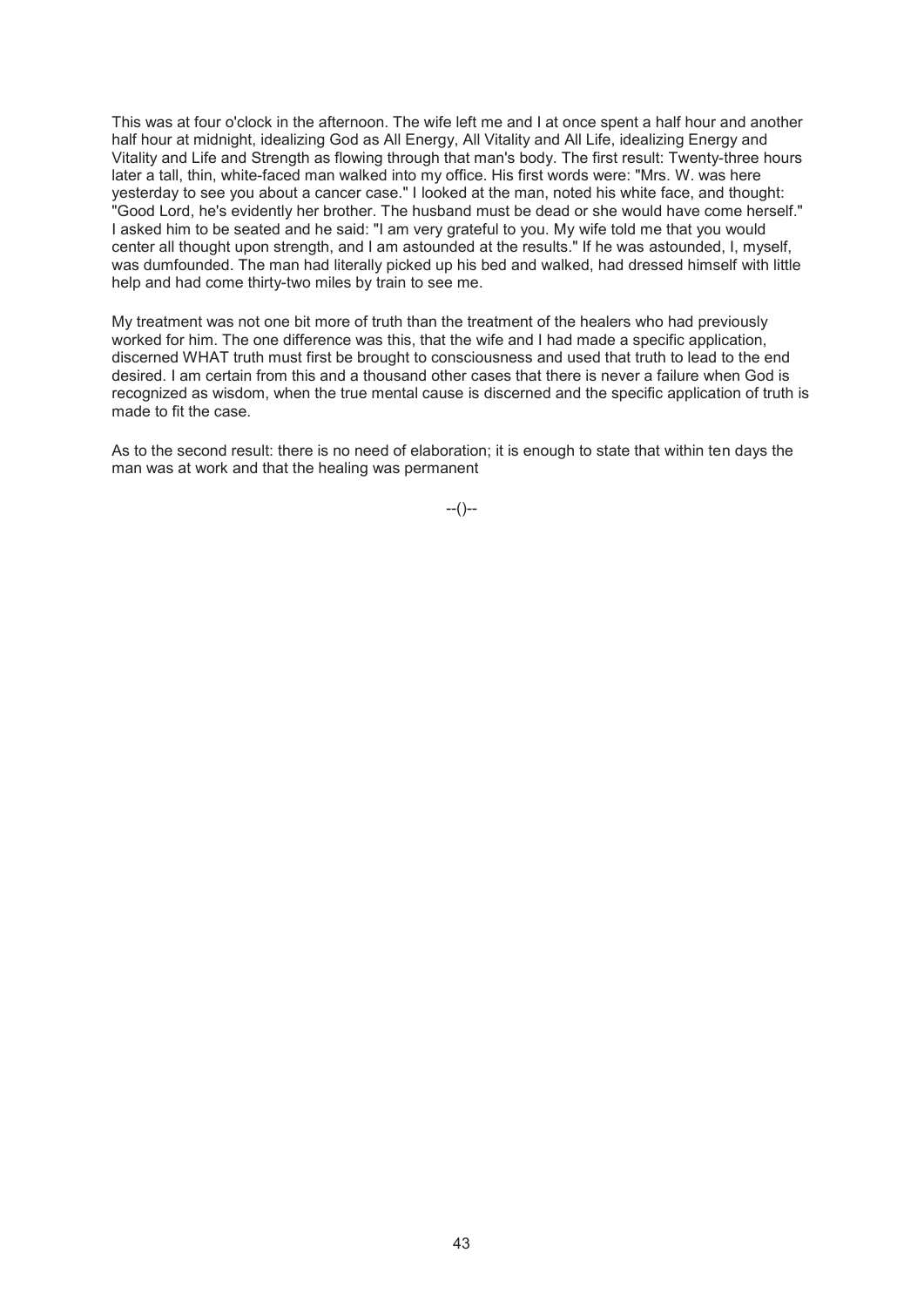# **Curing The Aftermath Of Forty Years Of Repression**

What innumerable images, ideas, impulses, thoughts and feelings are pressed back and hidden in the subconsciousness of each person's mind! I remember slipping off a little rowboat pier at a Michigan summer resort about twenty years ago. To the conscious mind, it was but thirty or forty seconds from the time my head went under the water till it bobbed up again and I was helped into one of the rowboats tied to the pier. But subconsciously, I lived years: I saw the snow peaks of the Himalayas; a jungle army of African gorillas; a garden of roses in Rome; I worked out the chapters of a book on a new philosophy of life; I felt passions previously unknown to me; I heard people gibbering and saw twenty or more box cars filled with dirty linen; I conceived a new play; planned to build a pyramid; and even saw the headlines of a newspaper announcing my death "in the presence of forty thousand people" - when in reality there were only eight people on the pier.

Every suppression is a possible cause of an ill or failure of one kind or another - even though the conscious mind does not know that such suppression exists or that such cause is operating. To one ill of the wild animal, man has ten thousand diseases. The animal's subconsciousness is hourly expressed; but man's subconsciousness is habitually suppressed. So long as the cause is hidden in the subconsciousness, the conscious mind often fails to heal. It succeeds only when it happens to hit the nail on the head.

Let me illustrate the value of a study of hidden causes by a particular case: Twenty-one months ago a man 56 years of age came to me. His heart palpitated so badly that his physicians feared for his life week by week. He was subject also to periods of great despondency and to fits of violent temper. These had been growing worse for twenty years or more. He had been a poor boy and was now wealthy. He had faith in prayer, mental healing and Christian Science.

First, he had been - treated by physicians; he had tried "change of scene," and had been hypnotized; then for years, he had relied upon mental treatment to cure him. Yet he had not been healed. As he told me the story of the sincere and earnest efforts of others to help him, I became certain that there was some cause hidden in his subconscious mind that was at the bottom of all his trouble. But his conscious mind could remember nothing that seemed to be of sufficient importance to cause so persistent a condition.

The process is this: discover the hidden cause in the subconscious mind; interpret it; and thus give the conscious mind a chance to idealize and express it in normal action.

To return to our case: an analysis of the subconscious showed that the man preferred yellow, violet and old rose to other colors. He preferred opera to any other form of entertainment. In drama, he liked the villain best; but in opera, the hero. Of different voices, he liked the bass best; and of music, that of the pipe organ. In writing 900 words - anything that came into his mind beginning with the word match - he wrote smooth 27 times, harmony 42; times, heaven 37 times, flowing 11, sound 28, organ 53, father 41, hell 36, concert 42, opera 28.

Space limits me as to detail; but this is what I discovered. As a young boy, his greatest desire was to play the organ. The next strongest desire was to listen to organ music. He often went to a Catholic Church to hear the organ music. But his father was a Baptist and thrashed the boy every time he found out that the boy had been to the Catholic Church Music aroused limitless feelings that demanded expression; but - because of his father - these were always suppressed by fear. Consequently, as means of curing him - instead of concentration on calmness and peace and control, as had been done in previous treatments - I chose Courage and Harmony in Action. This last was put in practice. The man learned to play a pipe organ. Within thirty days he was cured. In eighteen months that have since passed, he has never had an attack of blues or a fit of temper and his heart beats as normally as my own.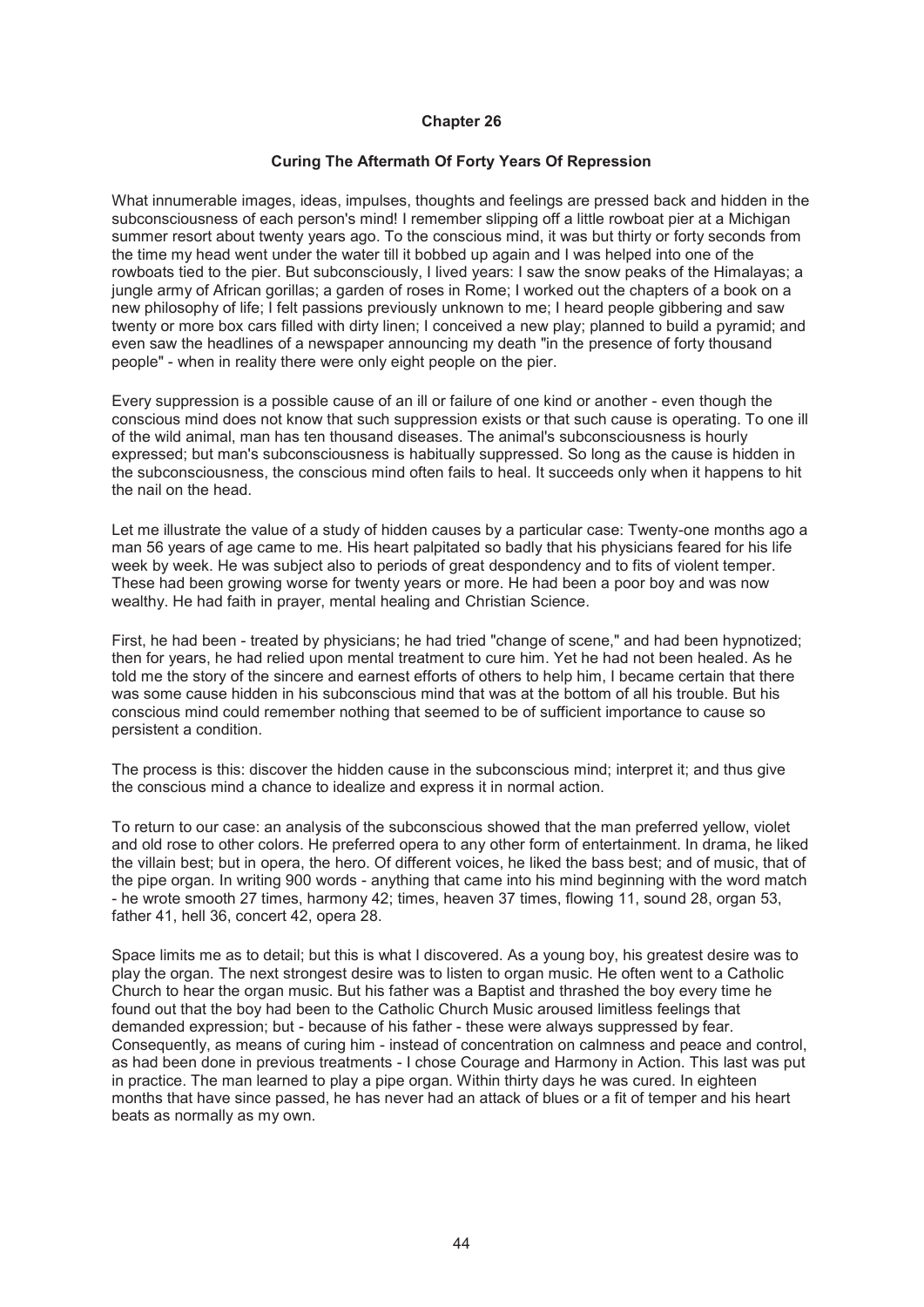God is All Knowledge; hidden and revealed. Your subconscious mind is infinite, with the infinity of God. Out of it all ideas, impulses and feelings you need to know will come to you. There is nothing hidden that shall not be revealed.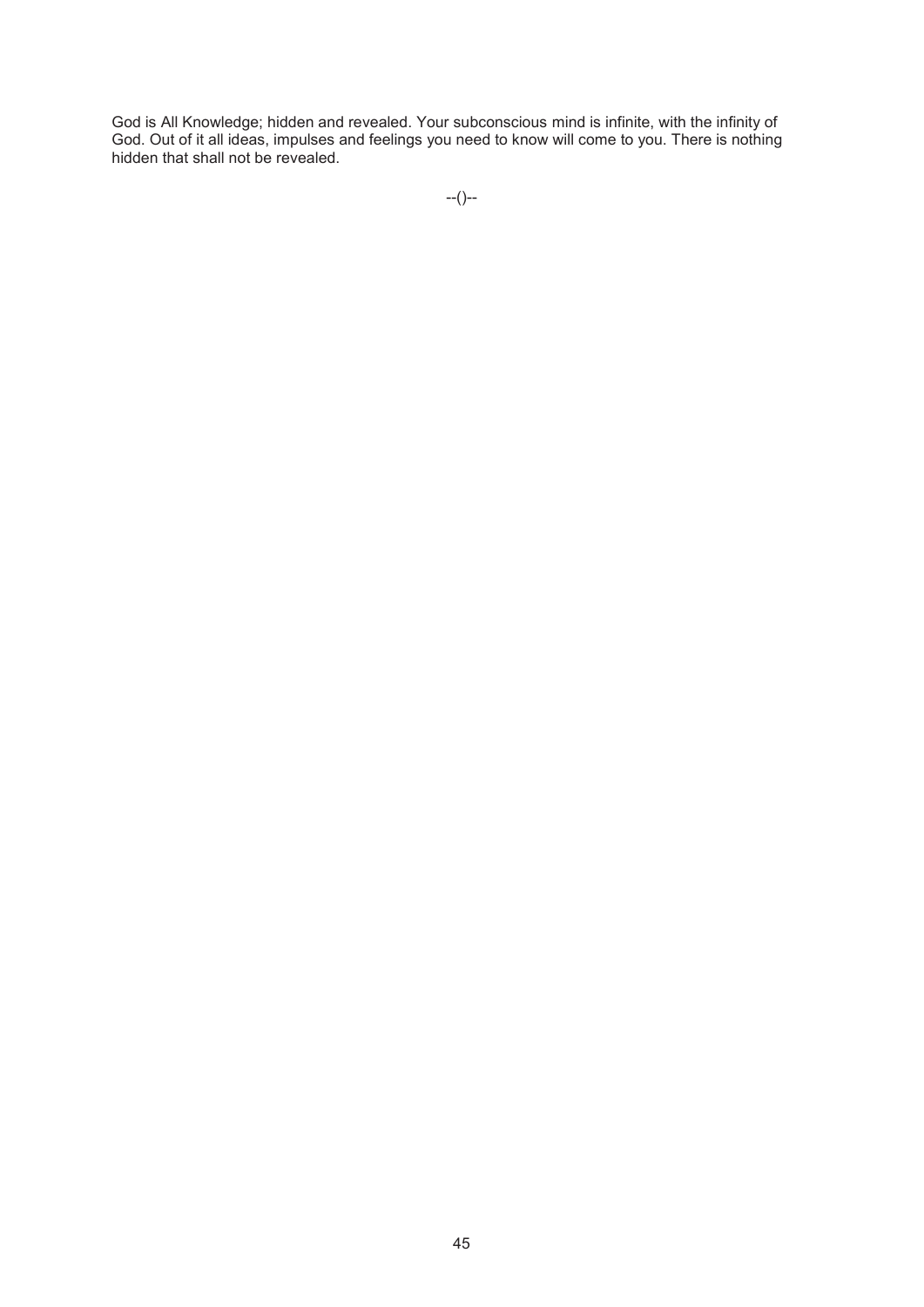#### **Preventing Mistakes In Thinking**

If you know how to prevent your mind making mistakes, that knowledge and the use of it will aid you in your advancement, stop failures in business, prevent friction in social life, stop the offending and losing of friends, and help very greatly in making you happier. Happiness is the goal of the soul. It is the end of human endeavor, - the purpose of living and loving and serving.

How we have suffered because of the unintentional mistakes we have made! How we have made others suffer; how others have made us suffer! And not because of our intention or their intention, but because we did not know how to idealize the process of preventing mistakes. It is completeness that makes thought ideal, that makes it right, that makes it God-like. God is God because He is complete the perfect - the All-in-All. We make mistakes only when our thought is incomplete; that is, when it is not idealized.

There are two factors in the process of thinking: (1) recognizing likenesses and (2) discriminating differences. If you idealize the process of thinking, you complete it - you use both of these. If you do not idealize the process, you use but one, or you use one almost to the exclusion of the other. And it is then that you make the mistakes that bring unhappiness.

A baby boy, reared in the tropics, was brought to New York when three years old. That winter as he looked out of the window at the first snow he had ever seen, he clapped his hands in glee and said, "Oh, mamma, look at all the sugar!" He recognized the likeness in appearance of snow and sugar - its whiteness - and he made the mistake because he had had no opportunity of distinguishing the differences.

A little girl, now a noted woman, was born in inland Peru in the nitrate section desert, an absolutely barren land where no vegetation could live. She had never seen grass; she had never seen a tree. When ten years old, she was taken by ship to Santiago and driven in a closed carriage through the city to the home of her grandfather. Out in the yard a few hours later, she saw a great tree. A breeze sprang up, the leaves rustled, the branches moved. In terror she picked up a stone to defend herself. To her, the tree was some gigantic animal making ready to attack her. She had never known a vegetable form of life that moved, for she had seen vegetables only in sacks and cans. But animals moved and since this tree moved, she judged it to be an animal. The mistake was based on the recognition of a likeness: animals move; this big thing moves; therefore it must be an animal. Let me repeat: unintentional mistakes are caused by recognition of likenesses with insufficient discrimination of differences.

Another case - husband and wife and two young sons. The man has worked earnestly and efficiently, and his wife has helped. They are in comfortable circumstances. One son is in high school, the other in college. Oil is discovered in California west of the coast mountain ranges. The wells are gushing thousands of dollars worth of oil per day. The husband visits the desert lands east of the mountain range and, accidentally, in the crevices of a gully, he finds soaked chunks of earth that are oily. He feels of it; it feels oily. He looks at it; it looks oily. It feels and looks like the oil-soaked chunks of earth found in the oil region west of the mountains. In his mind, he sees oil gushers in this region like those west of the mountains. In his imagination he sees himself many times a millionaire like the men who discovered oil west of the mountains. As many know he is on this trip he does not confide his discovery to others. So he says nothing, but invests all his savings in this desert land. At the bank he borrows all he can borrow, to secure additional options. To this point, all his thought and action is based upon recognition of likenesses. Then the expert finds a difference. It looks like oil, but it is not oil. It feels greasy, just as petroleum feels greasy, but it is not petroleum. It is of no value.

It is so easy to see only likenesses. It is the lowest type of mind action. It is incomplete: It leads to mistakes. It brings unhappiness - so much unhappiness! To prevent mistakes in individual life, in home life, in business, in industrial and in national affairs - idealize the process of recognizing differences. Idealize your thoughts, and your plans of action; whatever you are to do - idealize the process. Sit quietly, vision the likenesses - do not omit them; but idealize the differences also. Idealize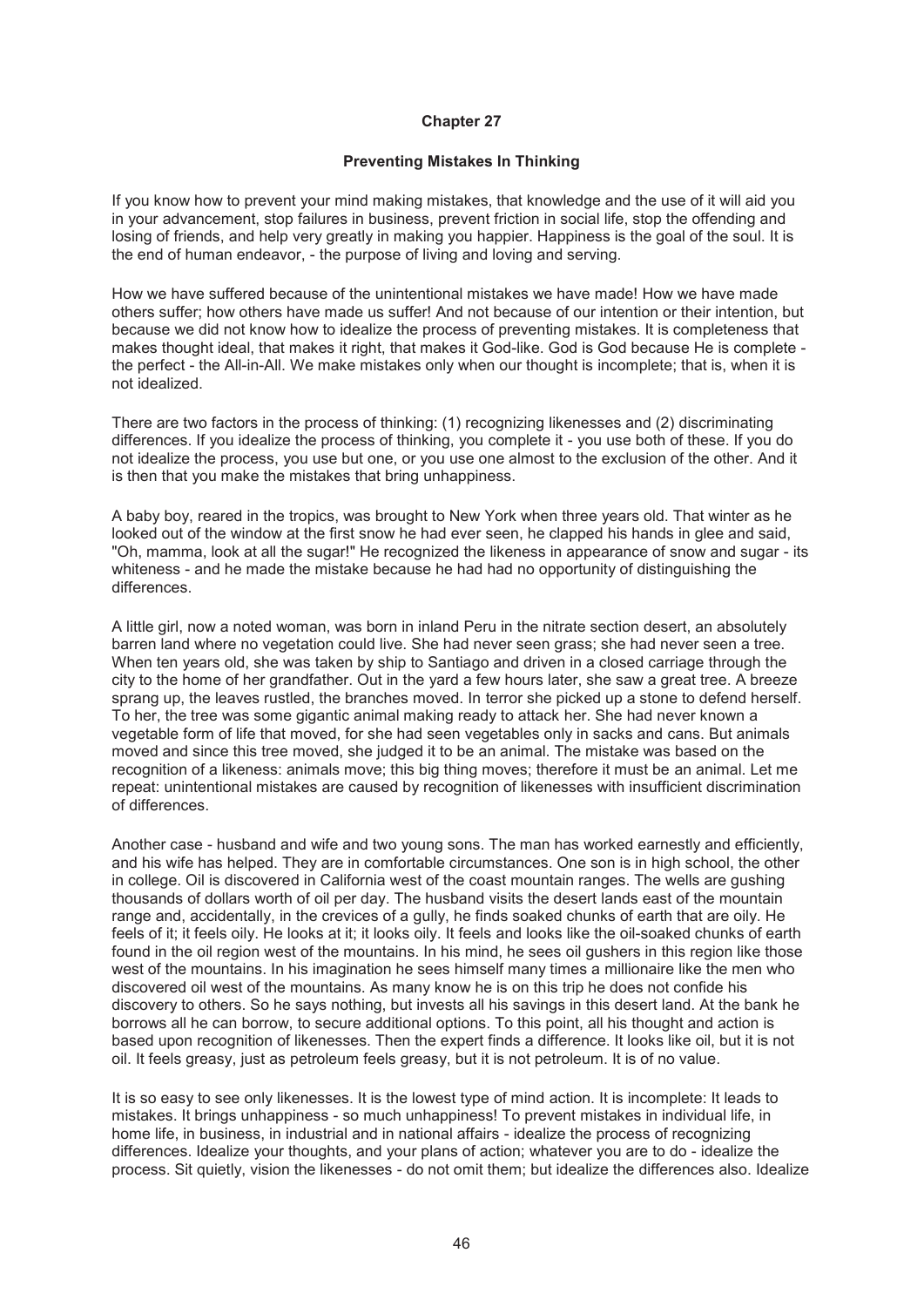the differences again and again, to be certain you include all of them. Only the idealized process produces the ideal result - happiness!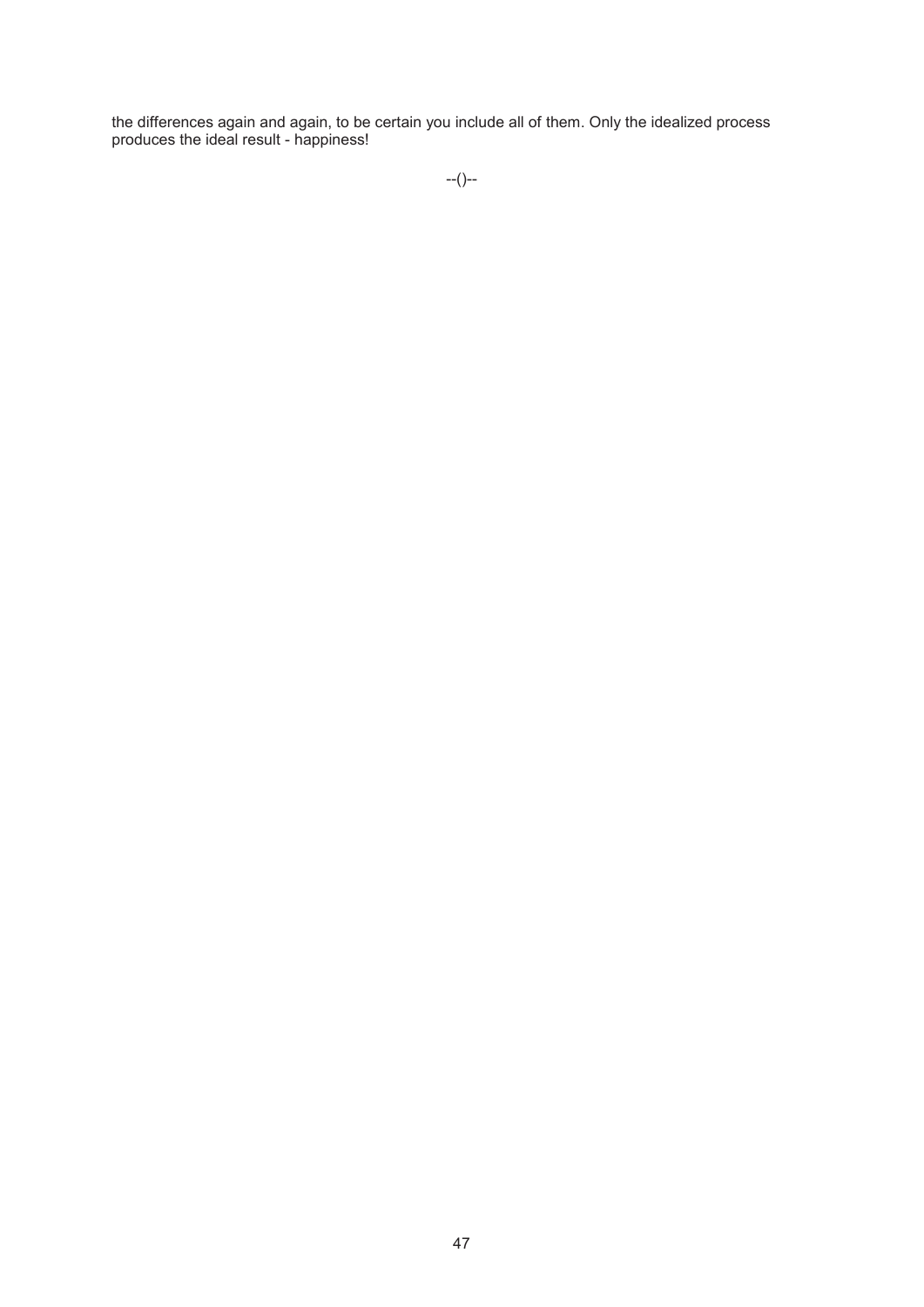#### **Overcoming Forgetfulness – Idealizing Remembering**

What a lot of personal, family, social and business troubles - yes, even tragedies - result from forgetfulness! You, and everyone, desire to change this mental habit of often and easily forgetting to a habit of remembering easily and readily. Such a habit of good memory cannot be attained by using the clownish mental gymnastics that are called "memory systems." Waste no time on these substitutes for memory. Many of their methods are ridiculous in nature and complex in operation. For instance, - if you wish to remember who was the Fourteenth President of our country - you are instructed to think of the initials of these two words - F and P - and then to remember that it was Franklin Pierce. But F and P might also stand for "Filthy Pig!" Such a memory relationship would be of no value at all unless you had PREVIOUSLY remembered (1) that Franklin Pierce was the Fourteenth President; (2) that the initials of Franklin Pierce are F and P; (3) that the initials of the Fourteenth President are F and P; (4) that the initials of Franklin Pierce and Fourteenth President are the same; (5) that F and P must not be remembered as initials of Filthy Pig, Funny Pictures, False Policies, Fatty Peters, Fancy Poultry and (6) some 10,000 or more other possibilities of such initials.

To remember by using "memory systems" requires about ten times the energy and mind effort required by memory itself. It is when you have not remembered, that the mind makes effort. When you have remembered to do what you intended to do, the act of remembering was easy. Why? Because your mind then used its own process of remembering. If you idealize this process, you make it perfect, - a habit of remembering easily. What is the process of idealizing memory? What is the mental act of idealizing the process?

Let me make a confession. In my psychology, I wrote of this development of memory at least twenty years ago. I have used it much; I have never known it to fail when used. That is the point, when used.

A few months ago, after returning from Mexico and the south, I had no residence ready for me and for a few weeks took a place with which I was entirely unfamiliar - a place that was very inconvenient in that it was necessary to keep certain manuscripts in the basement. The electric lights of the basement were turned on by a button switch at the top of the stairs. I do not like to waste anything, yet for two weeks, over and over again, when I started for the basement I would find that the lights were already on. This meant that over and over again, after getting the important thing I wanted, I had forgotten to turn out the lights after I came up. I thought about this; I reminded myself again and again not to forget to turn out the lights; but my mind being occupied with things which I considered very much more important, I continued again and again to forget.

This is the point: mere thinking to remember will not develop memory nor make you remember. A mere idea that you must remember something often leads to forgetfulness, no matter how good the intention to remember. One day, like a flash it came to me that I had been very remiss in not putting my own ideals into practice - the very things I had written twenty years ago - the very things I had practiced for twenty years whenever important things were to be remembered. What I did illustrates the idealizing process. What you forget to do is not a material thing but the process in your mind that you intend to do a certain thing at a certain time. If you idealize this process you build it into the structure so that it works automatically. This was the actual process I wished to attain.

I wished to be able automatically to go to the stair, even while my mind was centered upon getting important papers from the basement, turn on the lights, go down, get the papers, return, and automatically switch off the lights. As stated, I had previously thought of doing so, I had had an idea of doing so a score of times and had reproached myself for forgetting to do so.

It took two minutes to idealize this process. I closed my eyes to shut out all other images. I first saw and then felt myself move, approaching the door leading to the basement; I saw and felt myself move in turning on the lights, descending the stairs, getting a file of papers, mounting the stairs, turning off the lights, and going about my work. Immediately I re-imaged this process. I went over it again; a third time; a fourth; a fifth. What was the result?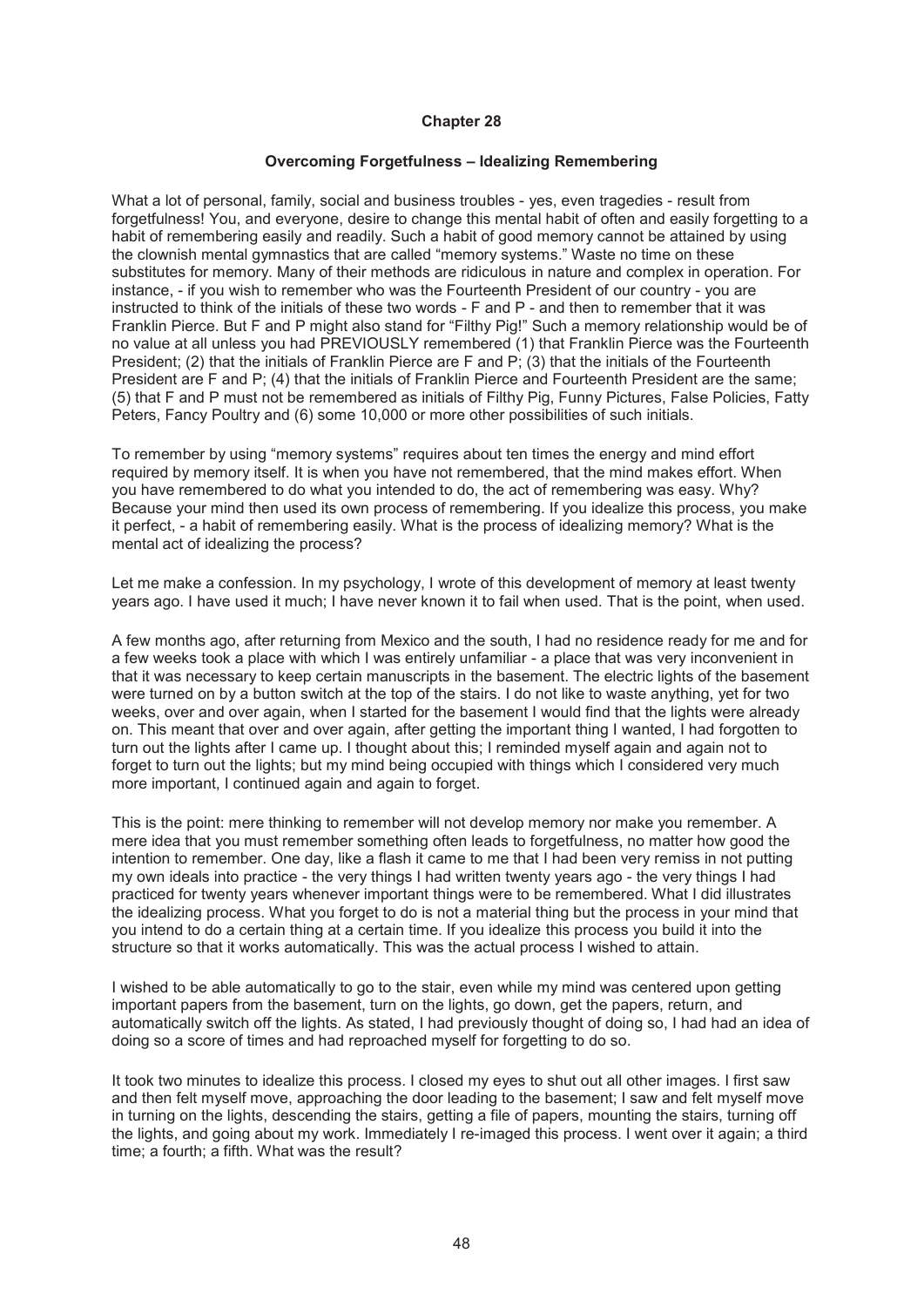That process was built automatically into my mind process. I had an ideal - a perfect image of myself remembering to do the thing I wanted to do, built into the brain structure so that no matter how important were the things occupying my mind, I could go to the basement and return, not forgetting to turn out the lights, not even being bothered to remember to turn them out.

If your mind has been trained to idealize - if it has been trained for only a week or a month - you can idealize such a simple process fifty or a hundred times in five minutes - that is, if your eyes are closed so that the mind is not interrupted by impressions of other things.

Apply this idealized process not only to memory, but to the development of any mental process you wish to establish, any habit of character you desire to attain. After all, memory is a habit of character, and the process given here - idealized as I have described it - will change not only any mental process but any habit of character - mental, ethical or spiritual. The essential thing is to idealize the process, making it perfect in the mind; then it will always come true.

 $-(-)$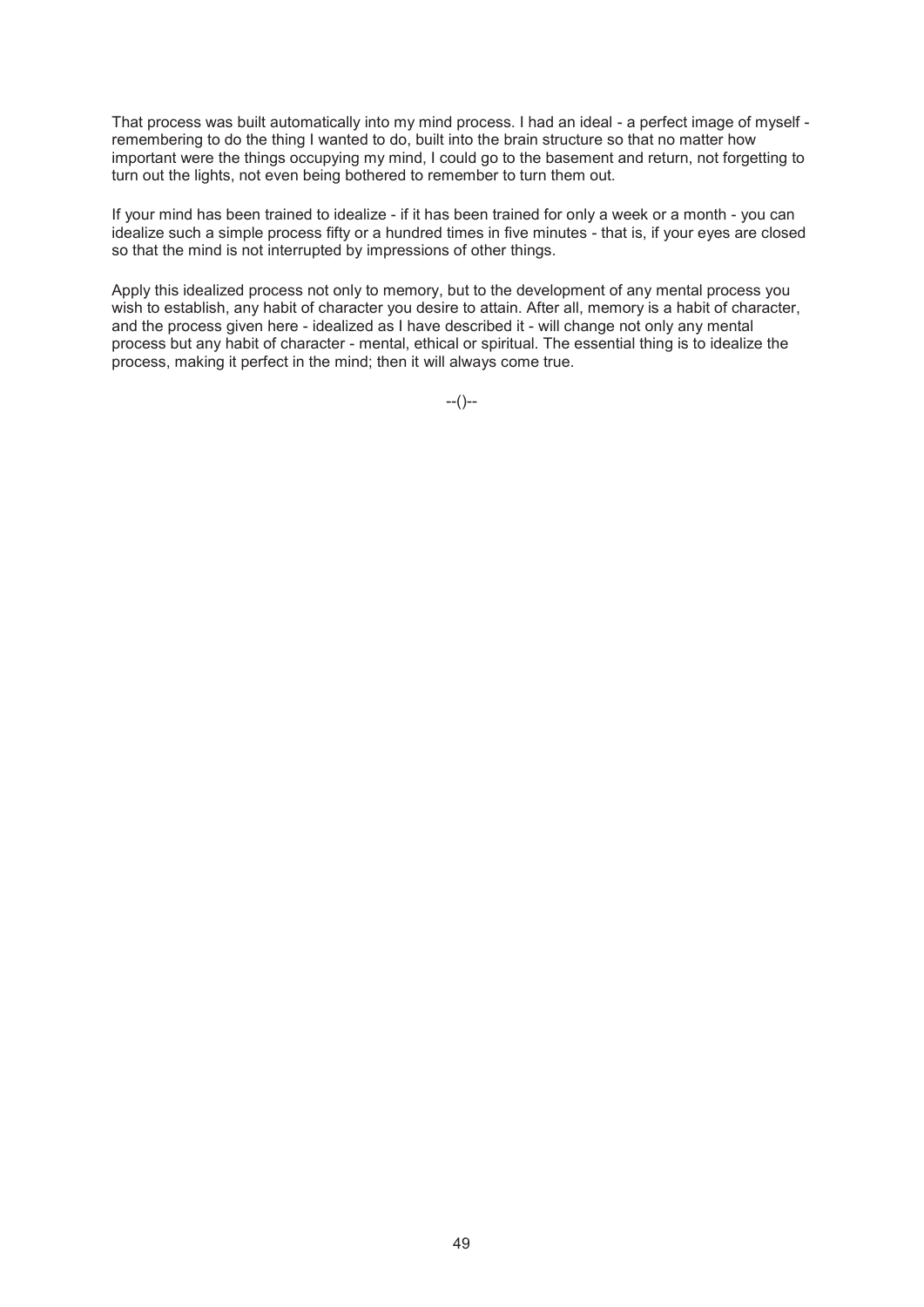#### **Changing Weak Wills To Strong Wills**

What a tragedy it is to live with the will so weak that one cannot carry out that which one sincerely intends to do or live as one has conscientiously resolved to live. And, it is so easy, so very easy, to change what is called a weak will to a strong will if you idealize the process that was used in the beginning to form the original intention or resolution. If you do this, the original intention with all its desire - is ever present and no effort is necessary to sustain the will. All success depends, however, upon the process being idealized - being made perfect in the mind.

In the case of will, the idealizing applies most of all to idealizing vivid images in the mind. Will is the power that makes us persist in our efforts to carry out a decision long after the decision is made. A person with a weak will often makes a decision with the same good intention as one with a strong will, but the power to carry out their decision does not persist after a lapse of time because they cease to visualize the images that led them to make the decision in the first place.

Why does a person of good intentions, having made a promise in all sincerity, fail to keep it? Because of lack of will. Because they allow the images that led them to make the promise to become less vivid day by day. And as these images fade, as they become weaker and weaker, the individual leaves undone many things that should be done to enable them to keep the promise. A strong will keeps the images in mind day after day; a weak will permits them to fade. The decision at the time a promise is made is strong because the images, ideas and ideals that lead one to make the decision are vivid at the time. If the images are kept vivid, the decision remains, and the will grows stronger instead of weaker.

The case of a Boy and His Mother: The boy is lovable, dutiful, obliging, sociable and idealistic - not a single bad habit. His mother is partly dependent upon him. He left the little Connecticut town to accept a position in New York City because the increased pay would make it possible for him to give more to his mother. Before leaving he vowed to himself and promised her that every Saturday night he would send her at least six dollars; that when his salary was increased he'd send her more.

Failure Due to Weak Will: The six dollars were sent the first, second, third, and fourth Saturday nights, but only five dollars were sent the fifth; and then the amount varied. Finally one Saturday night he had nothing to send; he did not even have enough to pay his room rent for the next week. He was just as lovable, obliging and idealistic as when he left home; but when he went out with the other office men to lunch, he did not wish to seem miserly, so ordered what they ordered. When they invited him to join, then - Dutch treat - at a good theatre, he went because he liked good entertainments. And so his money was spent. His habits were still good, but his will was not strong enough to resist the temptation to spend money for the things of the city.

His Struggle: The night he was unable to send anything to his mother was a night of agony. He was not selfish, and, consequently, he suffered the more. He prayed, and he resolved, and he vowed that he'd never fail again. But - he did. Though he sent six dollars a week regularly for the four succeeding weeks, the seventh week he sent but four, and two of these he had borrowed.

How He Developed a Strong Will: He chummed with a fellow-worker in the office. One night the boy, in desperation, opened his heart to his friend, and the chum, who knew me, brought him to me. The boy felt his whole life would be a failure: "If I have not strength of will to resist these temptations, what will become of me when big ones come?"

The Process of Idealizing: I asked him to close his eyes, to think of his home, to picture in his mind the house and the rooms in the house, to visualize his mother there, to visualize her love for him and his love for her; to visualize her needs, and how much the six dollars a week added to her comfort. That was all; there was to it. "You now feel strong enough to keep your promise, do you not?" "Certainly," he replied, "I am strong enough now." "Then always keep this condition of the NOW with you; make it permanent in your mind; visualize, for fifteen minutes every morning and every night these same images of your mother's home, her needs, and the extra comforts your six dollars a week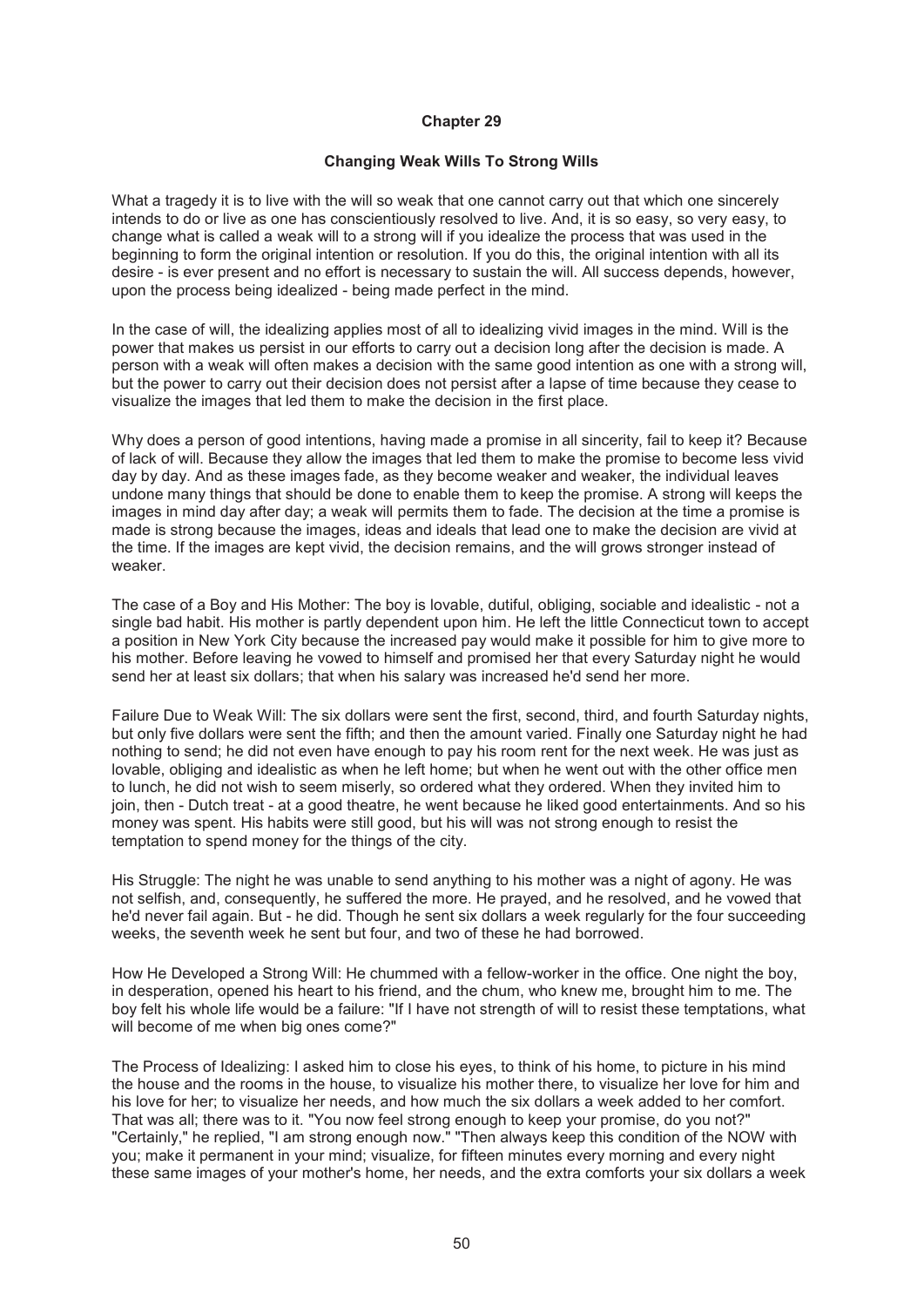will provide. So long as these images are strong in your mind your will to keep your promise is strong. But when these images fade and the images of expensive lunches and theatres become stronger, your will to keep your promise becomes weak. To keep your will strong to keep the promise you made, idealize the images which led you to make the promise."

Twenty-four hours later he said over the telephone: "It's easy - desire to help mother is so strong I've not even a desire to waste money." And a year later he said the same thing, and he had lived up to it, too!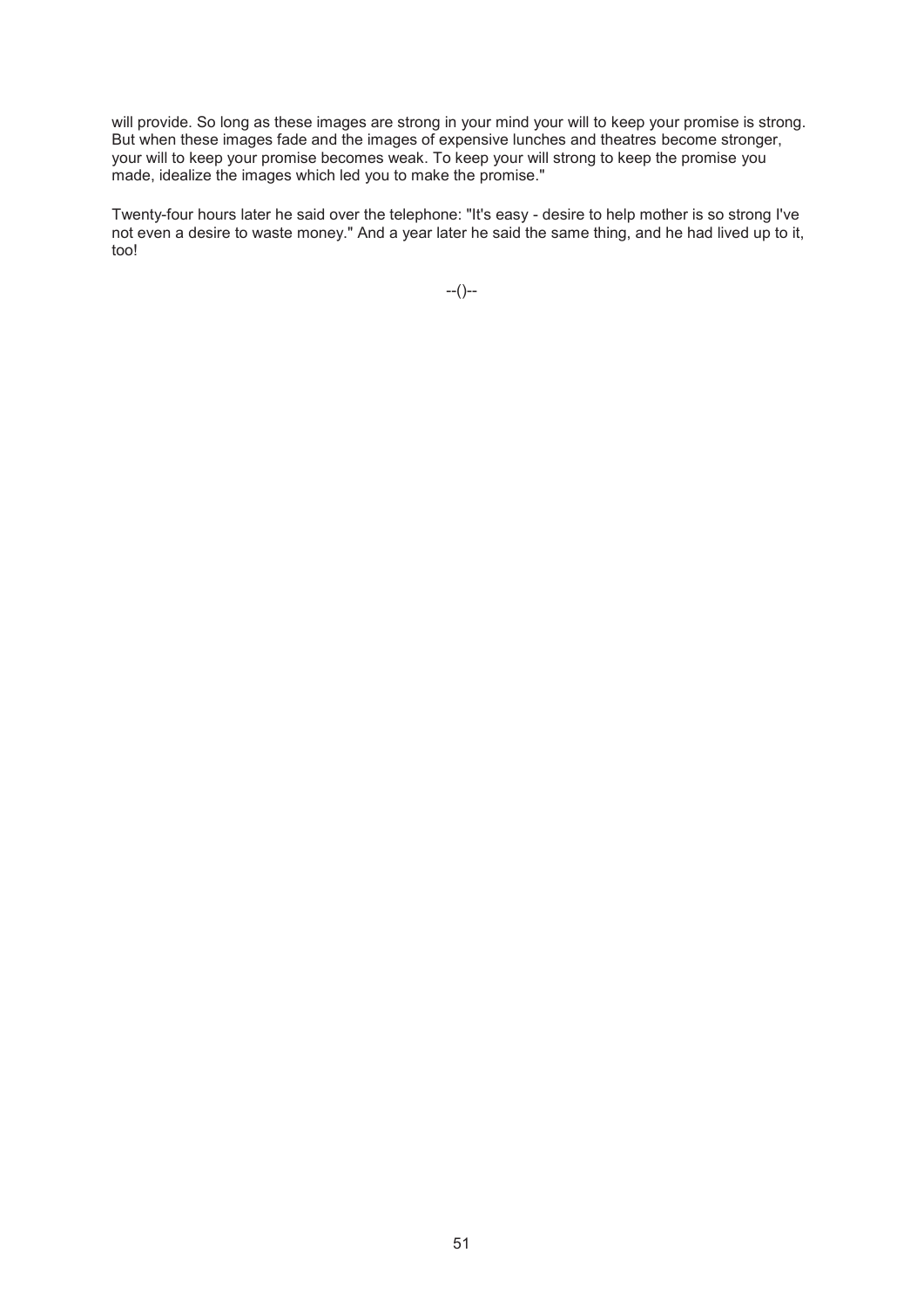#### **Normal Means Of Attaining Spiritual Consciousness**

The race longs for spiritual development; the soul desires it. You have long held ideals that you wish would come true. You have held ideals that do not relate to the daily life, that do not relate to business or politics or world affairs, - ideals that are in addition to those of your home, your family, your friends; in other words, ideals of your own spiritual consciousness - the desire to be at peace within yourself and at one with God.

Spiritual Consciousness completes life; it gives life the true balance, the balance of knowing both its actuality and its spirituality. Spiritual Consciousness is a condition - a condition of being consciously in touch not only with all other souls but with Cosmic Consciousness - with God, Divine Mind, The Infinite, Principle - anything you wish to name it. It is not recognition, nor acceptance, nor faith. It is not a thought of nor about God. It is consciousness - knowing God. Certainly, I'd not write a word on how to attain Spiritual Consciousness if I thought you were looking for a means of attaining a sort of non-active state of etherealized super-holiness.

The aim of all religion and idealistic thought is to extend the scope of life, - to get in closer touch with and be more responsive to The Infinite. This gives the keynote of the process by which we attain spiritual consciousness -making ourselves more responsive.

Responsiveness necessitates likeness, for only like qualities or conditions respond one to another. The vibration of one string of a violin produces a responsive vibration only in a string or wire or vibrating body capable of vibrating to a like note. Even seemingly contrasting people are drawn to each other by those qualities of soul that are common - although perhaps unconsciously common.

Intelligences of individuals differ much more than their love-natures. The ignorant peasant knows love as deep and pure and noble as the best-schooled man or woman of the world. Love is the great common denominator of Man and God. Hence consciousness of universal love is the first step in attainment of spiritual consciousness. But love's spiritual nature is not personal, hence the method must idealize it - eliminate personality - use the process that has been idealized in all the past for the three great unselfish manifestations of love - love of home, love of country, and love of God. These have been most idealized before the fire: the hearth-fire, the campfire, and the altar-fire.

No matter what the bickering of the day, the annoyances and disturbances, the disagreements, and perhaps even the quarrels, - they all disappear when the family gathers about the open hearth-fire. Little by little conversation ceases - which means that thought ceases - and the vague consciousness of universal love permeates each, taking each in his reveries to the very borderland of spiritual consciousness. So also around the campfire of the army.

No matter what the friction of the day between officers and men, or the discontent, or the horrors of the struggle, -they disappear, and the same vague consciousness of universal love quiets the men, and takes them also to the borderland.

And the same is true - perhaps to a greater extent - before the altar-fire. One cannot attain spiritual consciousness by thinking. Thinking is mind activity; the mind reaches out into all the world in search of new impressions and new ideas to be taken within itself and treasured up for its own use. Its activity is toward the self, - therefore selfish.

Love is emotion, it is a moving out, its nature is to give. Its activity is away from the self, - therefore un-self-ish. Unselfishness is not attained by selfishness, - therefore thinking, thought, or thought affirmations will not awaken a consciousness of universal love. Moreover, thinking, thought and thought affirmations prevent the attainment of spiritual knowing and establish instead thoughts about spiritual consciousness.

The first step, then, is to quiet thought; the second, to awaken universal love by the most idealized process of all the ages, - and that is idealization before the fire. You know the effects - whether before